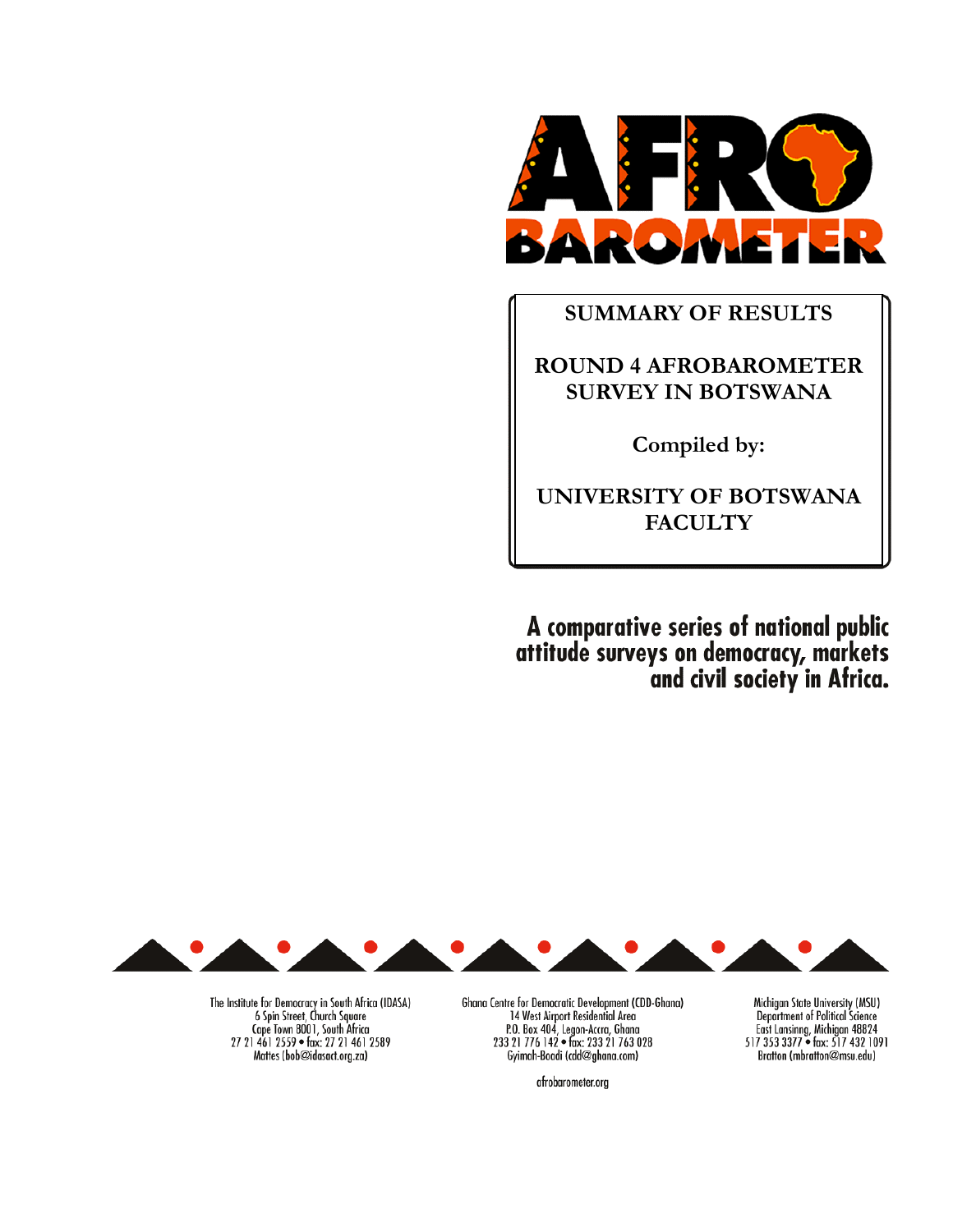# **2008 ROUND 4 AFROBAROMETER SURVEY IN BOTSWANA**

# *SUMMARY OF RESULTS*

The Afrobarometer is an independent, non-partisan research instrument that measures the social, political and economic atmosphere in Africa. Between 28 September and 16 October 2008, the Afrobarometer surveyed a nationally representative, random, stratified probability sample of 1200 adult Batswana citizens. Face-to-face interviews were conducted by the Afrobarometer team based at the University of Botswana in two languages: English and Setswana.

The sample was drawn by taking the smallest geographic units, census Enumeration Areas (EA's) and stratifying all EA's across the country into separate lists according to district and urban/ rural status. 150 EA's were then randomly selected from these lists with the probability proportionate to its size in the overall population as represented in 2006 population projections provided by the Central Statistics Office (CSO) based on the 2001 census. This ensured that every adult had an equal and known chance of being selected. Eight households were then randomly selected within each EA, and a respondent 18 years of age or older was randomly selected from each household. The gender of respondents was alternated during the interviews to ensure equal gender quota.

A sample of this size is sufficient to yield an overall margin of error of approximately  $\pm 3$ percent at a confidence level of 95 percent.

We gratefully acknowledge the support of Canadian International Development *Agency (CIDA), the UK Department for International Development (DfID), the Royal Danish Ministry of Foreign Affairs (RDMFA/DANIDA), Swedish International Development Agency (SIDA), and the United States Agency for International Development (USAID) for their generous support to Afrobarometer Round 4.* 

# **Contact Information:**

Dr. Mogopodi Lekorwe lekorwem@mopipi.ub.bw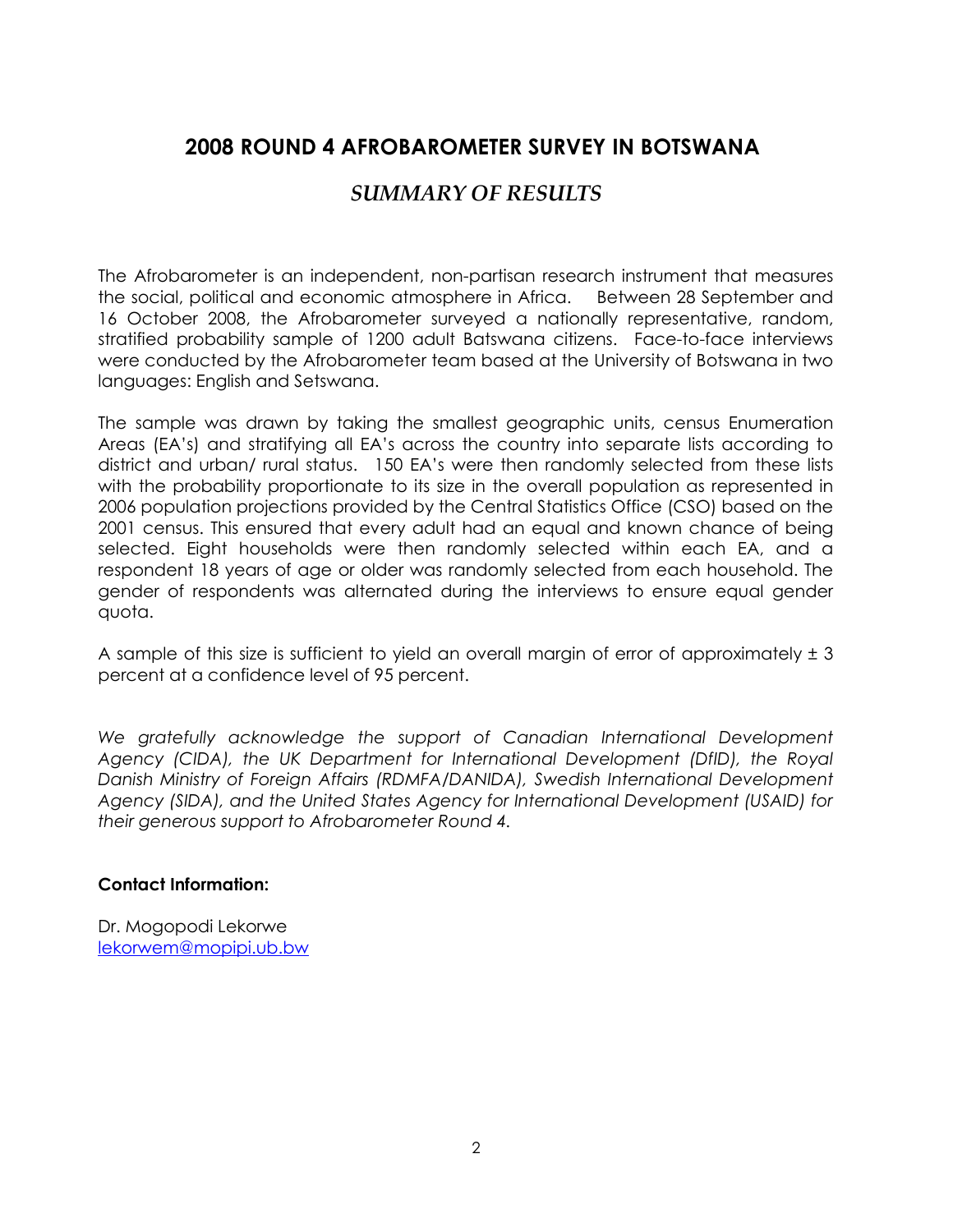**Note:** All figures in the following tables are percentages, rounded to whole numbers. Due to rounding, columns may not add up to exactly 100. Also note that a figure of "0" reported indicates that at least 1 response, but less than 0.5 of all responses, were in this category, whereas a dash ("-") or a blank indicates that there were no responses in this category. For questions 1 through 100, figures reported are weighted frequency distributions.

|                        |                                               | <b>Unweighted</b> | Weighted         |
|------------------------|-----------------------------------------------|-------------------|------------------|
| Gender                 |                                               |                   |                  |
|                        | Male                                          | 49.9              | 50.0             |
|                        | Female                                        | 50.1              | 50.0             |
|                        |                                               |                   |                  |
| Location               |                                               |                   |                  |
|                        | Urban                                         | 23.3              | 23.4             |
|                        | Rural                                         | 44.7              | 45.7             |
|                        | Semi Urban                                    | 32.0              | 30.9             |
| <b>Census District</b> |                                               |                   |                  |
|                        | Barolong                                      | 3.3               | $\overline{3.1}$ |
|                        | Central Bobonong                              | $\overline{4.0}$  | 3.8              |
|                        | Central Boteti                                | 2.7               | 2.9              |
|                        | Central Mahalapye                             | 6.0               | 6.1              |
|                        | Central Serowe/Palapye                        | 9.3               | 9.0              |
|                        | <b>Central Tutume</b>                         | 7.3               | 7.3              |
|                        | Chobe                                         | 1.3               | 1.2              |
|                        | Francistown                                   | $\overline{5.3}$  | 5.3              |
|                        | Gaborone                                      | 12.0              | 12.1             |
|                        | Ghanzi                                        | 2.0               | 2.0              |
|                        | Jwaneng                                       | 0.7               | 0.9              |
|                        | Kgalagadi South                               | 1.3               | 1.5              |
|                        | Kgalagadi North                               | 0.7               | 1.0              |
|                        | Kgatleng                                      | 4.0               | 4.3              |
|                        | <b>Kweneng East</b>                           | 11.3              | 11.7             |
|                        | Kweneng West                                  | 2.7               | 2.4              |
|                        | Lobatse                                       | $\overline{2.0}$  | 1.7              |
|                        | <b>Ngamiland East</b>                         | 4.7               | 4.2              |
|                        | <b>Ngamiland West</b>                         | $\overline{3.3}$  | 3.3              |
|                        | Ngwaketse                                     | 6.0               | 6.1              |
|                        | Ngwaketse West                                | 0.7               | 0.6              |
|                        | North East                                    | 2.7               | $\overline{2.8}$ |
|                        | Selibe Pikwe                                  | 2.7               | 2.9              |
|                        | South East                                    | 4.0               | 3.7              |
| Education              |                                               |                   |                  |
|                        | No formal schooling                           | 19.0              | 18.6             |
|                        | Informal schooling only                       | $\overline{2.1}$  | 2.1              |
|                        | Some primary schooling                        | 11.7              | 11.7             |
|                        | Primary school completed                      | 14.1              | 14.3             |
|                        | Some secondary school/high school             | 18.4              | 18.4             |
|                        | Secondary school completed/high school        | 21.3              | 21.8             |
|                        | Post-secondary qualifications, not university | 7.2               | 7.0              |
|                        | Some university                               | 3.3               | 3.0              |
|                        | University completed                          | $\overline{2.9}$  | 3.0              |
|                        | Post-graduate                                 | 0.2               | 0.1              |
|                        |                                               |                   |                  |
| Religion               |                                               |                   |                  |
|                        | Christian                                     | 69.4              | 70.1             |
|                        | Muslim                                        | $\cdot$           | $.5\,$           |
|                        | Other                                         | 30.1              | 29.3             |

# **Demographics**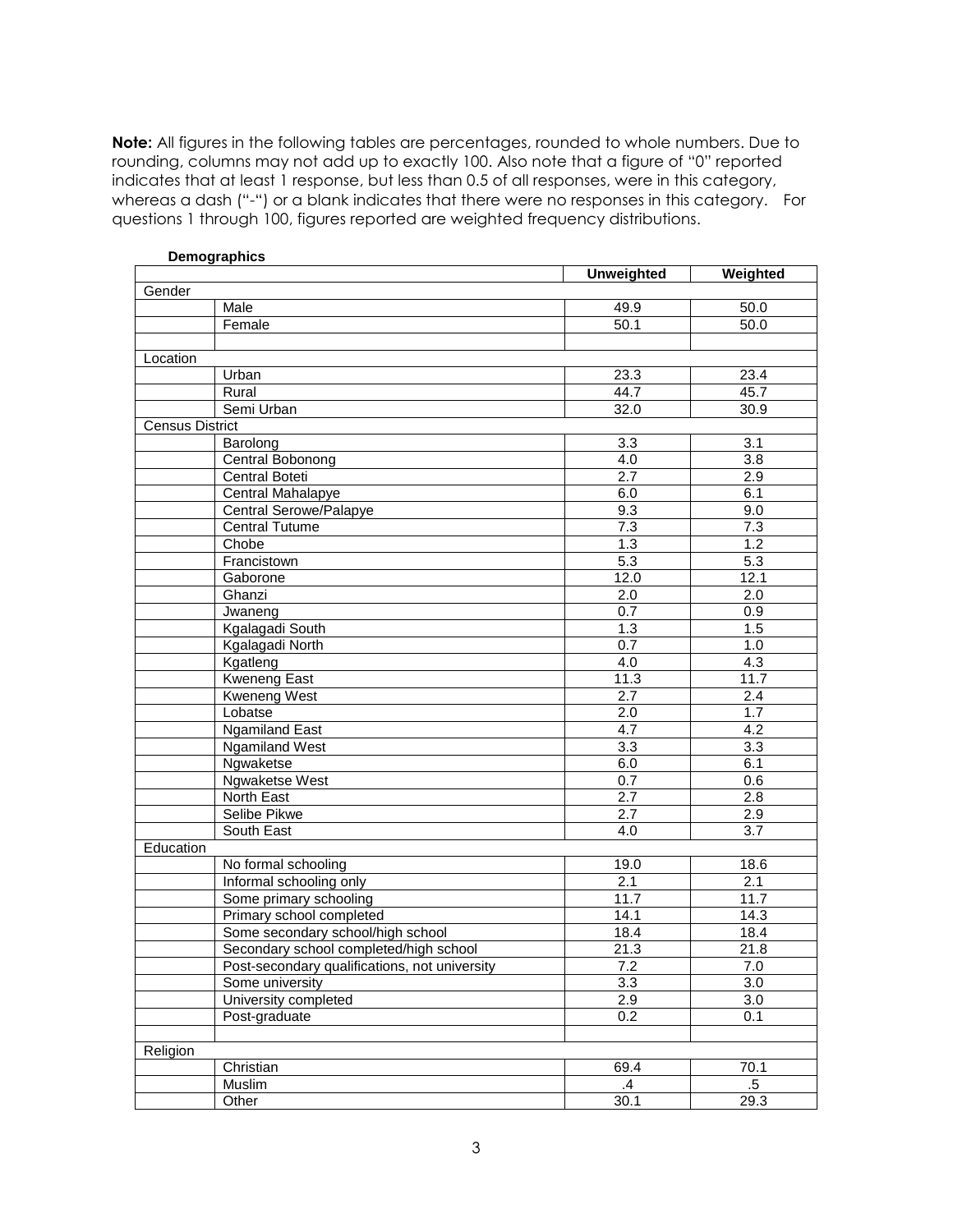# 1. How old are you?

|            |              | Urban | Rural          | Semi-Urban | Male | Female | Total |
|------------|--------------|-------|----------------|------------|------|--------|-------|
| Q1.<br>Age | 18-24        | 26    | 17             | 23         | 24   | 18     | 21    |
|            | $25 - 34$    | 34    | 24             | 27         | 27   | 27     | 27    |
|            | 35-44        | 14    | $\overline{ }$ |            | 15   | 18     | 16    |
|            | 45-54        | 13    | 16             | 11         |      | 17     | 14    |
|            | 55-64        |       |                |            | 8    | 10     |       |
|            | 65-74        |       |                |            |      | h      |       |
|            | 75 and older |       |                |            | h    |        |       |
|            | Don't know   |       |                |            |      |        |       |

# 2. Are you the head of the household?

|                          |     | <b>TT 1</b><br>Urban | Rural | Semi-Urban | Male | Female | Total      |
|--------------------------|-----|----------------------|-------|------------|------|--------|------------|
| Q2. Head of<br>household | No  | ں ر                  | 50    | ں ر        |      | C.     | ہ س<br>ے ر |
|                          | Yes |                      | 50    |            | ں ر  | 44     | 48         |

# 3. Which Botswana language is your home language?

|                           |             | Urban    | Rural    | Semi-Urban | Male          | Female | Total |
|---------------------------|-------------|----------|----------|------------|---------------|--------|-------|
| Q3.                       | Setswana    | 83       | 66       | 87         | 76            | 76     | 76    |
| Language of<br>Respondent | Sesarwa     | $\theta$ | 3        |            | 2             | 2      | ◠     |
|                           | Sekgalagadi | ∩        |          | ◠          |               |        |       |
|                           | Sesobea     | ∩        | ∩        |            |               |        |       |
|                           | Sekalanga   | 10       | 10       |            | $\Omega$<br>⌒ | O      |       |
|                           | Seherero    | $\Omega$ | $\Omega$ |            |               |        |       |
|                           | Sembukushu  |          |          |            | ◠             | ∩      |       |
|                           | Sebirwa     | 2        | ◠        |            |               | ◠      |       |
|                           | Sengologa   |          | ◠        |            |               |        |       |
|                           | Seyei       |          |          |            |               |        |       |
|                           | Setswapong  |          |          |            |               | ◠      |       |
|                           | Others      |          |          |            |               |        |       |

# 4a. In general, how would you describe: The present economic condition of this country?

|                  |                      | Urban | Rural | Semi-Urban | Male | Female | Total |
|------------------|----------------------|-------|-------|------------|------|--------|-------|
| Q4a. Country's   | Very Bad             |       |       |            |      |        |       |
| present economic | Fairly bad           | 18    | 21    | 18         | 18   | 21     | 20    |
| condition        | Neither good nor bad | 34    | 32    | 31         | 33   | 32     | 32    |
|                  | Fairly good          | 36    | 26    | 34         | 32   | 29     | 31    |
|                  | Very good            |       |       |            |      |        |       |
|                  | Don't know           |       |       |            |      |        |       |

# 4b. In general, how would you describe: Your own present living conditions?

|            |                      | Urban | Rural | Semi-Urban | Male | Female | Total |
|------------|----------------------|-------|-------|------------|------|--------|-------|
| Q4b. Your  | Very Bad             | 12    | 25    | 21         | 20   | 21     | 21    |
| present    | Fairly bad           | 34    | 34    | 30         | 32   | 33     | 33    |
| living     | Neither good nor bad | 27    | 23    | 29         | 28   | 24     | 26    |
| conditions | Fairly good          | 25    |       | 18         |      | 19     | 18    |
|            | Very good            |       |       |            |      |        |       |
|            | Don't know           |       |       |            |      |        |       |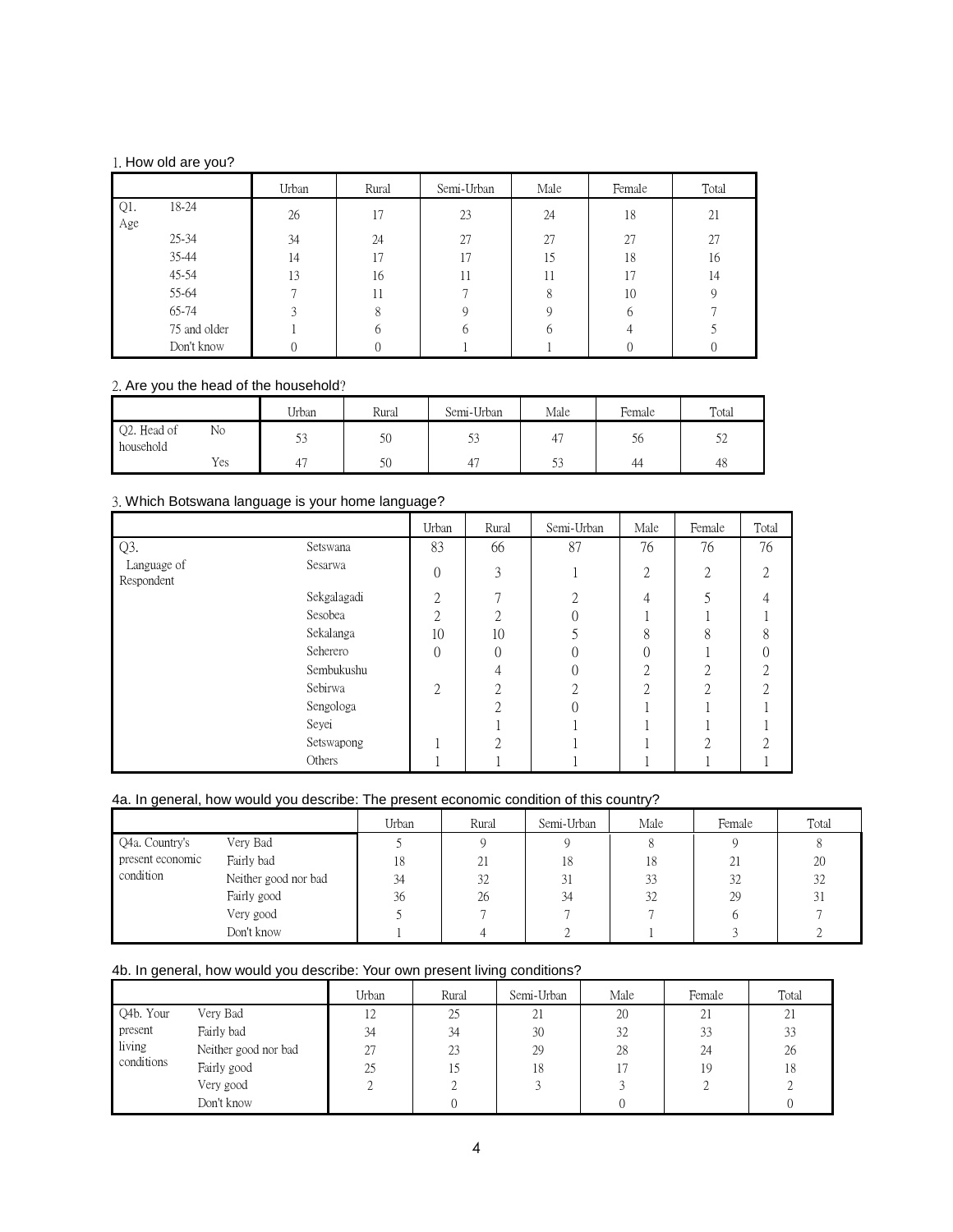|            |               | Urban | Rural | Semi-Urban | Male | Female | Total |
|------------|---------------|-------|-------|------------|------|--------|-------|
| Q5. Your   | Much Worse    |       | 20    | 12         |      |        |       |
| living     | Worse         | 26    | 34    | 29         | 30   |        | 31    |
| conditions | Same          | 38    | 26    | 31         |      | 30     | 30    |
| vs. others | <b>Better</b> | 23    | 16    | 25         | 22   | 20     | 21    |
|            | Much Better   |       |       |            |      |        |       |
|            | Don't know    |       |       |            |      |        |       |

5. In general, how do you rate your living conditions compared to those of other Batswana?

# 6a. Looking back, how do you rate the following compared to twelve months ago: Economic conditions in this country?

|                |               | Urban | Rural | Semi-Urban | Male | Female | Total |
|----------------|---------------|-------|-------|------------|------|--------|-------|
| Q6a. Country's | Much Worse    |       |       |            |      |        |       |
| economic       | Worse         |       | 16    |            |      | 18     |       |
| condition      | Same          | 39    | 38    | 39         | 38   | 40     | 39    |
| compared to 12 | <b>Better</b> | 39    | 36    | 33         | 39   | 32     | 36    |
| months ago     | Much Better   |       |       |            |      |        |       |
|                | Don't know    |       |       |            |      |        |       |

# 6b. Looking back, how do you rate the following compared to twelve months ago: Your living conditions?

|                  |             | Urban | Rural          | Semi-Urban | Male | Female | Total |
|------------------|-------------|-------|----------------|------------|------|--------|-------|
| Q6b. Your living | Much Worse  |       |                |            |      |        |       |
| conditions       | Worse       | 18    | 22             | 25         | 22   | 22     | 22    |
| compared to 12   | Same        | 39    | 4 <sub>1</sub> | 40         | 39   | 42     | 40    |
| months ago       | Better      | 33    | 27             | 25         | 31   | 25     | 28    |
|                  | Much Better |       |                |            |      |        |       |
|                  | Don't know  |       |                |            |      |        |       |

#### 7a. Looking ahead, do you expect the following to be better or worse: Economic conditions in this country in twelve months time?

|                 |             | Urban | Rural | Semi-Urban | Male | Female | Total |
|-----------------|-------------|-------|-------|------------|------|--------|-------|
| Q7a. Country's  | Much Worse  |       |       |            |      |        |       |
| economic        | Worse       |       |       |            |      | 10     |       |
| condition in 12 | Same        | 20    | 16    | , 4        |      | 16     |       |
| months time     | Better      | 42    | -41   | 37         | 40   | 40     | 40    |
|                 | Much Better |       | 20    | 29         | 23   | 21     | 22    |
|                 | Don't know  |       | 10    |            |      |        |       |

# 7b. Looking ahead, do you expect the following to be better or worse: Your living conditions in twelve months time?

|                  |               | Urban | Rural | Semi-Urban | Male | Female | Total        |
|------------------|---------------|-------|-------|------------|------|--------|--------------|
| Q7b. Your living | Much Worse    |       |       |            |      |        |              |
| conditions in 12 | Worse         | 12    |       | 12         |      | 12     |              |
| months time      | Same          | 12    | 21    | 17         | 16   | 20     | 18           |
|                  | <b>Better</b> | 52    | 42    | 44         | 46   | 43     | $4^{\prime}$ |
|                  | Much Better   | 14    | 10    | 13         | 13   |        |              |
|                  | Don't know    |       |       |            |      |        |              |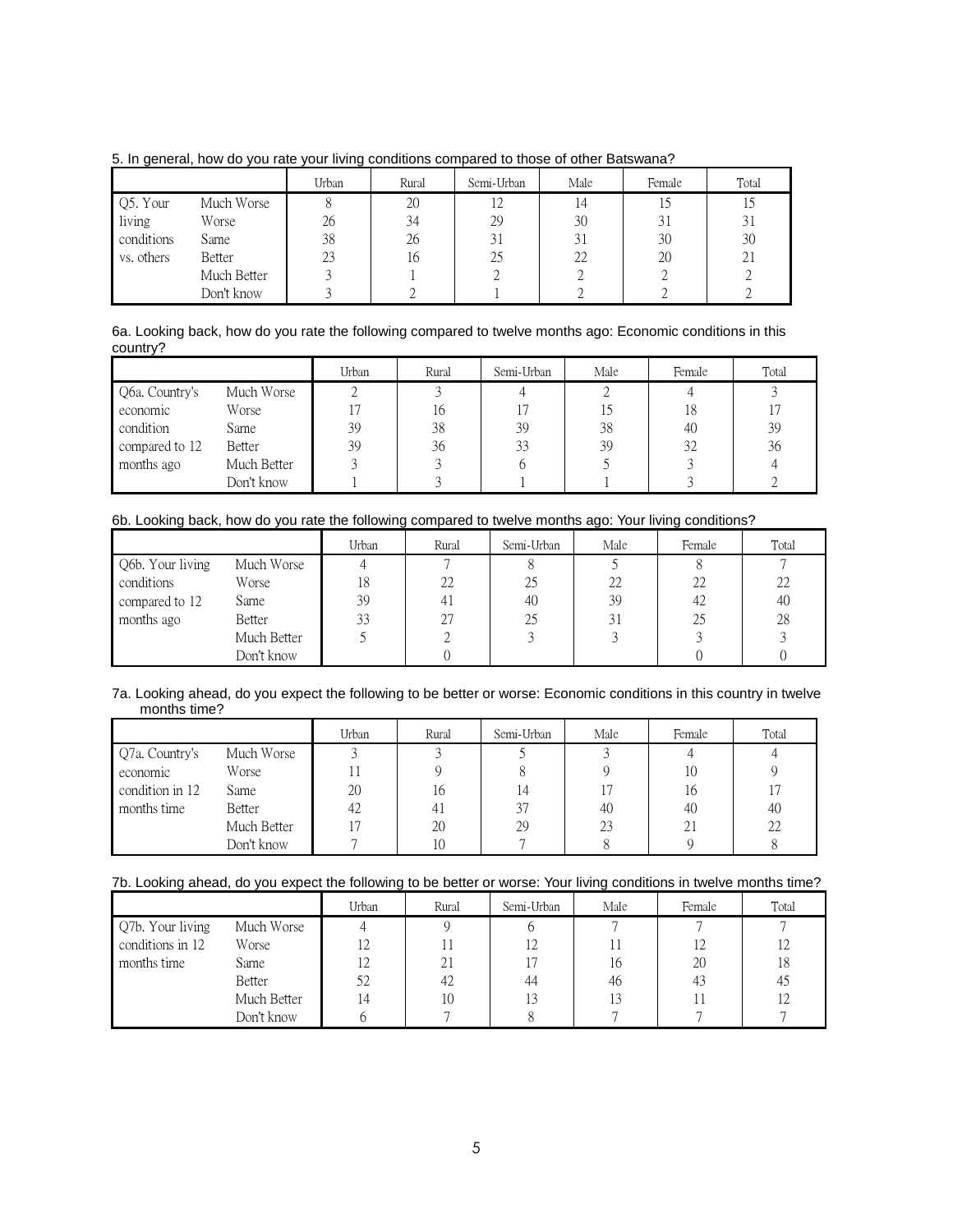|         |                    | Urban          | Rural | Semi-Urban | Male | Female | Total |
|---------|--------------------|----------------|-------|------------|------|--------|-------|
| Q8a.    | Never              | 66             | 44    | 55         | 56   | 49     | 53    |
| How     | Just once or twice |                | 14    | 18         | 16   |        |       |
| often   | Several times      | 1 <sub>0</sub> | 26    | 19         | 19   | 23     | 21    |
| gone    | Many times         |                | 12    |            |      | 10     |       |
| without | Always             |                |       |            |      |        |       |
| food    | Don't Know         |                |       |            |      |        |       |

# 8a. Over the past year, how often, if ever, have you or anyone in your family gone without: Enough food to eat?

#### 8b. Over the past year, how often, if ever, have you or anyone in your family gone without: Enough clean water for home use?

|            |                    | Urban | Rural          | Semi-Urban | Male | Female | Total |
|------------|--------------------|-------|----------------|------------|------|--------|-------|
| Q8b. How   | Never              | 82    | 40             | 69         | 60   | 58     | 59    |
| often gone | Just once or twice | 12    | $\overline{1}$ |            |      |        | 12    |
| without    | Several times      |       | 29             |            | 19   | 19     | 19    |
| water      | Many times         |       |                |            |      |        |       |
|            | Always             |       |                |            |      |        |       |

# 8c. Over the past year, how often, if ever, have you or anyone in your family gone without: Medicines or medical treatment?

|              |                    | Urban | Rural | Semi-Urban | Male | Female | Total |
|--------------|--------------------|-------|-------|------------|------|--------|-------|
| Q8c. How     | Never              | 72    | 38    | 60         | 56   | 49     | 53    |
| often gone   | Just once or twice |       |       |            |      |        |       |
| without      | Several times      | 12    | 28    | ι8         | 18   | 24     | 21    |
| medical care | Many times         |       | 12    |            |      |        |       |
|              | Always             |       |       |            |      |        |       |
|              | Don't Know         |       |       |            |      |        |       |

#### 8d. Over the past year, how often, if ever, have you or anyone in your family gone without: Enough fuel to cook your food?

|              |                    | Urban | Rural | Semi-Urban | Male | Female | Total |
|--------------|--------------------|-------|-------|------------|------|--------|-------|
| Q8d. How     | Never              | 56    | 39    |            | 48   | 46     | 47    |
| often gone   | Just once or twice | 19    | 18    | 14         | 18   |        | 17    |
| without      | Several times      | 18    | 25    | 25         | 25   | 22     | 23    |
| cooking fuel | Many times         |       | 10    |            |      |        |       |
|              | Always             |       |       |            |      |        |       |
|              | Don't Know         |       |       |            |      |        |       |

# 8e. Over the past year, how often, if ever, have you or anyone in your family gone without: A cash income?

|              |                    | Urban | Rural | Semi-Urban | Male | Female | Total |
|--------------|--------------------|-------|-------|------------|------|--------|-------|
| Q8e. How     | Never              | 48    | 22    | 30         | 29   | 32     | 30    |
| often gone   | Just once or twice | 14    | 10    | 15         | 4    |        |       |
| without cash | Several times      | 19    |       | 21         | 22   | 16     | 19    |
| income       | Many times         | 13    | 30    | 21         |      | 25     | 23    |
|              | Always             |       | 19    | 13         |      |        | 14    |
|              | Don't Know         |       |       |            |      |        |       |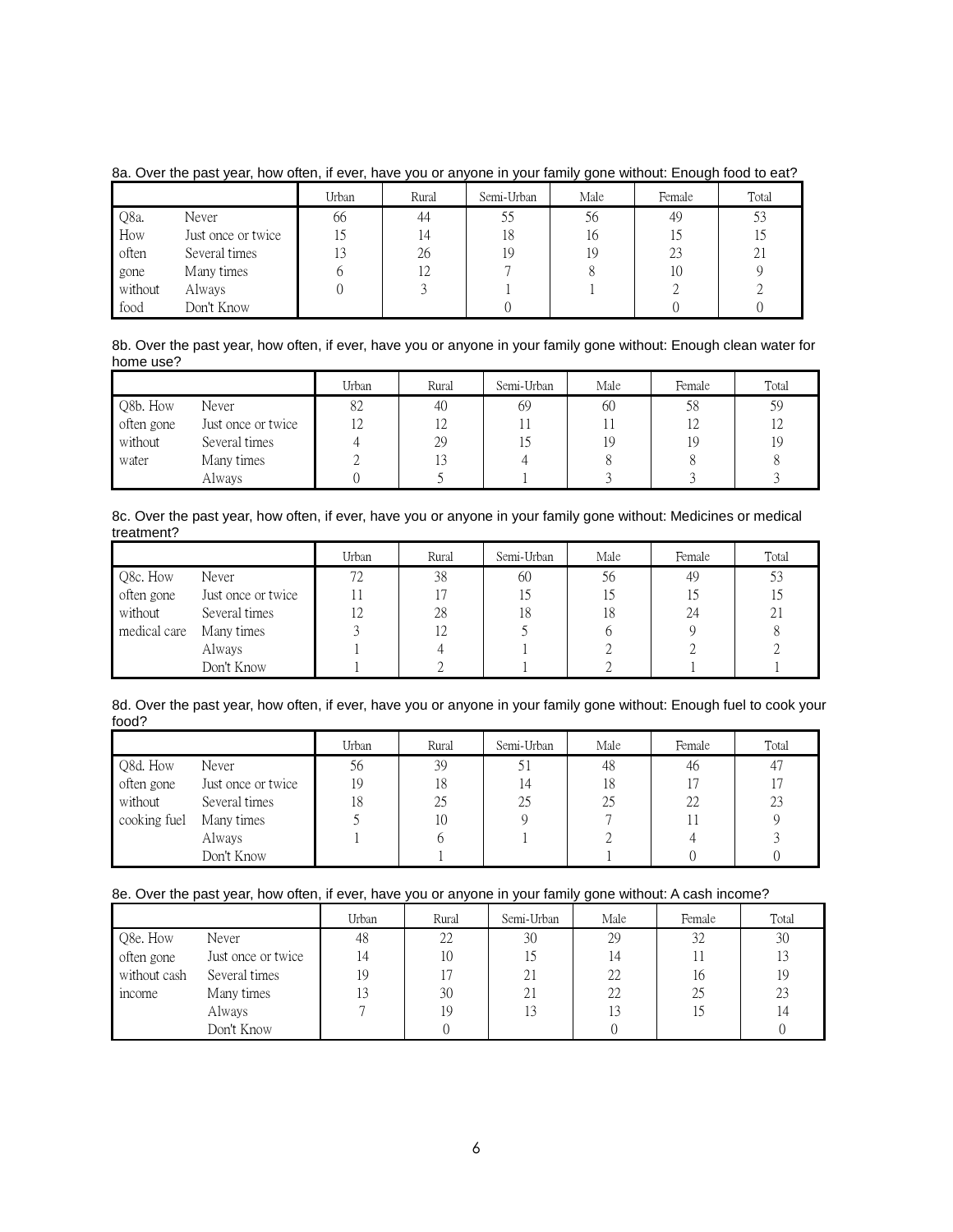# 9a. Over the past year, how often, if ever, have you or anyone in your family: Feared crime in your own home?

|              |                    | Urban | Rural | Semi-Urban | Male | Female | Total |
|--------------|--------------------|-------|-------|------------|------|--------|-------|
| Q9a. How     | Never              | 44    | 58    | 47         | 52   |        | 52    |
| often feared | Just once or twice | 18    | 12    |            |      | 13     |       |
| crime in     | Several times      | 24    | 16    | 18         |      | 19     | 18    |
| home         | Many times         |       |       | 10         |      |        |       |
|              | Always             |       |       | . 4        |      |        |       |

# 9b. Over the past year, how often, if ever, have you or anyone in your family: Had something stolen from your house?

|                  |                    | Urban | Rural | Semi-Urban | Male | Female | Total |
|------------------|--------------------|-------|-------|------------|------|--------|-------|
| Q9b. How often   | Never              | 60    | 77    | 62         | 67   | 69     | 68    |
| something stolen | Just once or twice | 28    |       | 26         | 22   | 21     | 22    |
| from house       | Several times      |       |       | 10         |      |        |       |
|                  | Many times         |       |       |            |      |        |       |
|                  | Always             |       |       |            |      |        |       |

# 9c. Over the past year, how often, if ever, have you or anyone in your family: Been physically attacked?

|            |                    | Urban | Rural | Semi-Urban | Male | Female | Total |
|------------|--------------------|-------|-------|------------|------|--------|-------|
| Q9c. How   | Never              | 84    | 92    | 86         | 88   | 88     | 88    |
| often      | Just once or twice |       |       |            |      |        |       |
| physically | Several times      |       |       |            |      |        |       |
| attacked   | Many times         |       |       |            |      |        |       |
|            | Always             |       |       |            |      |        |       |
|            | Don't Know         |       |       |            |      |        |       |

10. Which of the following statements is closest to your view? Choose Statement 1 or Statement 2. Statement 1: The costs of reforming the economy are too high; the government should therefore abandon its current economic policies.

Statement 2: In order for the economy to get better in the future, it is necessary for us to accept some hardships now.

|                  |                            | Urban | Rural | Semi-Urban | Male | Female | Total |
|------------------|----------------------------|-------|-------|------------|------|--------|-------|
| Q10. Abandon     | Agree very strongly with 1 | 18    |       |            |      |        |       |
| economic         | Agree with 1               |       | 20    | 16         |      |        |       |
| reforms vs.      | Agree with 2               | 37    | 33    | 32         | 36   | 32     |       |
| accept hardships | Agree very strongly with 2 | 24    | 27    | 29         | 24   | 29     |       |
|                  | Agree with neither         |       |       |            |      |        |       |
|                  | Don't know                 |       |       |            |      |        |       |

11. Which of the following statements is closest to your view? Choose Statement 1 or Statement 2. Statement 1: The government's economic policies have helped most people; only a few have suffered. Statement 2: The government's economic policies have hurt most people and only benefited a few

|                                       |                                            | Urban | Rural | Semi-Urban | Male | Female | Total |
|---------------------------------------|--------------------------------------------|-------|-------|------------|------|--------|-------|
| Q11. Economic policies helped<br>most | Agree very strongly with 1<br>Agree with 1 | 19    | 21    | 19         | 20   | 20     | 20    |
| vs. hurt most                         |                                            | 18    | 16    | 18         |      | 19     |       |
|                                       | Agree with 2                               | 29    | 24    | 27         | 26   | 26     | 26    |
|                                       | Agree very strongly with 2                 | 31    | 35    | 30         | 35   | 30     | 33    |
|                                       | Agree with neither                         |       |       |            |      |        |       |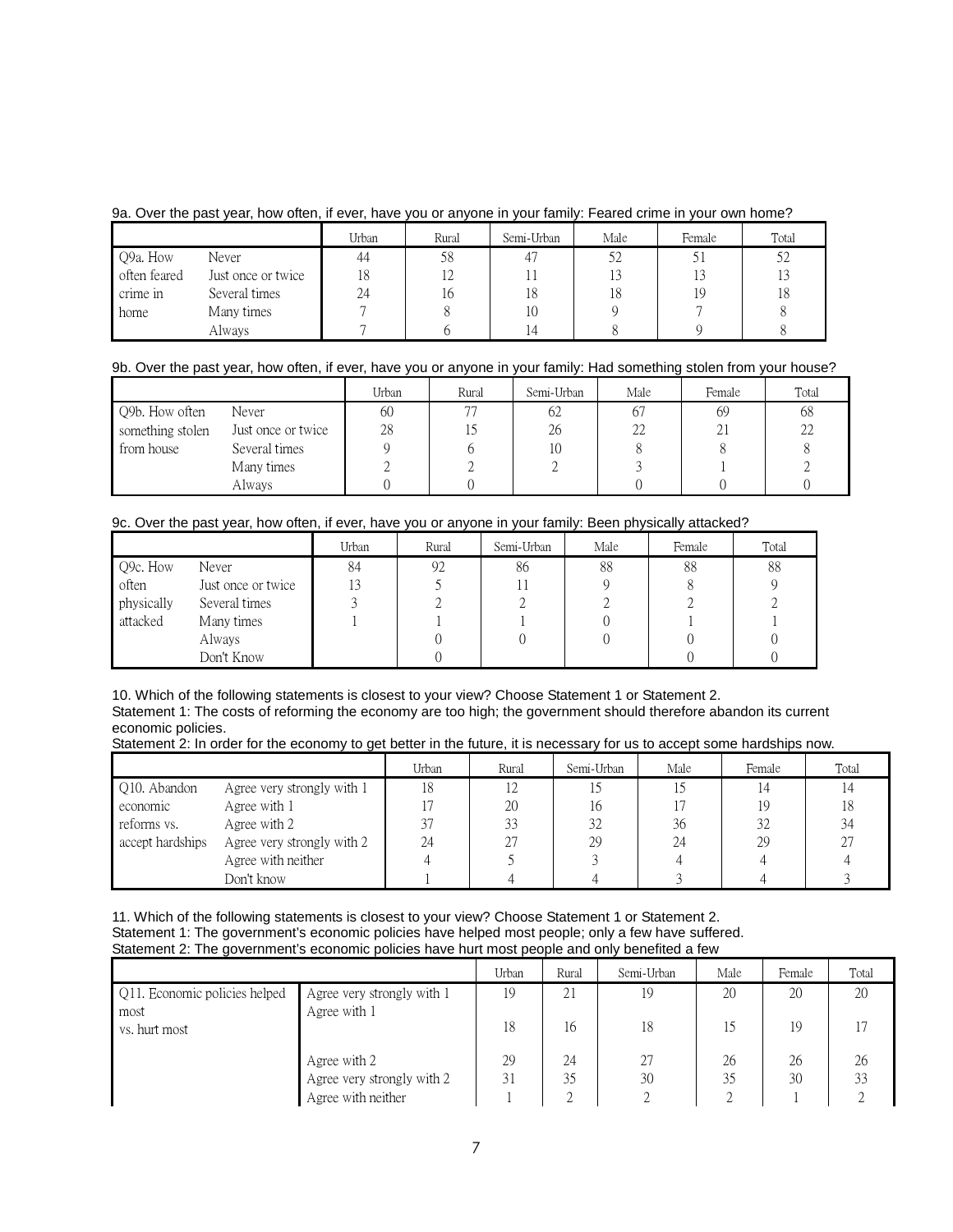|  |  | Jon'<br>know |  |  |  |  |  |  |
|--|--|--------------|--|--|--|--|--|--|
|--|--|--------------|--|--|--|--|--|--|

# 12a. How often do you get news from the following sources: Radio?

|       |                        | Urban | Rural | Semi-Urban | Male | Female       | Total      |
|-------|------------------------|-------|-------|------------|------|--------------|------------|
| Q12a. | Never                  | 13    | ΖI    |            |      | $^{\circ}$ 1 |            |
| Radio | Less than once a month |       |       |            |      |              |            |
| news  | A few times a month    | 12    |       |            |      |              |            |
|       | A few times a week     | 18    | 20    | 26         | 20   | 22           | $\angle$ . |
|       | Every day              | ں ر   | 46    |            |      |              | 50         |

# 12b. How often do you get news from the following sources: Television?

|            |                        | Urban                    | Rural | Semi-Urban | Male   | Female | Total |
|------------|------------------------|--------------------------|-------|------------|--------|--------|-------|
| Q12b.      | Never                  | $^{\circ}$ 1<br>$\sim$ 1 |       | 26         |        | $\cap$ | 36    |
| Television | Less than once a month |                          |       |            |        |        |       |
| news       | A few times a month    |                          |       |            | 10     |        |       |
|            | A few times a week     | 10                       | 10    | ı b        | , 4    | 14     |       |
|            | Every day              |                          | 24    | 46         | $\cap$ | $\cap$ | 37    |

# 12c. How often do you get news from the following sources: Newspapers?

|           |                        | Urban | Rural | Semi-Urban | Male | Female | Total |
|-----------|------------------------|-------|-------|------------|------|--------|-------|
| Q12c.     | Never                  |       | 46    | 26         | 29   |        | 33    |
| Newspaper | Less than once a month |       |       |            |      |        |       |
| news      | A few times a month    | 22    | 16    | 18         | 19   |        | 18    |
|           | A few times a week     | 27    | 18    | 25         | 23   | 22     | 22    |
|           | Every day              | 30    |       | 25         | 24   |        | 20    |
|           | Don't know             |       |       |            |      |        |       |

# 13. How interested would you say you are in public affairs?

|               |                       | Urban | Rural | Semi-Urban     | Male | Female | Total |
|---------------|-----------------------|-------|-------|----------------|------|--------|-------|
| Q13. Interest | Not at all interested |       | ، 4   |                |      |        |       |
| in public     | Not very interested   | 20    | 16    | $\overline{1}$ |      |        | 10    |
| affairs       | Somewhat interested   | 30    | 31    | 26             |      | 32     | 29    |
|               | Very interested       | 32    | 39    | 48             | 45   |        | 40    |
|               | Don't know            |       |       |                |      |        |       |

# 14. When you get together with your friends or family, would you say you discuss political matters:

|          |              | Urban | Rural | Semi-Urban        | Male            | Female | Total |
|----------|--------------|-------|-------|-------------------|-----------------|--------|-------|
| Q14.     | Never        | 29    | 38    | $\sqrt{2}$<br>، ت | 30              | 34     | 32    |
| Discuss  | Occasionally | 52    | 40    | 50                |                 | 49     | 48    |
| politics | Frequently   |       | 18    | $\cap$<br>23      | $\bigcap$<br>∠∠ |        | 20    |
|          | Don't know   |       |       |                   |                 |        |       |

# 15a. In this country, how free are you: To say what you think?

|                 |                 | Urban | Rural | Semi-Urban | Male | Female | Total |
|-----------------|-----------------|-------|-------|------------|------|--------|-------|
| O15a. Freedom   | Not at all free |       |       | ∸          |      |        |       |
| to say what you | Not very free   |       |       |            |      |        |       |
| think           | Somewhat free   |       |       |            |      |        |       |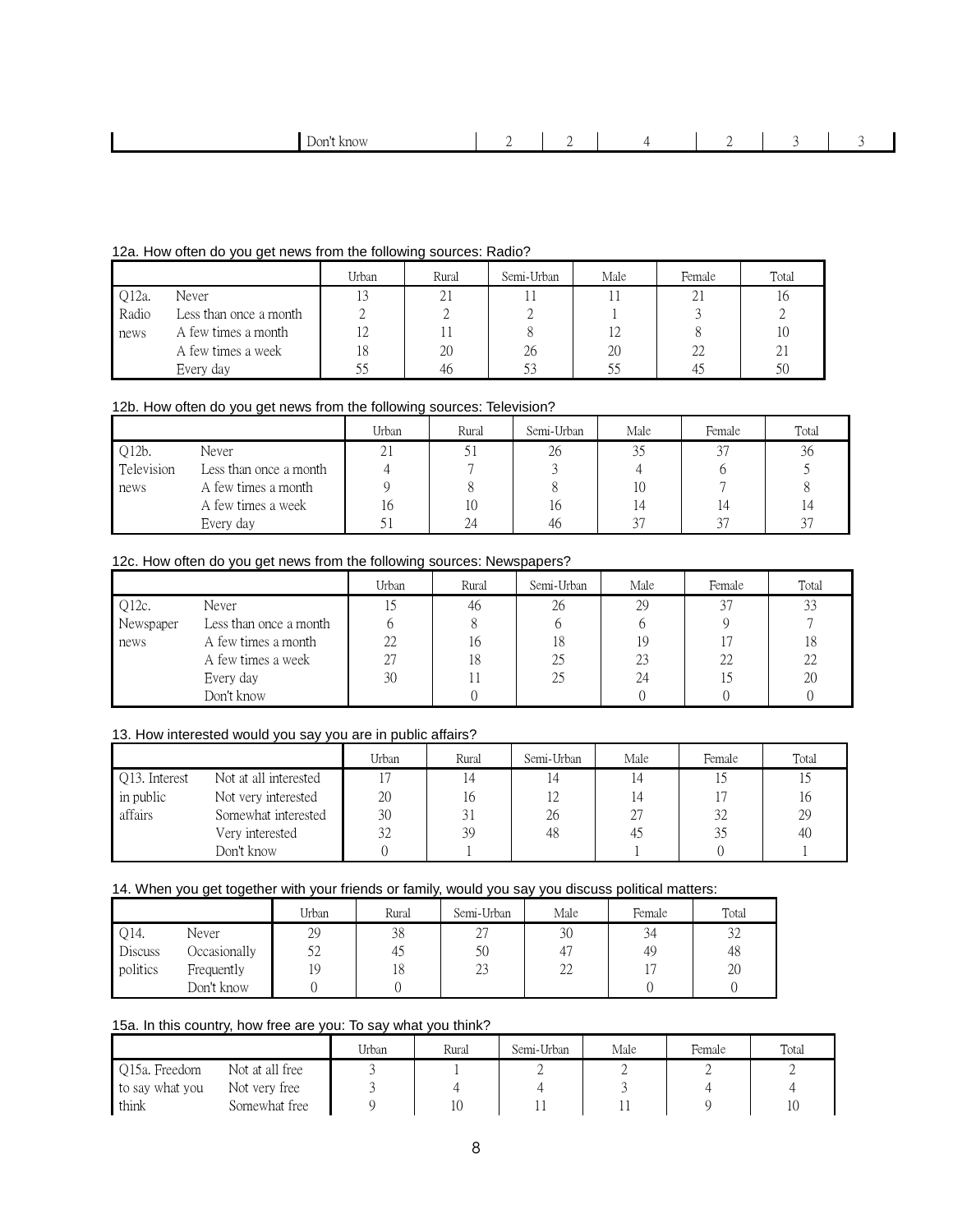| Completely free<br>$\overline{ }$ | $\sim$<br>$\sim$ | -<br>$\omega$<br>04 | O T | $\cap$<br>$\sim$ | ~~<br>$\cup$ | $\sim$<br>്റ |
|-----------------------------------|------------------|---------------------|-----|------------------|--------------|--------------|
| Don't<br>know                     |                  |                     |     |                  |              |              |

#### 15b. In this country, how free are you: To join any political organization you want?

|                       |                 | Urban | Rural | Semi-Urban | Male | Female | Total |
|-----------------------|-----------------|-------|-------|------------|------|--------|-------|
| Q15b. Freedom to join | Not at all free |       |       |            |      |        |       |
| any political         | Not very free   |       |       |            |      |        |       |
| organizations         | Somewhat free   |       |       |            |      |        |       |
|                       | Completely free | 93    | 92    |            | 92   | 92     | 92    |
|                       | Don't know      |       |       |            |      |        |       |

#### 15c. In this country, how free are you: To choose who to vote for without feeling pressured?

|                  |                 | Urban | Rural | Semi-Urban | Male | Female | Total |
|------------------|-----------------|-------|-------|------------|------|--------|-------|
| Q15c. Freedom    | Not at all free |       |       |            |      |        |       |
| to choose who to | Not very free   |       |       |            |      |        |       |
| vote for         | Somewhat free   |       |       |            |      |        |       |
|                  | Completely free | 95    | 94    | 92         | 93   | 94     | 94    |
|                  | Don't know      |       |       |            |      |        |       |

16. Let's talk for a moment about the kind of society we would like to have in this country. Which of the following statements is closest to your view? Choose Statement 1 or Statement 2.

Statement 1: Citizens should be more active in questioning the actions of leaders.

Statement 2: In our country, citizens should show more respect for authority.

|                    |                            | Urban | Rural | Semi-Urban | Male | Female | Total |
|--------------------|----------------------------|-------|-------|------------|------|--------|-------|
| Q16. Question      | Agree very strongly with 1 | 37    | 31    | 35         | 36   | 31     | 34    |
| actions of leaders | Agree with 1               | 32    | 34    | 31         |      | 34     | 33    |
| vs. respect        | Agree with 2               |       | 16    |            |      | It     |       |
| authority          | Agree very strongly with 2 |       | 16    | 16         | 1¢   | It     | 16    |
|                    | Agree with neither         |       |       |            |      |        |       |
|                    | Don't know                 |       |       |            |      |        |       |

17. Which of the following statements is closest to your view? Choose Statement 1 or Statement 2. Statement 1: Since leaders represent everyone, they should not favour their own family or group. Statement 2: Once in office, leaders are obliged to help their home community.

|                   |                            | Urban | Rural | Semi-Urban | Male | Female | Total |
|-------------------|----------------------------|-------|-------|------------|------|--------|-------|
| Q17. Leaders      | Agree very strongly with 1 | 44    | 32    | 37         | 35   | 37     | 36    |
| treat all equally | Agree with 1               | 19    | 19    | 21         | 19   | 20     |       |
| vs. help own      | Agree with 2               |       | 19    |            |      |        |       |
| community         | Agree very strongly with 2 | 22    | -27   | 24         | 26   | 24     |       |
|                   | Agree with neither         |       |       |            |      |        |       |
|                   | Don't know                 |       |       |            |      |        |       |

18. Which of the following statements is closest to your view? Choose Statement 1 or Statement 2. Statement 1: People are like children; the government should take care of them like a parent.

Statement 2: Government is like an employee; the people should be the bosses who control the government

|                      |                            | Urban  | Rural             | Semi-Urban   | Male   | Female     | Total |
|----------------------|----------------------------|--------|-------------------|--------------|--------|------------|-------|
| Q18. Government      | Agree very strongly with 1 | 24     | $\sqrt{ }$<br>، ت | 26           | ∠J     | ∠          | 26    |
| like a parent vs. an | Agree with 1               |        | 24                | $\cap$<br>LL | 20     | <u>L.,</u> | ∠∠    |
| employee             | Agree with 2               | 29     | 25                | 18           | L.,    | <u>L.</u>  | 24    |
|                      | Agree very strongly with 2 | $\cap$ |                   | 24           | $\cap$ | ንቦ<br>۷J.  | Δ.    |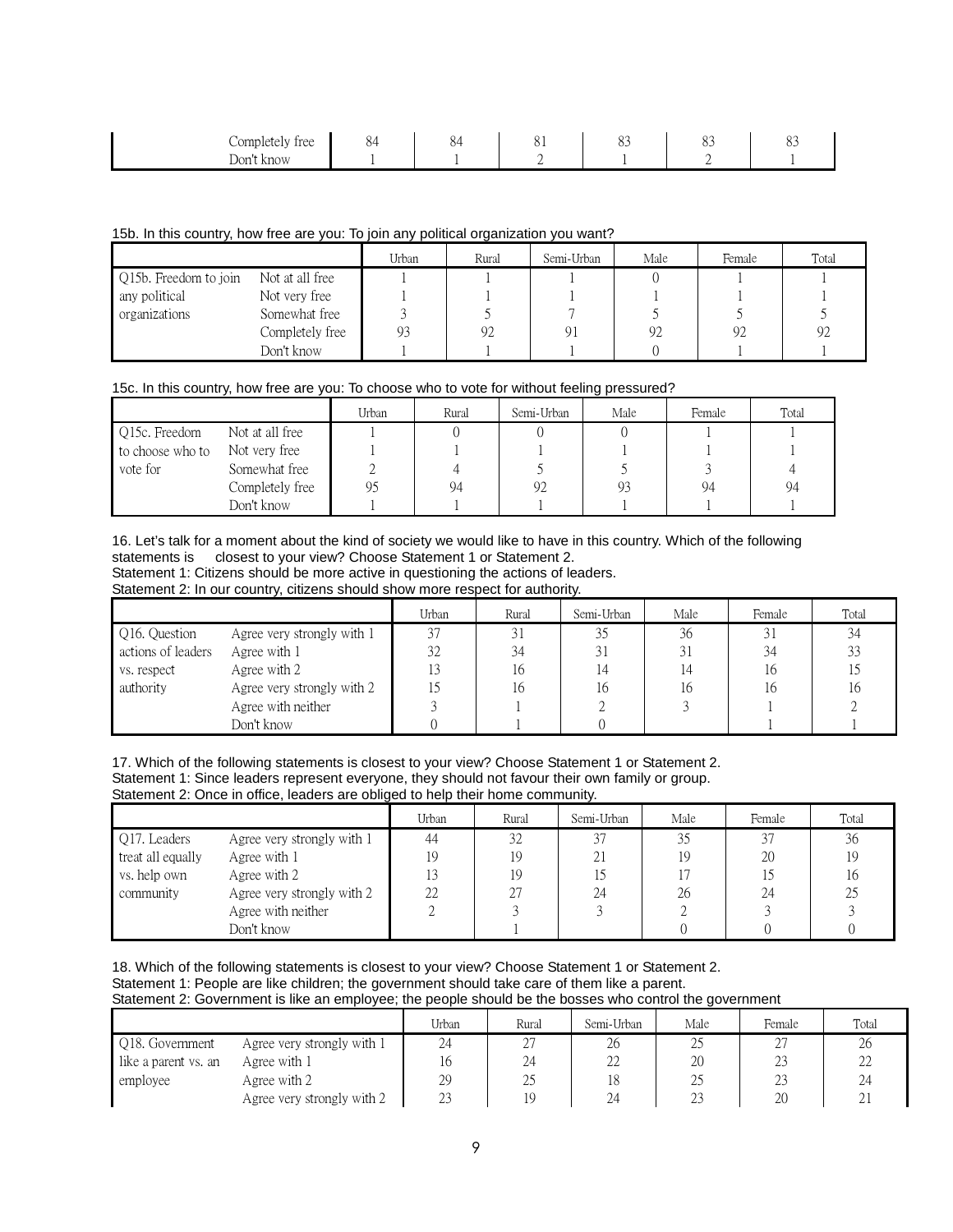| Agree with<br>with neither |  |  |  |
|----------------------------|--|--|--|
| Don't know                 |  |  |  |

19. Which of the following statements is closest to your view? Choose Statement 1or Statement 2. Statement 1: Government should be able to ban any organization that goes against its policies. Statement 2: We should be able to join any organization, whether or not the government approves of it.

|                    |                            | Urban | Rural               | Semi-Urban | Male | Female | Total |
|--------------------|----------------------------|-------|---------------------|------------|------|--------|-------|
| Q19. Government    | Agree very strongly with 1 |       | 10                  |            | ∡∠   |        |       |
| bans organizations | Agree with 1               |       | $^{\circ}$ 1        | 18         | 19   |        | 20    |
| vs. join any       | Agree with 2               | 32    | 33                  | 29         |      | $\cap$ | 31    |
|                    | Agree very strongly with 2 | 30    | $^{\circ}$ 1<br>4 I | 32         | 33   | 30     |       |
|                    | Agree with neither         |       |                     |            |      |        |       |
|                    | Don't know                 |       |                     |            |      |        |       |

20. Which of the following statements is closest to your view? Choose Statement 1 or Statement 2. Statement 1: Government should be able to close newspapers that print stories it does not like. Statement 2: The news media should be free to publish any story that they see fit without fear of being shut down.

|                     |                            | Urban  | Rural | Semi-Urban | Male | Female | Total |
|---------------------|----------------------------|--------|-------|------------|------|--------|-------|
| Q20. Government     | Agree very strongly with 1 |        |       |            |      |        |       |
| close newspapers    | Agree with 1               |        |       | 10         |      |        | 10    |
| vs. free to publish | Agree with 2               | $\cap$ |       | 30         | 34   | 34     | 34    |
|                     | Agree very strongly with 2 | 49     | 44    |            | 48   | 44     | 46    |
|                     | Agree with neither         |        |       |            |      |        |       |
|                     | Don't know                 |        |       |            |      |        |       |

21. Which of the following statements is closest to your view? Choose Statement 1 or Statement 2. Statement 1: Government should not allow the expression of political views that are fundamentally different from the views of the majority.

Statement 2: People should be able to speak their minds about politics free of government influence, no matter how unpopular their views may be.

|                |                            | Urban | Rural | Semi-Urban | Male | Female | Total |
|----------------|----------------------------|-------|-------|------------|------|--------|-------|
| Q21. Govt.     | Agree very strongly with 1 |       |       |            |      |        |       |
| suppress       | Agree with 1               |       |       |            |      |        |       |
| expression vs. | Agree with 2               |       |       | 28         | 33   | 36     | 34    |
| people speak   | Agree very strongly with 2 | 55    | 50    | 56         | 56   | 50     |       |
| minds          | Agree with neither         |       |       |            |      |        |       |
|                | Don't know                 |       |       |            |      |        |       |

22a. Let's turn to your role in the community. Now I am going to read out a list of groups that people join or attend. For each one, could you tell me whether you are an official leader, an active member, an inactive member, or not a member: A religious group (e.g., church, mosque)?

|              |                 | Urban          | Rural | Semi-Urban | Male | Female | Total |
|--------------|-----------------|----------------|-------|------------|------|--------|-------|
| O22a. Member | Not a Member    | 32             | 36    | 30         | 42   | 24     | 33    |
| of religious | Inactive Member | 24             | 22    | 25         | 20   | 26     | 23    |
| group        | Active Member   | 4 <sub>1</sub> | 39    | 43         | 33   | 48     |       |
|              | Official Leader |                |       |            |      |        |       |
|              | Don't Know      |                |       |            |      |        |       |

22b. Let's turn to your role in the community. Now I am going to read out a list of groups that people join or attend. For each one, could you tell me whether you are an official leader, an active member, an inactive member, or not a member: Some other voluntary association or community group?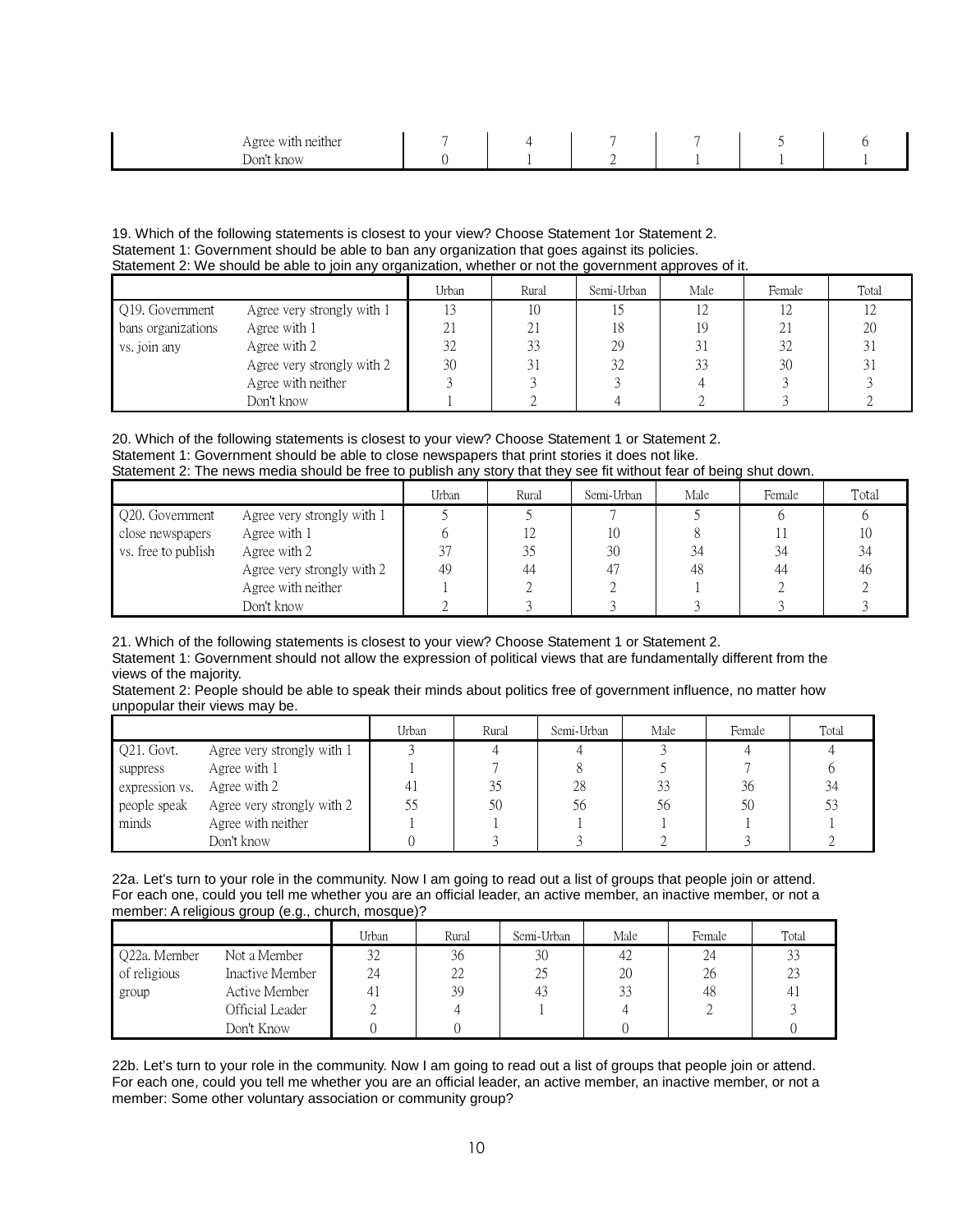|                 |                 | Urban | Rural | Semi-Urban | Male | Female | Total |
|-----------------|-----------------|-------|-------|------------|------|--------|-------|
| Q22b. Member of | Not a Member    | 84    | 78    | 76         | 79   | 79     | 79    |
| voluntary       | Inactive Member |       |       |            |      |        |       |
| association or  | Active Member   | 12    | 16    |            |      | 16     |       |
| community group | Official Leader |       |       |            |      |        |       |
|                 | Don't Know      |       |       |            |      |        |       |

23a. Here is a list of actions that people sometimes take as citizens. For each of these, please tell me whether you, personally, have done any of these things during the past year. If not, would you do this if you had the chance: Attended a community meeting?

|                      |                                        | Urban | Rural | Semi-Urban | Male | Female | Total |
|----------------------|----------------------------------------|-------|-------|------------|------|--------|-------|
|                      | Q23a. Attend a No, would never do this |       |       |            |      |        |       |
| community<br>meeting | No, but would do if had<br>the chance  | 33    | 18    | 23         | 21   | 25     | 23    |
|                      | Yes, once or twice                     | 22    | 18    | 21         | 21   | 18     | 20    |
|                      | Yes, several times                     | 29    | 44    | 39         | 37   | 41     | 39    |
|                      | Yes, often                             | 10    | 20    |            | 18   | 13     |       |
|                      | Don't know                             |       |       |            |      |        |       |

23b. Here is a list of actions that people sometimes take as citizens. For each of these, please tell me whether you, personally, have done any of these things during the past year. If not, would you do this if you had the chance: Got together with others to raise an issue?

|                   |                                       | Urban | Rural | Semi-Urban | Male | Female | Total |
|-------------------|---------------------------------------|-------|-------|------------|------|--------|-------|
|                   | No, would never do this               |       |       |            |      |        |       |
| Q23b.             |                                       |       |       |            |      |        |       |
| Join<br>others to | No, but would do if had<br>the chance | 43    | 34    | 39         | 34   | 42     | 38    |
| raise an          | Yes, once or twice                    | 20    | 19    | 19         | 20   | 18     | 19    |
| issue             | Yes, several times                    | 23    | 33    | 29         | 30   | 29     | 29    |
|                   | Yes, often                            |       |       |            |      | h      |       |
|                   | Don't know                            |       |       |            |      |        |       |

23c. Here is a list of actions that people sometimes take as citizens. For each of these, please tell me whether you, personally, have done any of these things during the past year. If not, would you do this if you had the chance: Attended a demonstration or protest march?

|                                   |                                       | Urban | Rural | Semi-Urban | Male | Female | Total |
|-----------------------------------|---------------------------------------|-------|-------|------------|------|--------|-------|
| Q23c. Attend a                    | No, would never do this               | 39    |       | 47         | 46   | 48     | 47    |
| demonstration or<br>protest march | No, but would do if had<br>the chance | 43    | 36    | 38         | 38   | 39     | 38    |
|                                   | Yes, once or twice                    |       |       |            |      |        |       |
|                                   | Yes, several times                    |       |       |            |      |        |       |
|                                   | Yes, often                            |       |       |            |      |        |       |
|                                   | Don't know                            |       |       |            |      |        |       |

#### 23d. With regard to the most recent, 2004 national elections, which statement is true for you?

|                |                                                          | Urban | Rural | Semi-Urban | Male | Female | Total          |
|----------------|----------------------------------------------------------|-------|-------|------------|------|--------|----------------|
| Q23d.<br>Voted | You were not registered or you<br>were too young to vote | רר    | 16    | 22         | 21   | 20     | $\overline{2}$ |
| last           | You voted in the elections                               |       | 65    | 54         | 55   | 62     | 58             |
| election       | You decided not to vote                                  |       |       |            |      |        |                |
|                | You could not find the polling<br>station                |       |       |            |      |        |                |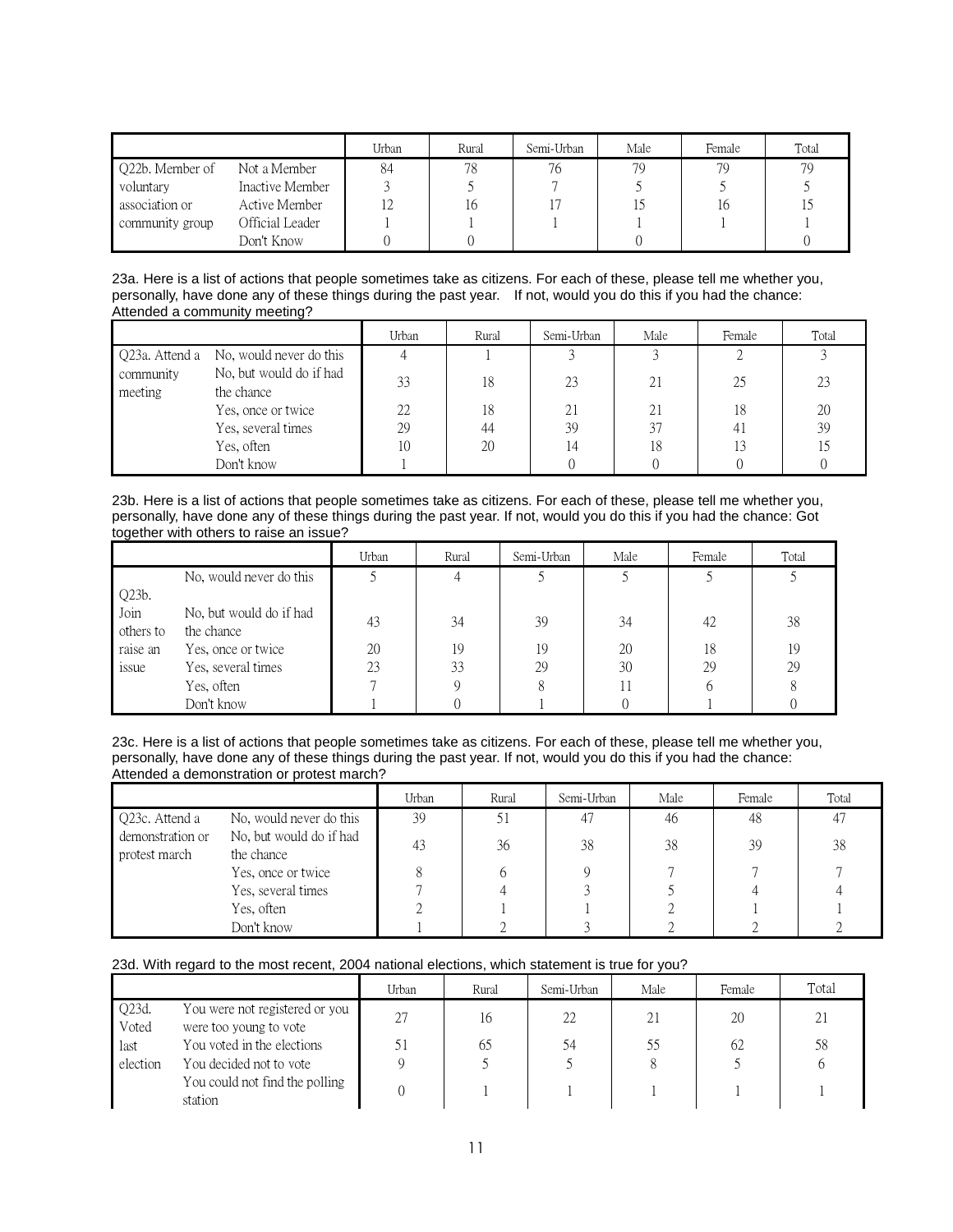| You were prevented from<br>voting     |  |  |  |
|---------------------------------------|--|--|--|
| You did not have time to vote         |  |  |  |
| Did not vote for some other<br>reason |  |  |  |
| Don't know/Can't remember             |  |  |  |

24a. In your opinion, how likely is it that you could get together with others and make: Your elected Assembly man/woman listen to your concerns about a matter of importance to the community?

|                   |                   | Urban          | Rural | Semi-Urban | Male | Female      | Total |
|-------------------|-------------------|----------------|-------|------------|------|-------------|-------|
| Q24a. Make local  | Not at all likely | 1 <sub>0</sub> | 10    |            | 10   | $1^{\circ}$ |       |
| government        | Not very likely   |                |       |            |      |             | 14    |
| councilors listen | Somewhat likely   |                | 35    | 36         | 36   | 34          | 35    |
|                   | Very likely       | $\sim$         | 39    | 34         | 37   | 36          | 37    |
|                   | Don't know        |                |       |            |      |             |       |

24b. In your opinion, how likely is it that you could get together with others and make: Your Member of Parliament listen to your concerns about a matter of importance to the community?

|        |                   | Urban | Rural | Semi-Urban | Male | Female | Total |
|--------|-------------------|-------|-------|------------|------|--------|-------|
| Q24b.  | Not at all likely | 18    | 14    |            | 16   |        | 16    |
| Make   | Not very likely   | 18    | 22    |            | 19   | 20     | 20    |
| MPs    | Somewhat likely   | 33    | 30    | 31         | 32   | 31     |       |
| listen | Very likely       | 28    | 30    | 31         |      | 29     | 30    |
|        | Don't know        |       |       |            |      |        |       |

25a. During the past year, how often have you contacted any of the following persons about some important problem or to give them your views: A local government councillor?

|                  |             | Urban | Rural          | Semi-Urban | Male | Female | Total |
|------------------|-------------|-------|----------------|------------|------|--------|-------|
| Q25a. Contact    | Never       | 64    | 6 <sub>1</sub> | 68         | 63   | 65     | 64    |
| local government | Only once   | 12    |                |            |      |        |       |
| councillor       | A few times | 16    | 20             | 10         | 18   | 18     | 18    |
|                  | Often       |       |                |            |      |        |       |
|                  | Don't know  |       |                |            |      |        |       |

|  |  | 25b. During the past year, how often have you contacted any of the following persons about some important problem |  |  |  |  |
|--|--|-------------------------------------------------------------------------------------------------------------------|--|--|--|--|
|  |  | or to give them your views: A Member of Parliament?                                                               |  |  |  |  |

|         |             | Urban | Rural | Semi-Urban | Male | Female | Total |
|---------|-------------|-------|-------|------------|------|--------|-------|
| Q25b.   | Never       | 83    | 76    | 77         | 76   | 80     | 78    |
| Contact | Only once   |       |       | 10         |      |        | 10    |
| MP      | A few times |       |       |            |      | 10     |       |
|         | Often       | ∠     |       |            |      | ∠      |       |
|         | Don't know  |       |       |            |      |        |       |

25c. During the past year, how often have you contacted any of the following persons about some important problem or to give them your views: An official of a government agency?

|               |           | $\mathbf{v}$ $\mathbf{v}$ $\mathbf{v}$<br>Urban | Rural                    | Semi-Urban  | Male          | Female         | Total    |
|---------------|-----------|-------------------------------------------------|--------------------------|-------------|---------------|----------------|----------|
| Q25c. Contact | Never     | 86                                              | $\overline{\phantom{a}}$ | $\sim$<br>, | 70<br>$\circ$ | $\overline{a}$ | 70<br>10 |
|               | Only once |                                                 |                          | . .         |               |                |          |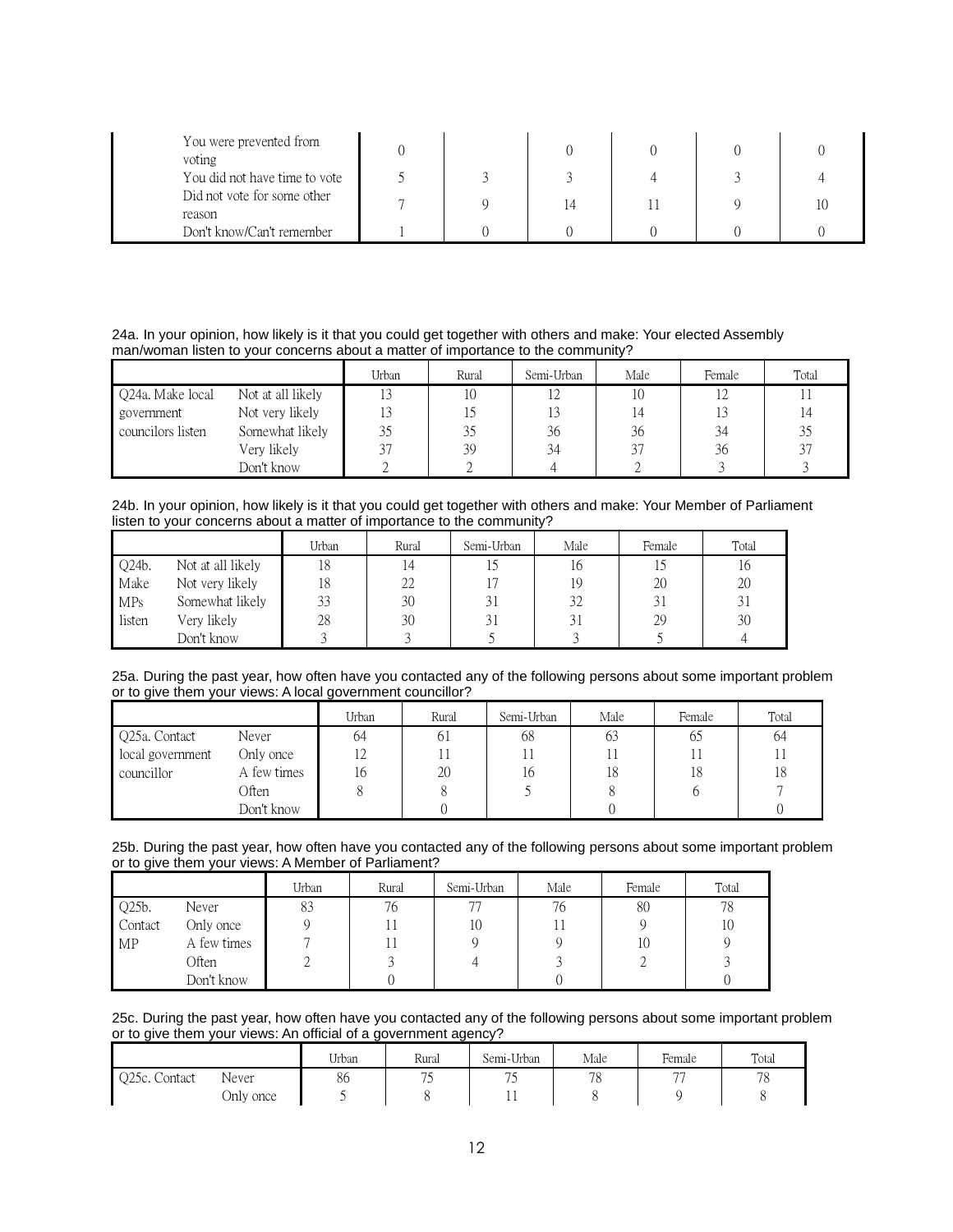| official of a | A few times | * * | ΙV | ΙV | $\sim$ |
|---------------|-------------|-----|----|----|--------|
| government    | Often       |     |    |    |        |
| agency        | Don't know  |     |    |    |        |

# 26a. Think of the last time you contacted any of these leaders. Did you go: Alone or with a group?

|               |                | Urban              | Rural | Semi-Urban | Male | Female | Total |
|---------------|----------------|--------------------|-------|------------|------|--------|-------|
| Q26a. Contact | Alone          | $^{\circ}$ 1<br>ΖI |       | 10         | 18   | 20     | 19    |
| formal leader | With a group   | 18                 | 28    | 23         | 26   | 23     | 24    |
| alone or with | Not applicable | 01                 |       | 59         |      |        | 56    |
| group         | Don't know     |                    |       |            |      |        |       |

## 26b. Think of the last time you contacted any of these leaders. Did you go: To discuss a community problem or a personal problem?

|                      |                   | Urban | Rural | Semi-Urban | Male | Female | Total |
|----------------------|-------------------|-------|-------|------------|------|--------|-------|
| Q26b. Contact formal | Community problem | 23    | 32    | 26         | 30   | 26     | 28    |
| leader: community or | Personal problem  | 16    |       |            |      |        |       |
| personal problem     | Not applicable    | 61    | 52    | 59         | 55   |        | Эb    |
|                      | Don't know        |       |       |            |      |        |       |

### 27a. During the past year, how often have you contacted any of the following persons about some important problem or to give them your views: A religious leader?

|                  |             | Urban | Rural | Semi-Urban   | Male       | Female | Total |
|------------------|-------------|-------|-------|--------------|------------|--------|-------|
| Q27a. Contact    | Never       | ب ب   | CC    | 49           | ں ر        | 50     | 53    |
| religious leader | Only once   |       |       | $L \sim$     | 10         |        |       |
|                  | A few times | 20    | 25    | $\cap$<br>23 | 22         | ر ر    | 23    |
|                  | Often       |       | *∼    |              | ר ו<br>1 J |        | ∗∽    |

#### 27b. During the past year, how often have you contacted any of the following persons about some important problem or to give them your views: A traditional ruler?

|             |             | Urban | Rural | Semi-Urban | Male | Female | Total |
|-------------|-------------|-------|-------|------------|------|--------|-------|
| Q27b.       | Never       | 90    | 72    | 73         | 75   | 78     | 76    |
| Contact     | Only once   |       |       |            |      |        |       |
| traditional | A few times |       |       | 13         | 12   | 10     |       |
| ruler       | Often       |       |       |            |      |        |       |
|             | Don't know  |       |       |            |      |        |       |

# 27c. During the past year, how often have you contacted any of the following persons about some important problem or to give them your views: Some other influential person?

|               |             | Urban | Rural | Semi-Urban | Male | Female | Total |
|---------------|-------------|-------|-------|------------|------|--------|-------|
| Q27c. Contact | Never       | 88    | 85    | 87         | 86   |        | 86    |
| some other    | Only once   |       |       |            |      |        |       |
| influential   | A few times |       |       |            |      |        |       |
| person        | Often       |       |       |            |      |        |       |
|               | Don't know  |       |       |            |      |        |       |

# 28a. Think of the last time you contacted any of these leaders. Did you go: Alone or with a group?

|                 |                | Urban | Rural      | Semi-Urban | Male | Female | Total |
|-----------------|----------------|-------|------------|------------|------|--------|-------|
| Q28a. Contact   | Alone          | 30    | $\sqrt{2}$ |            | 33   | 36     | 35    |
| informal leader | With a group   | 20    | 20         | 23         | 22   | 19     | 21    |
| alone or with   | Not applicable | 50    | 44         |            | 4.   | 44     | 44    |
| group           | Don't know     |       |            |            |      |        |       |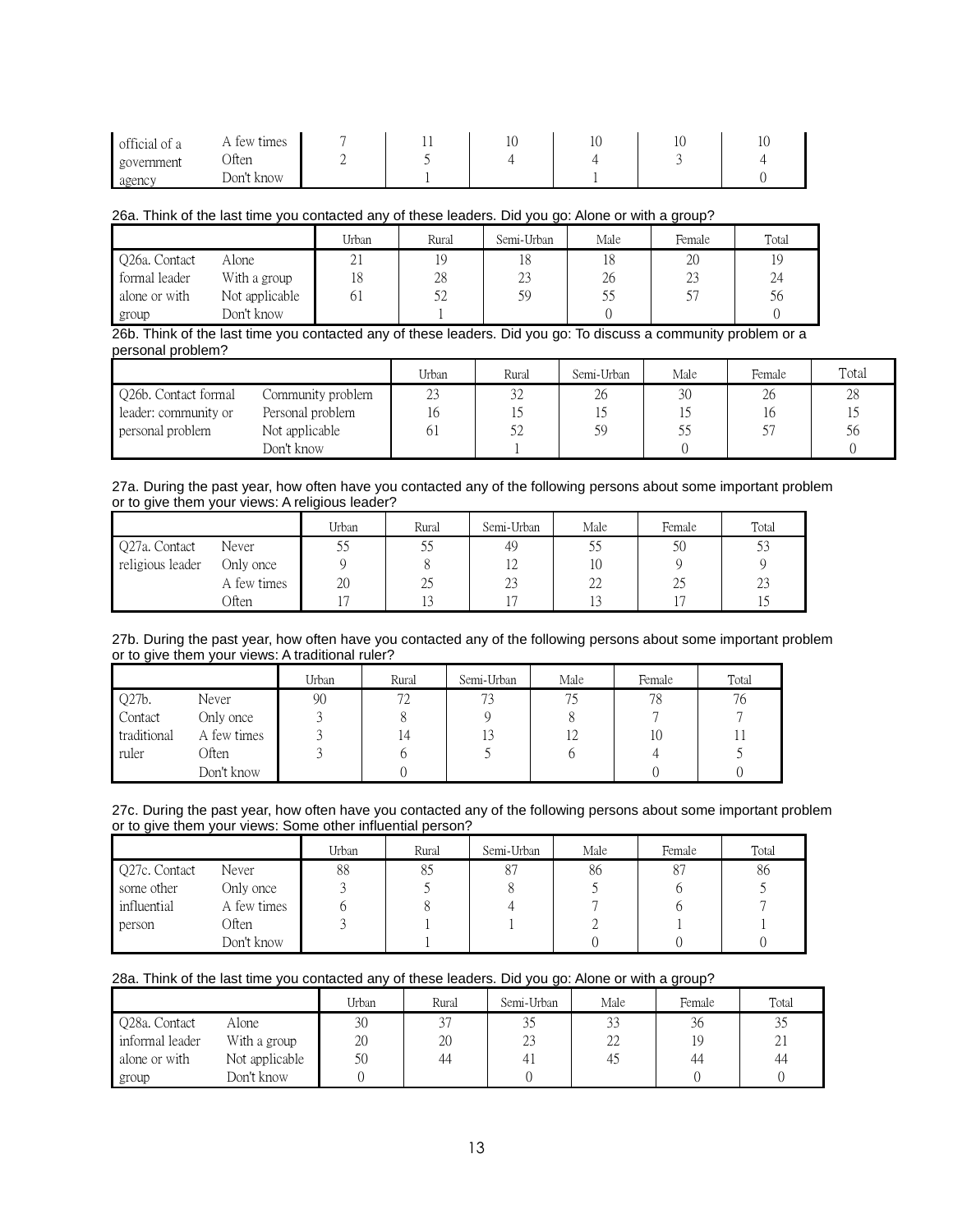|                        |                   | Urban | Rural    | Semi-Urban           | Male | Female | Total |
|------------------------|-------------------|-------|----------|----------------------|------|--------|-------|
| Q28b. Contact informal | Community problem |       | <u>L</u> | $\sim$<br><u>L.,</u> | 23   |        | 21    |
| leader: community or   | Personal problem  | 32    | 36       | 36                   | J.,  | 3.     |       |
| personal problem       | Not applicable    | 50    | 44       | 4                    | -4.  | 44     | 44    |
|                        | Don't know        |       |          |                      |      |        |       |

# 28b. Think of the last time you contacted any of these leaders. Did you go: To discuss a community problem or a personal problem?

# 29a. There are many ways to govern a country. Would you disapprove or approve of the following alternatives: Only one political party is allowed to stand for election and hold office?

|                   |                                   | Urban | Rural | Semi-Urban | Male | Female | Total |
|-------------------|-----------------------------------|-------|-------|------------|------|--------|-------|
| Q29a.             | Strongly Disapprove               | 69    | J 1   | 61         | 64   | 53     | 58    |
| Reject            | Disapprove                        | 18    | 23    | 21         | 18   | 24     | 21    |
| one-party<br>rule | Neither Approve Nor<br>Disapprove |       |       |            |      |        |       |
|                   | Approve                           | 8     |       |            |      |        | 10    |
|                   | Strongly Approve                  | O     | 10    |            |      |        |       |
|                   | Don't Know                        |       |       |            |      |        |       |

# 29b.There are many ways to govern a country. Would you disapprove or approve of the following alternatives: The army comes in to govern the country?

|                  |                                   | Urban | Rural | Semi-Urban     | Male | Female | Total |
|------------------|-----------------------------------|-------|-------|----------------|------|--------|-------|
| Q29b.            | Strongly Disapprove               | 79    | 66    | 73             | 76   | 67     | 71    |
| Reject           | Disapprove                        | 14    | 20    | 1 <sub>7</sub> | 15   | 20     | 18    |
| military<br>rule | Neither Approve Nor<br>Disapprove |       |       |                |      |        |       |
|                  | Approve                           |       |       |                |      |        |       |
|                  | Strongly Approve                  |       |       |                |      |        |       |
|                  | Don't Know                        |       |       |                |      |        |       |

#### 29c. There are many ways to govern a country. Would you disapprove or approve of the following alternatives: Elections and Parliament are abolished so that the president can decide everything?

|                 |                                   | Urban | Rural | Semi-Urban | Male | Female | Total |
|-----------------|-----------------------------------|-------|-------|------------|------|--------|-------|
| Q29c.           | <b>Strongly Disapprove</b>        | 77    | 67    |            | 74   | 68     |       |
| Reject          | Disapprove                        | 19    | 24    | 21         | 20   | 24     | 22    |
| one-man<br>rule | Neither Approve Nor<br>Disapprove |       |       |            |      |        |       |
|                 | Approve                           |       |       |            |      |        |       |
|                 | Strongly Approve                  |       |       |            |      |        |       |
|                 | Don't Know                        |       |       |            |      |        |       |

30. Which of these three statements is closest to your own opinion?

Statement 1: Democracy is preferable to any other kind of government.

Statement 2: In some circumstances, a non-democratic government can be preferable.

Statement 3: For someone like me, it doesn't matter what kind of government we have

|                                                                  | Urban | Rural | Semi-Urban | Male | Female | Total |
|------------------------------------------------------------------|-------|-------|------------|------|--------|-------|
| Q30. Support<br>STATEMENT 3: Doesn't<br>for democracy<br>matter. |       |       |            |      |        |       |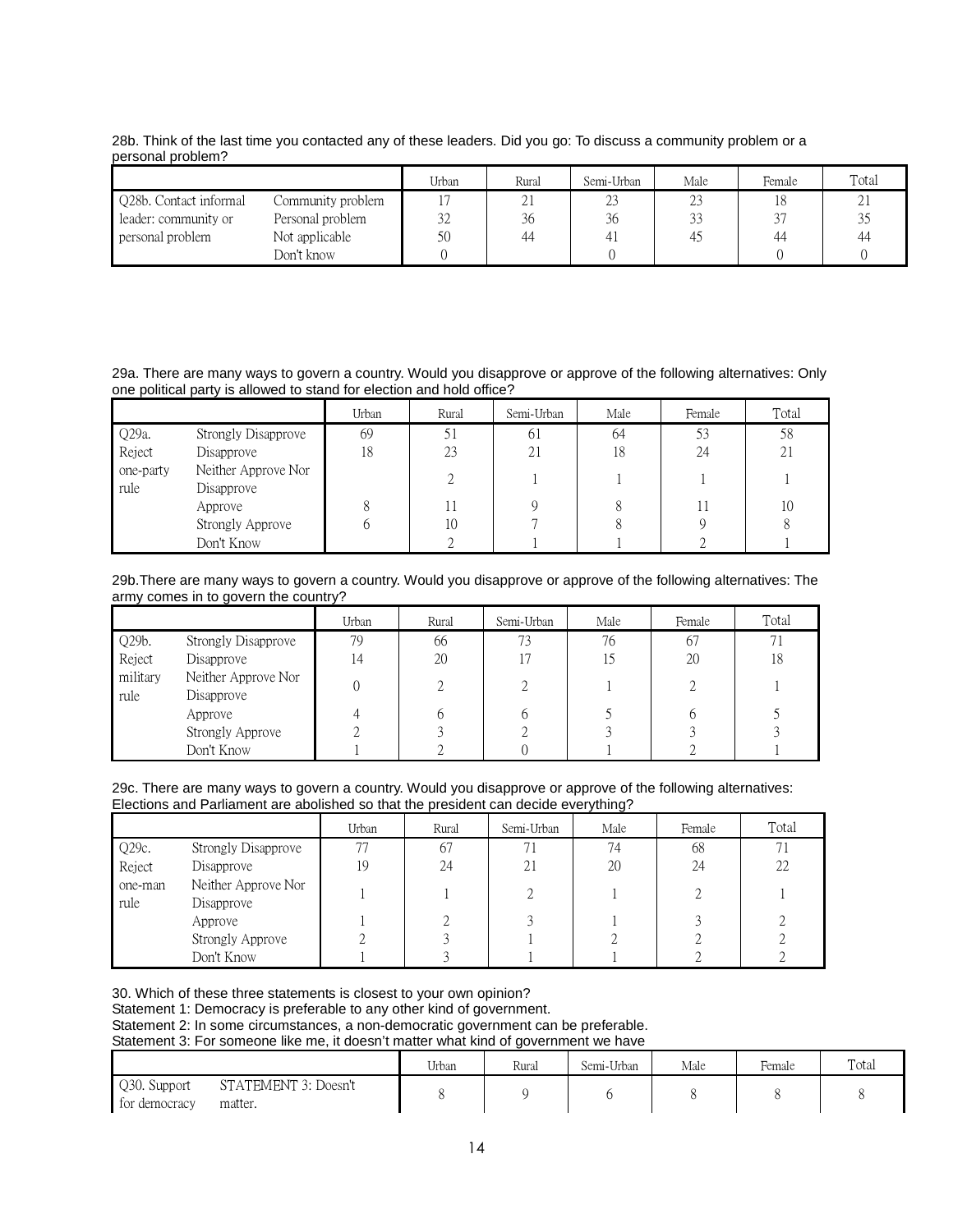| STATEMENT 2: Sometimes<br>non-democratic preferable |    |    |    |  |
|-----------------------------------------------------|----|----|----|--|
| STATEMENT 1: Democracy<br>preferable.               | 83 | 84 | 86 |  |
| Don't know                                          |    |    |    |  |

31. Which of the following statements is closest to your view? Choose Statement 1 or Statement 2. Statement 1: We should choose our leaders in this country through regular, open and honest elections. Statement 2: Since elections sometimes produce bad results, we should adopt other methods for choosing this country's leaders.

|                 |                            | Urban | Rural | Semi-Urban | Male | Female | Total |
|-----------------|----------------------------|-------|-------|------------|------|--------|-------|
| Q31. Choose     | Agree very strongly with 1 | 60    | 57    | 61         | 61   | -57    | -59   |
| leaders through | Agree with 1               | 27    | 31    | 27         | 27   | 31     | 29    |
| elections vs.   | Agree with 2               |       |       |            |      |        |       |
| other methods   | Agree very strongly with 2 |       |       |            |      |        |       |
|                 | Agree with neither         |       |       |            |      |        |       |
|                 | Don't know                 |       |       |            |      |        |       |

32. Which of the following statements is closest to your view? Choose Statement 1 or Statement 2. Statement 1: Political parties create division and confusion; it is therefore unnecessary to have many political parties in Botswana.

Statement 2: Many political parties are needed to make sure that Batswana have real choices in who governs them

|                  |                            | Urban | Rural | Semi-Urban | Male | Female | Total |
|------------------|----------------------------|-------|-------|------------|------|--------|-------|
| Q32. Political   | Agree very strongly with 1 |       | 10    | 12         |      |        |       |
| parties divisive | Agree with 1               | 10    |       |            | 10   |        |       |
| vs. many parties | Agree with 2               | 27    | 32    | 31         | 29   | 32     | 30    |
| needed           | Agree very strongly with 2 | 55    | 45    | 48         |      | 44     | 48    |
|                  | Agree with neither         |       |       |            |      |        |       |
|                  | Don't know                 |       |       |            |      |        |       |

33. Which of the following statements is closest to your view? Choose Statement 1 or Statement 2 Statement 1: Parliament should ensure that the President explains to it on a regular basis how his government spends taxpayers' money.

Statement 2: The President should be able to devote his full attention to developing the country rather than wasting time justifying his actions.

|                |                            | Urban | Rural | Semi-Urban | Male | Female | Total |
|----------------|----------------------------|-------|-------|------------|------|--------|-------|
| Q33. President | Agree very strongly with 1 | 29    | 26    | 31         | 29   | 27     | 28    |
| monitored by   | Agree with 1               | 27    | 26    | 22         | 27   | 22     |       |
| parliament vs. | Agree with 2               | 25    | 24    | 18         | 19   | 26     |       |
| free to act on | Agree very strongly with 2 | 18    | 21    | 23         | 21   | 21     | 2.    |
| own            | Agree with neither         |       |       |            |      |        |       |
|                | Don't know                 |       |       |            |      |        |       |

34. Which of the following statements is closest to your view? Choose Statement 1 or Statement 2 Statement 1: Opposition parties should regularly examine and criticize government policies and actions. Statement 2: Opposition parties should concentrate on cooperating with government and helping it develop the country.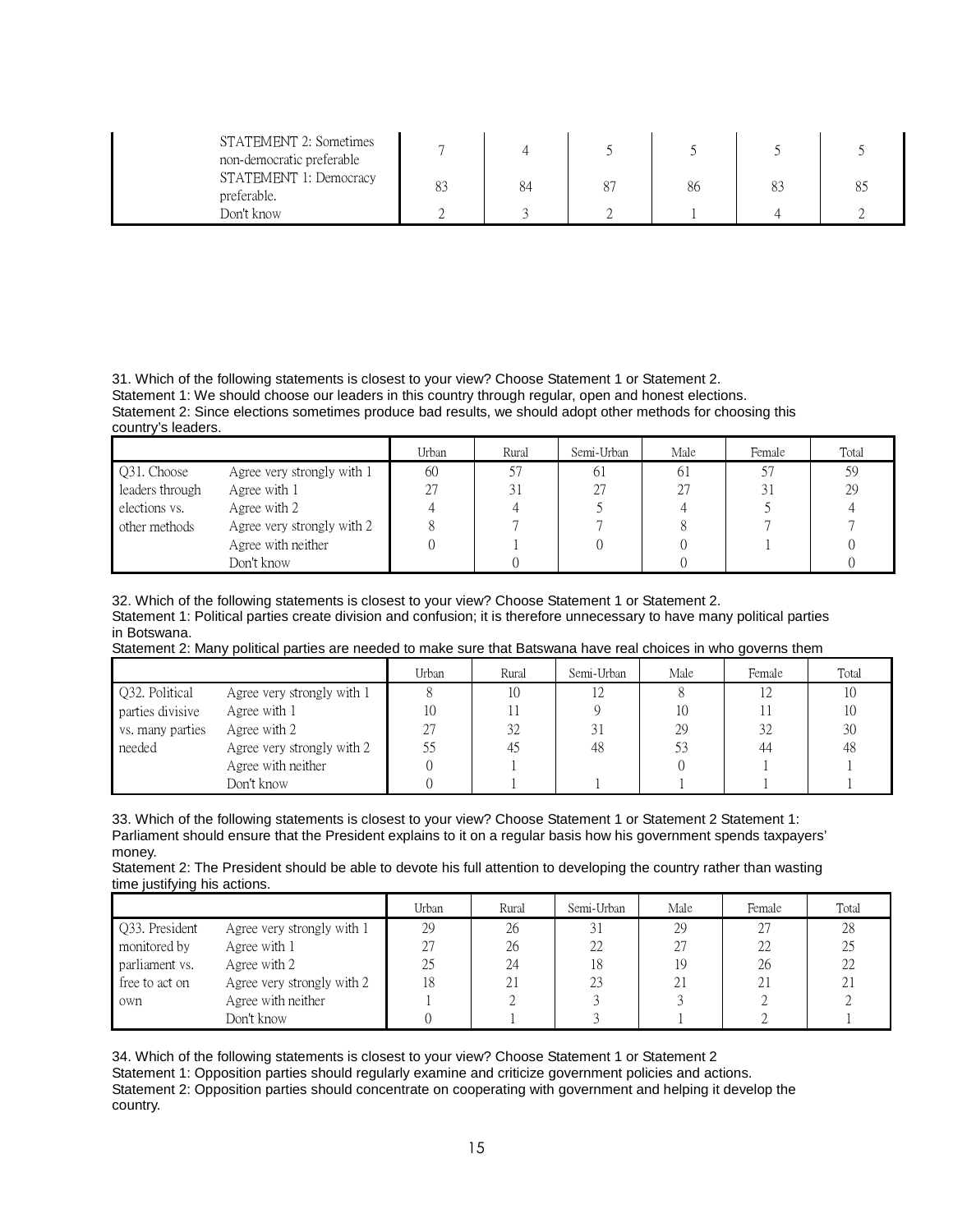|                 |                            | Urban          | Rural | Semi-Urban | Male | Female | Total |
|-----------------|----------------------------|----------------|-------|------------|------|--------|-------|
| Q34. Opposition | Agree very strongly with 1 |                |       |            |      |        |       |
| parties examine | Agree with 1               | $\overline{1}$ |       |            | 10   |        |       |
| government vs.  | Agree with 2               | 32             | 39    | 35         | 34   | 38     | 36    |
| cooperate       | Agree very strongly with 2 | 45             | -42   | 48         | 4.   | 44     | 44    |
|                 | Agree with neither         |                |       |            |      |        |       |
|                 | Don't know                 |                |       |            |      |        |       |

35. Which of the following statements is closest to your view? Choose Statement 1 or Statement 2 Statement 1: The news media should constantly investigate and report on corruption and the mistakes made by the government.

| Statement 2: Too much reporting on negative events, like corruption, only harms the country. |  |  |
|----------------------------------------------------------------------------------------------|--|--|
|                                                                                              |  |  |

|                      |                            | Urban | Rural | Semi-Urban | Male | Female | Total |
|----------------------|----------------------------|-------|-------|------------|------|--------|-------|
| Q35. Media checks    | Agree very strongly with 1 |       |       | 43         | 46   | 40     | 43    |
| government vs. avoid | Agree with 1               |       | 29    | 33         | 32   |        | 32    |
| negative reporting   | Agree with 2               |       | 14    | 10         |      |        |       |
|                      | Agree very strongly with 2 | 10    |       |            |      |        |       |
|                      | Agree with neither         |       |       |            |      |        |       |
|                      | Don't know                 |       |       |            |      |        |       |

36. Which of the following statements is closest to your view? Choose Statement 1 or Statement 2. Statement 1: Members of Parliament represent the people; therefore they should make laws for this country, even if the President does not agree.

Statement 2: Since the President represents all of us, he should pass laws without worrying about what Parliament thinks

|                 |                            | Urban | Rural | Semi-Urban | Male          | Female | Total          |
|-----------------|----------------------------|-------|-------|------------|---------------|--------|----------------|
| Q36. Parliament | Agree very strongly with 1 | 25    |       | 24         | ∠∠            | 20     | $\overline{L}$ |
| makes laws vs.  | Agree with 1               | 41    | 32    | 26         | $\sim$ $\sim$ | 32     | 32             |
| president does  | Agree with 2               |       | 16    |            |               |        |                |
|                 | Agree very strongly with 2 |       |       |            |               |        |                |
|                 | Agree with neither         | 18    | 20    | z.         | 20            | 20     | 20             |
|                 | Don't know                 |       |       |            |               |        |                |

37. Which of the following statements is closest to your view? Choose Statement 1 or Statement 2. Statement 1: Since the President was elected to lead the country, he should not be bound by laws or court decisions that he thinks are wrong.

Statement 2: The President must always obey the laws and the courts, even if he thinks they are wrong.

|                 |                            | Urban | Rural | Semi-Urban | Male | Female | Total |
|-----------------|----------------------------|-------|-------|------------|------|--------|-------|
| Q37. President  | Agree very strongly with 1 |       |       | 10         |      | 10     |       |
| free to act vs. | Agree with 1               |       |       |            |      |        |       |
| obey the laws   | Agree with 2               | 35    | 31    | 32         | 33   | 31     |       |
| and courts      | Agree very strongly with 2 | 35    | 32    | 38         | 36   | 33     |       |
|                 | Agree with neither         | 10    |       |            |      |        |       |
|                 | Don't know                 |       |       |            |      |        |       |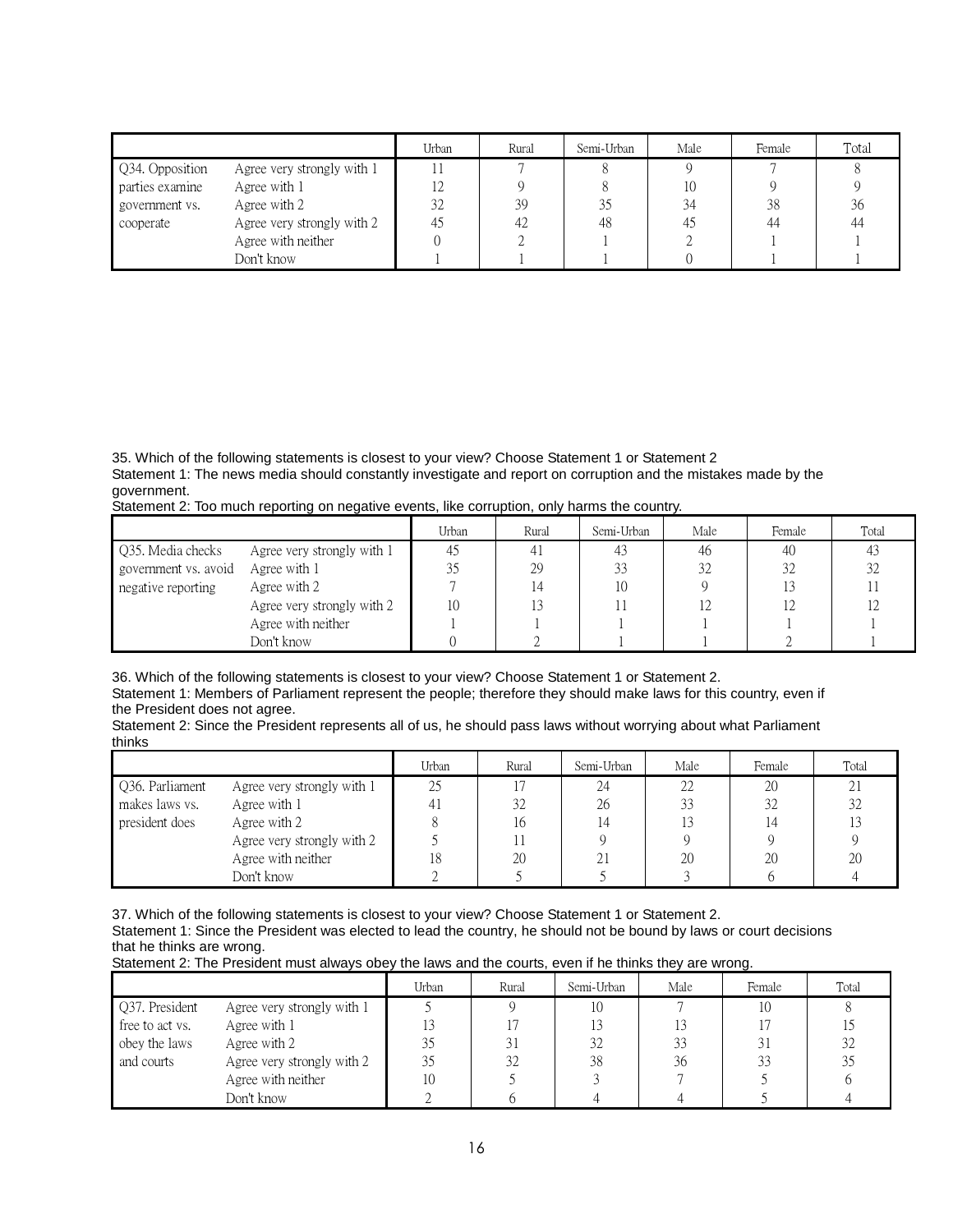| 38. Which of the following statements is closest to your view? Choose Statement 1 or Statement 2      |
|-------------------------------------------------------------------------------------------------------|
| Statement 1: The Constitution should limit the president to serving a maximum of two terms in office. |
| Statement 2: There should be no constitutional limit on how long the president can serve              |

|                    |                            | Urban | Rural | Semi-Urban | Male | Female | Total |
|--------------------|----------------------------|-------|-------|------------|------|--------|-------|
| Q38. Presidential  | Agree very strongly with 1 | 62    | 49    |            |      | 52     | 54    |
| two term limit vs. | Agree with 1               | 24    | 26    | つつ         | 24   | 24     | 24    |
| no term limits     | Agree with 2               |       |       |            |      |        | 10    |
|                    | Agree very strongly with 2 |       |       |            |      |        |       |
|                    | Agree with neither         |       |       |            |      |        |       |
|                    | Don't know                 |       |       |            |      |        |       |

39. Which of the following statements is closest to your view? Choose Statement 1 or Statement 2. Statement 1: Our present system of elected government should be given more time to deal with inherited problems. Statement 2: If our present system cannot produce results soon, we should try another form of government

|                  |                            | Urban | Rural | Semi-Urban | Male | Female | Total |
|------------------|----------------------------|-------|-------|------------|------|--------|-------|
| Q39. Time to     | Agree very strongly with 1 | 24    | 21    | 31         | 24   | 25     |       |
| deal with        | Agree with 1               | 34    | 31    | 33         | 31   | 34     | 32    |
| problems vs. try | Agree with 2               | 20    | 24    | 19         | 22   |        | 21    |
| another form     | Agree very strongly with 2 | 19    | 22    | 1¢         | 21   |        |       |
|                  | Agree with neither         |       |       |            |      |        |       |
|                  | Don't know                 |       |       |            |      |        |       |

# 40a. If you had to choose, which one of the following things: Is most important?

|                         |                                                   | Urban | Rural | Semi-Urban | Male | Female       | Total |
|-------------------------|---------------------------------------------------|-------|-------|------------|------|--------------|-------|
| Q40a. Most<br>important | Maintaining order in the<br>nation                |       | 8     | 10         |      |              | 8     |
| national<br>priority    | Giving people more say in<br>government decisions | 20    | 14    | 15         |      | 14           | 16    |
|                         | Protecting people's right<br>to live freely       | 14    | 11    |            | 12   | $\mathsf{Q}$ |       |
|                         | Improving economic<br>conditions for the poor     | 60    | 67    | 67         | 61   | 69           | 65    |

# 40b. And which would be the next most important?

|                      |                                                   | Urban | Rural | Semi-Urban | Male | Female | Total |
|----------------------|---------------------------------------------------|-------|-------|------------|------|--------|-------|
| Q40b.<br>Second      | Maintaining order in the<br>nation                | 16    | 14    | 17         | 14   | 17     | 15    |
| most<br>important    | Giving people more say in<br>government decisions | 25    | 31    | 34         | 31   | 30     | 30    |
| national<br>priority | Protecting people's right<br>to live freely       | 36    | 32    | 29         | 31   | 33     | 32    |
|                      | Improving economic<br>conditions for the poor     | 24    | 22    | 18         | 23   | 19     | 21    |
|                      | None of these                                     |       |       |            |      |        |       |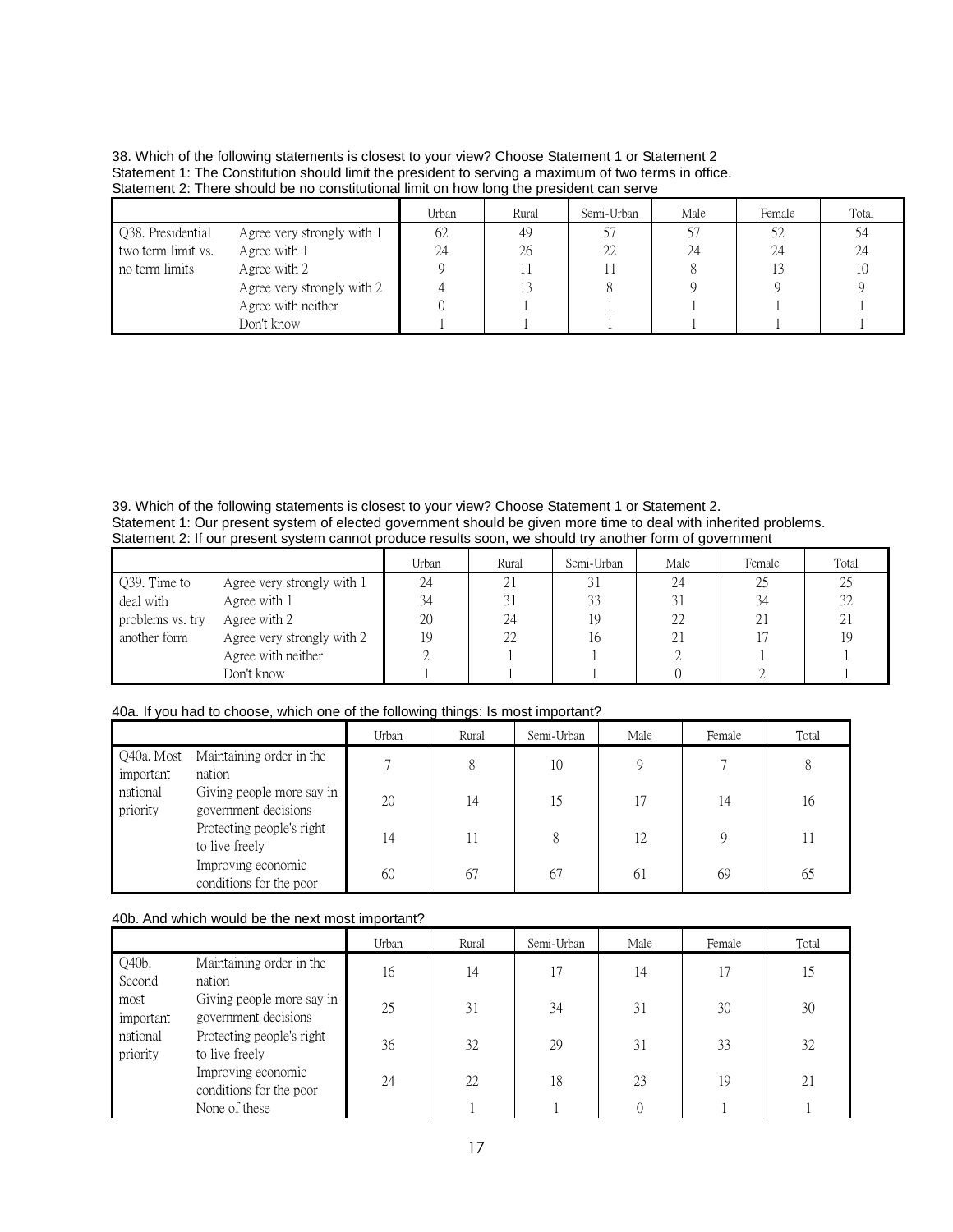| Dom <sup>o</sup><br>KNOW<br>_ _ _ _ _ _ _ |  |  |  |
|-------------------------------------------|--|--|--|

41a2. Can you tell me the name of: Your Member of Parliament?

|             |                         | Urban | Rural | Semi-Urban | Male | Female              | Total |
|-------------|-------------------------|-------|-------|------------|------|---------------------|-------|
| Q41a2.      | Know but can't remember |       |       |            |      |                     |       |
| Identify MP | Incorrect guess         |       |       |            |      |                     |       |
| (code)      | Correct name            | 61    |       |            | 76   | 70<br>$\mathcal{L}$ |       |
|             | Don't know              | 26    |       |            |      | 10                  |       |

# 41b2. Can you tell me the name of: Your country's Minister of Finance and Economic Planning?

|                 |                         | Urban | Rural     | Semi-Urban | Male   | Female | Total |
|-----------------|-------------------------|-------|-----------|------------|--------|--------|-------|
| Q41b2. Identify | Know but can't remember |       |           |            |        |        |       |
| Minister of     | Incorrect guess         |       |           |            |        |        |       |
| Finance (code)  | Correct name            | 63    | 25<br>ر ر | Эb         | 34     | 4.     | 48    |
|                 | Don't know              | 29    |           | 38         | $\sim$ | 50     | 44    |

# 42a. In your opinion how much of a democracy is Botswana today?

|              |                                         | Urban | Rural | Semi-Urban | Male | Female | Total |
|--------------|-----------------------------------------|-------|-------|------------|------|--------|-------|
| Q42a. Extent | Not a democracy                         |       |       |            |      |        |       |
| of democracy | A democracy, with<br>major problems     |       | 6     |            | 6    |        |       |
|              | A democracy, but with<br>minor problems | 40    | 30    | 38         | 35   | 36     | 35    |
|              | A full democracy                        | 51    | 59    | 53         | 57   | 54     | 56    |
|              | Do not understand<br>question/democracy |       |       |            |      |        |       |
|              | Don't know                              |       |       |            |      |        |       |

Alex lives in a country with many political parties and free elections. Everyone is free to speak their minds about politics and to vote for the party of their choice. Elections sometimes lead to a change of ruling party. In your opinion, how much of a democracy is Alex's country?

|                          |                                         | Urban          | Rural | Semi-Urban | Male | Female | Total |
|--------------------------|-----------------------------------------|----------------|-------|------------|------|--------|-------|
| Q42b. Extent of          | Not a democracy                         |                |       |            |      |        |       |
| democracy:<br>Vignette A | A democracy, with<br>major problems     | $\mathfrak{D}$ |       |            |      |        |       |
|                          | A democracy, but with<br>minor problems | 24             | 22.   | 22.        | 21   | 24     | 23    |
|                          | A full democracy                        | 71             | 69    | 72         | 73   | 68     | 70    |
|                          | Do not understand<br>question/democracy |                |       |            |      |        |       |
|                          | Don't know                              |                |       |            |      |        |       |

42c. Beatrice lives in a country with regular elections. It has one large political party and many small ones. People are free to express their opinions and to vote as they please. But so far, elections have not led to a change of ruling party. In your opinion, how much of a democracy is Beatrice's country?

|                          |                                     | Urban | Rural | Semi-Urban | Male | Female | Total |  |  |  |
|--------------------------|-------------------------------------|-------|-------|------------|------|--------|-------|--|--|--|
| O42c. Extent of          | Not a democracy                     |       |       |            |      |        |       |  |  |  |
| democracy:<br>Vignette B | A democracy, with<br>major problems |       |       |            |      |        |       |  |  |  |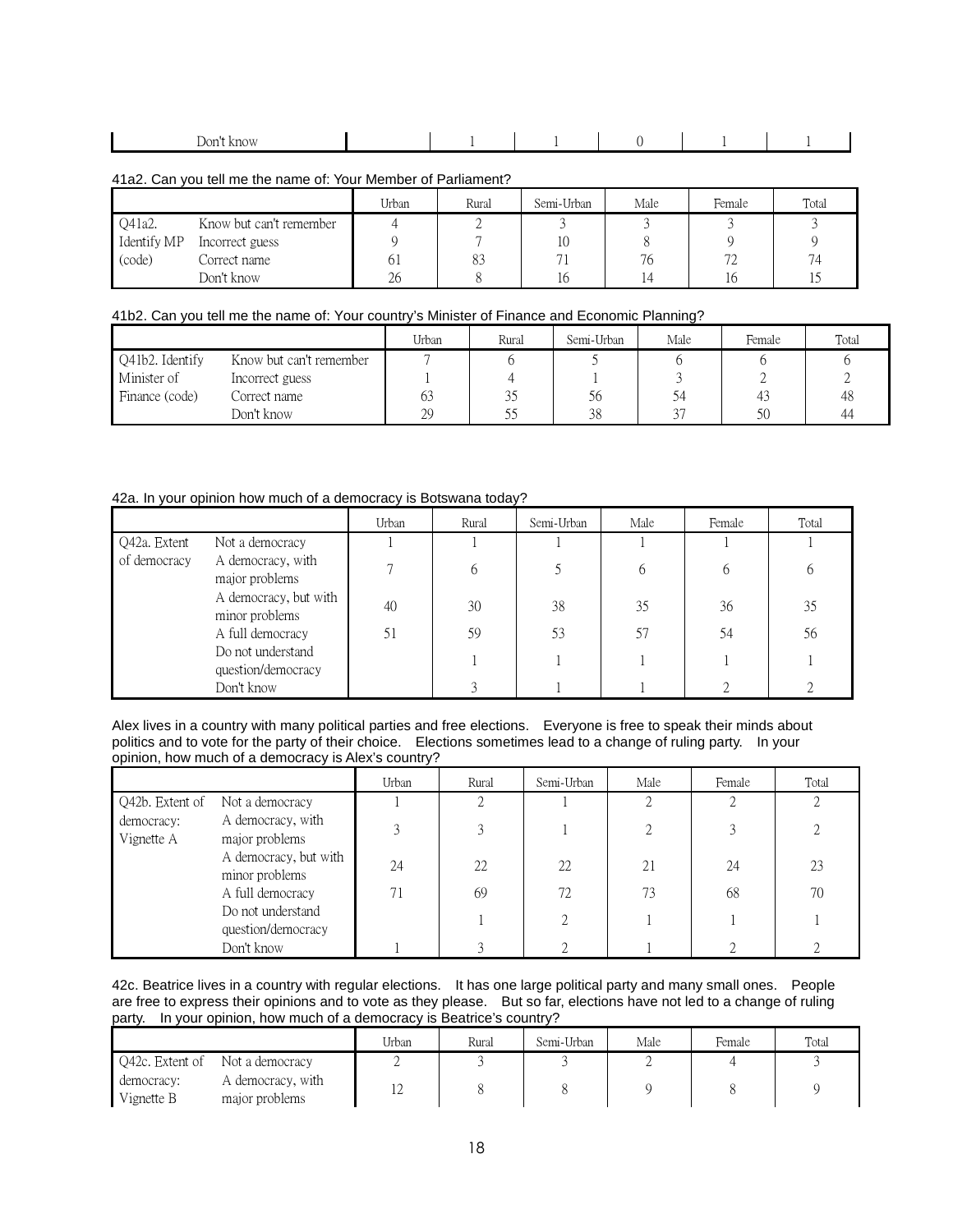| A democracy, but with<br>minor problems | 4  | 42 | 40 |    |    |  |
|-----------------------------------------|----|----|----|----|----|--|
| A full democracy                        | 38 |    | 42 | 44 | 4. |  |
| Do not understand<br>question/democracy |    |    |    |    |    |  |
| Don't know                              |    |    |    |    |    |  |

42d. Charles lives in a country with regular elections. It has one big political party and many small ones. People are afraid to express political opinions or to vote for the opposition. The opposition is so weak that it seems that it can never win an election. In your opinion, how much of a democracy is Charles' country?

|                            |                                         | Urban | Rural | Semi-Urban | Male | Female | Total |
|----------------------------|-----------------------------------------|-------|-------|------------|------|--------|-------|
| Q42d. Extent of            | Not a democracy                         | 58    | 54    | 62         | 58   | 57     | 57    |
| democracy:<br>Vignette $C$ | A democracy, with<br>major problems     | 25    | 23    | 20         | 22   | 23     | 23    |
|                            | A democracy, but with<br>minor problems | 10    |       |            | Q    | 10     | 10    |
|                            | A full democracy                        | Ξ     | 8     |            | 8    | 6      |       |
|                            | Do not understand<br>question/democracy |       |       |            |      |        |       |
|                            | Don't know                              |       |       |            |      |        |       |

#### 43. Overall, how satisfied are you with the way democracy works in Botswana? Are you:

|                   |                             | Urban | Rural | Semi-Urban | Male | Female | Total |
|-------------------|-----------------------------|-------|-------|------------|------|--------|-------|
| Q43. Satisfaction | Botswana is not a democracy |       |       |            |      |        |       |
| with democracy    | Not at all satisfied        |       |       |            |      |        |       |
|                   | Not very satisfied          |       | 10    | 10         |      | 10     | 10    |
|                   | Fairly satisfied            | 46    | 32    | 42         | 37   | 39     | 38    |
|                   | Very satisfied              | 36    | 48    | 44         | -45  | 44     | 44    |
|                   | Don't Know                  |       |       |            |      |        |       |

#### 44a. For each of the following statements, please tell me whether you disagree or agree: The courts have the right to make decisions that people always have to abide by.

|           |                            | Urban | Rural | Semi-Urban | Male | Female | Total |
|-----------|----------------------------|-------|-------|------------|------|--------|-------|
| Q44a.     | Strongly Disagree          |       |       |            |      |        |       |
| Courts    | Disagree                   |       |       |            |      |        |       |
| make      | Neither Agree Nor Disagree |       |       |            |      |        |       |
| binding   | Agree                      | 55    | 50    | 46         | 48   | 51     | 50    |
| decisions | Strongly Agree             | 24    | 32    | 32         |      | 30     | 30    |
|           | Don't know                 |       |       |            |      |        |       |

#### 44b. For each of the following statements, please tell me whether you disagree or agree: The police always have the right to make people obey the law.

|          |                            | Urban | Rural | Semi-Urban | Male | Female | Total        |
|----------|----------------------------|-------|-------|------------|------|--------|--------------|
| Q44b.    | Strongly Disagree          |       |       |            |      |        |              |
| People   | Disagree                   | 13    |       |            |      |        |              |
| must     | Neither Agree Nor Disagree |       |       |            |      |        |              |
| obey the | Agree                      | 55    | 52    |            | 52   | 53     | 52           |
| law      | Strongly Agree             | 26    | 34    | 36         | 33   | 32     | $\cap$<br>31 |
|          | Don't know                 |       |       |            |      |        |              |

44c. For each of the following statements, please tell me whether you disagree or agree: The tax department always has the right to make people pay taxes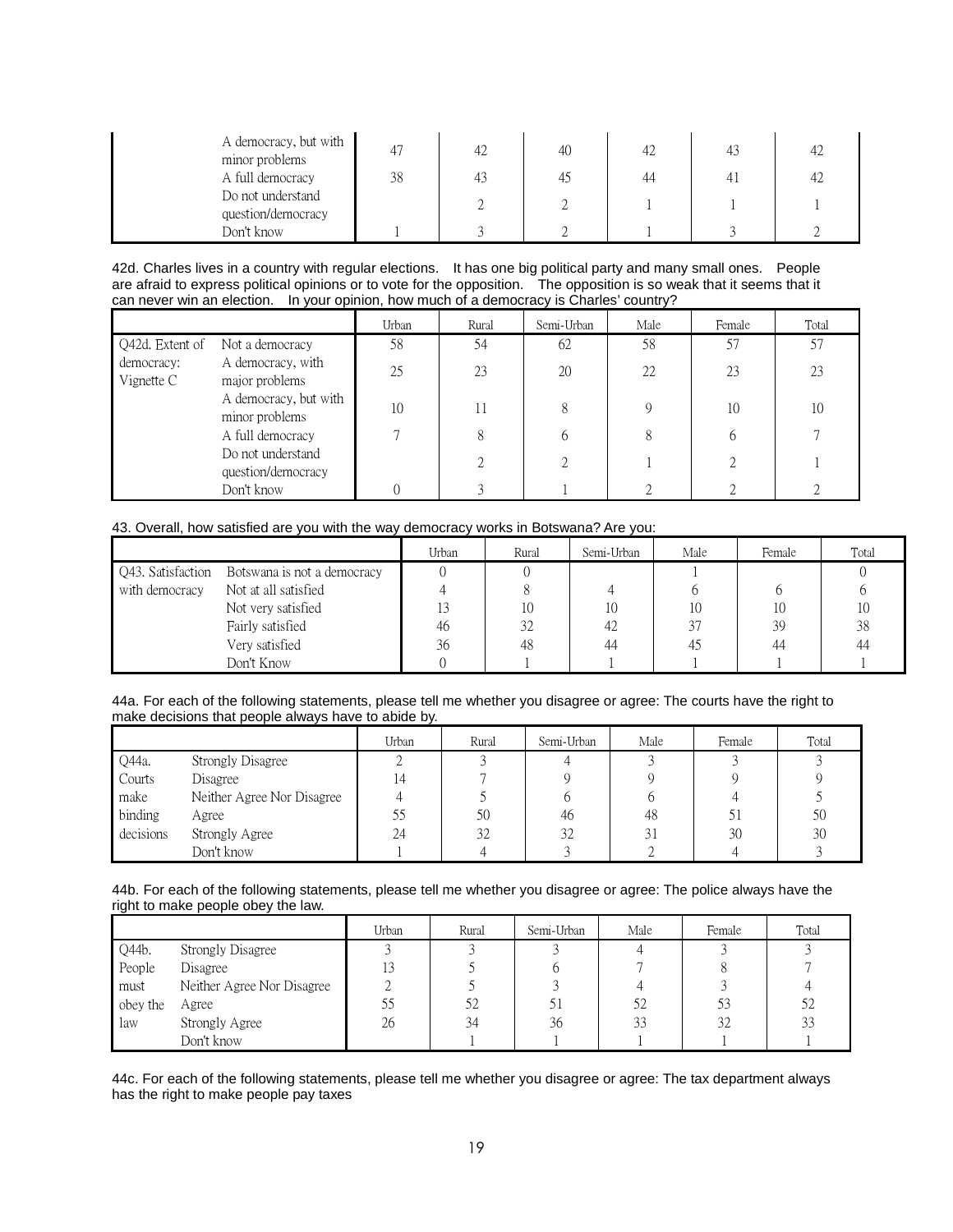|          |                            | Urban | Rural | Semi-Urban | Male | Female | Total |
|----------|----------------------------|-------|-------|------------|------|--------|-------|
| Q44c.    | Strongly Disagree          |       |       |            |      |        |       |
| People   | Disagree                   |       |       | 10         | 10   |        |       |
| must pay | Neither Agree Nor Disagree |       |       |            |      |        |       |
| taxes    | Agree                      | 55    | 46    | 42         | 46   | 50     | 48    |
|          | Strongly Agree             | 24    | 23    | 28         | ገገ   | 24     | 25    |
|          | Don't know                 |       |       |            |      |        |       |

# 45a. In your opinion, how often, in this country: Does competition between political parties lead to violent conflict?

|                   |              | Urban | Rural | Semi-Urban | Male | Female | Total |
|-------------------|--------------|-------|-------|------------|------|--------|-------|
| Q45a. How often   | Never        | 68    |       | 68         |      | 68     | 69    |
| party             | Rarely       |       | 10    | 20         | 18   |        | 18    |
| competition       | <b>Often</b> | 10    |       |            |      |        |       |
| leads to conflict | Always       |       |       |            |      |        |       |
|                   | Don't know   |       |       |            |      |        |       |

# 45b. In your opinion, how often, in this country: Does the President ignore the laws of the country?

|                 |            | Urban | Rural | Semi-Urban | Male | Female | Total |
|-----------------|------------|-------|-------|------------|------|--------|-------|
| Q45b. How       | Never      | 80    | 78    | 74         | 76   | 78     | 77    |
| often president | Rarely     |       |       |            |      |        |       |
| ignores laws    | Often      |       |       |            |      |        |       |
|                 | Always     |       |       |            |      |        |       |
|                 | Don't know |       | 10    |            |      | 10     |       |

# 45c. In your opinion, how often, in this country: Are people treated unequally under the law?

|                 |            | Urban | Rural | Semi-Urban | Male | Female | Total |
|-----------------|------------|-------|-------|------------|------|--------|-------|
| Q45c. How often | Never      |       | 60    | 61         | 60   | 59     | 59    |
| people treated  | Rarely     | 18    | 16    | 18         |      |        |       |
| unequally       | Often      |       |       | 10         | 14   |        |       |
|                 | Always     |       |       |            |      |        |       |
|                 | Don't know |       |       |            |      |        |       |

# 45d. In your opinion, how often, in this country: Do officials who commit crimes go unpunished?

|                 |            | Urban | Rural | Semi-Urban | Male | Female | Total |
|-----------------|------------|-------|-------|------------|------|--------|-------|
| Q45d. How       | Never      | 53    | רח    | 58         | 56   | 56     | 56    |
| often officials | Rarely     |       | 18    |            | 18   |        |       |
| unpunished      | Often      | 18    | ⊥∠    |            | ، 4  |        |       |
|                 | Always     |       |       |            |      |        |       |
|                 | Don't know |       | 10    |            |      | 1 V    |       |

# 45e. In your opinion, how often, in this country: Do ordinary people who break the law go unpunished?

|                 |            | Urban | Rural | Semi-Urban | Male           | Female | Total |
|-----------------|------------|-------|-------|------------|----------------|--------|-------|
| Q45e. How often | Never      | 77    | 76    | 76         | $\overline{a}$ |        | 76    |
| ordinary people | Rarely     | 14    |       |            |                |        |       |
| unpunished      | Often      | 4     |       |            |                |        |       |
|                 | Always     |       |       |            |                |        |       |
|                 | Don't know |       |       |            |                |        |       |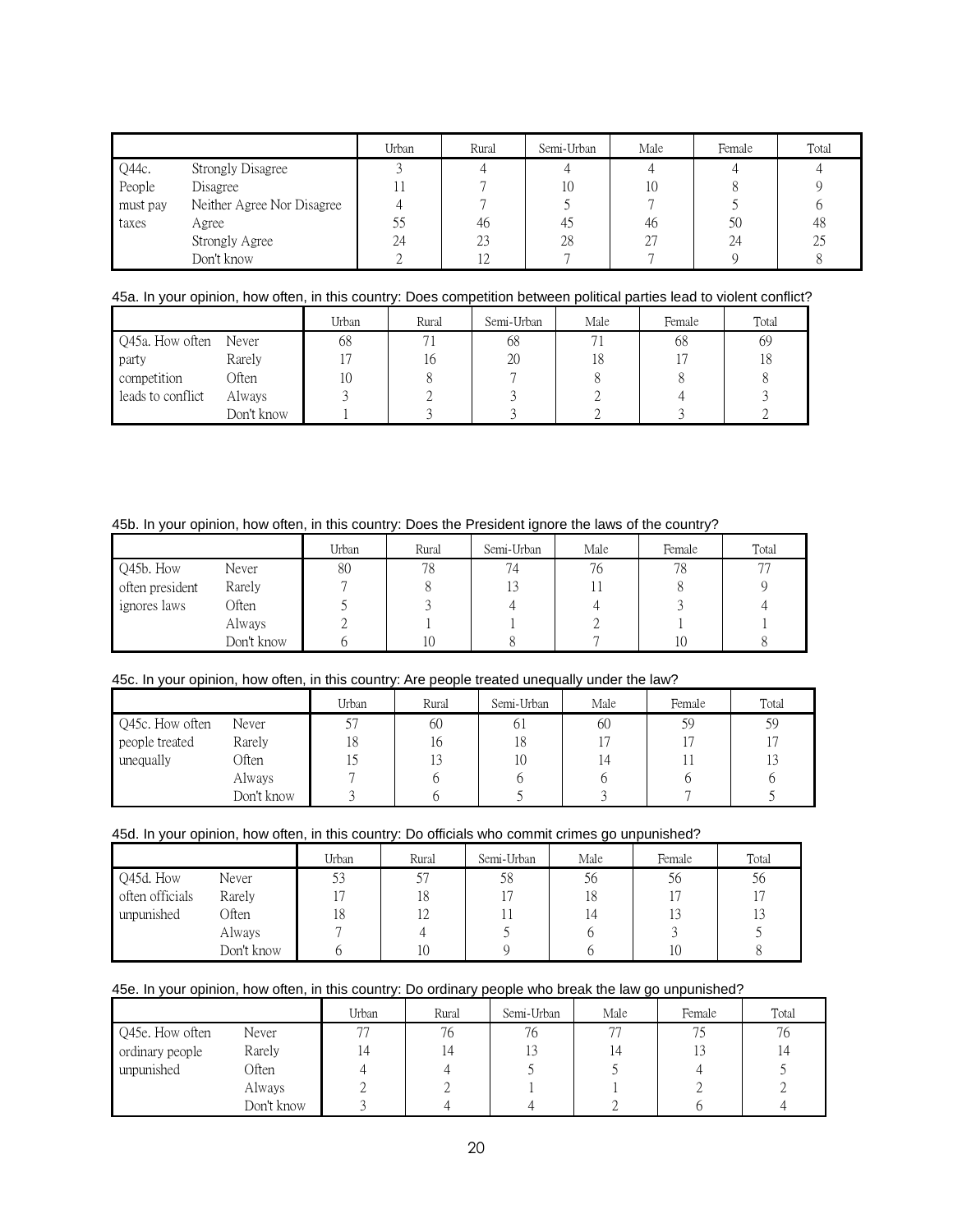|               |            | Urban | Rural | Semi-Urban | Male | Female | Total |
|---------------|------------|-------|-------|------------|------|--------|-------|
| Q46. How      | Never      |       |       | 52         |      | 49     |       |
| often careful | Rarely     | IJ    | 16    |            |      |        | 10    |
| what you say  | Often      | 10    | 10    |            |      | 10     | 10    |
|               | Always     | 22    |       | 16         |      | 19     | 18    |
|               | Don't know |       |       |            |      |        |       |

46. In this country, how often: do people have to be careful of what they say about politics?

47. During election campaigns in this country, how much do you personally fear becoming a victim of political intimidation or violence?

|                 |              | Urban | Rural | Semi-Urban | Male | Female | Total |
|-----------------|--------------|-------|-------|------------|------|--------|-------|
| Q47. How much   | A lot        |       |       |            |      |        |       |
| fear political  | Somewhat     |       |       |            |      |        |       |
| intimidation or | A little bit |       | 10    |            |      |        |       |
| violence        | Not at all   | 83    | 80    | 84         | 83   |        | 82    |
|                 | Don't know   |       |       |            |      |        |       |

48a. How likely do you think it is: That powerful people can find out how you voted, even though there is supposed to be a secret ballot in this country?

|                 |                   | Urban      | Rural | Semi-Urban | Male | Female | Total |
|-----------------|-------------------|------------|-------|------------|------|--------|-------|
| Q48a. How       | Not at all likely | 80         | 70    | 67         | 69   | 73     |       |
| likely powerful | Not very likely   | 1 <i>L</i> |       | 13         |      |        |       |
| find out your   | Somewhat likely   |            |       |            |      |        |       |
| vote            | Very likely       |            |       |            |      |        |       |
|                 | Don't know        |            |       |            |      |        |       |

48b. How likely do you think it is: That people can be punished by government officials if they make complaints about poor quality services or misuse of funds?

|                 |                   | Urban | Rural | Semi-Urban | Male | Female | Total |
|-----------------|-------------------|-------|-------|------------|------|--------|-------|
| Q48b. How       | Not at all likely | 69    | 61    | 65         | 63   | 66     | 64    |
| likely punished | Not very likely   | 19    | 18    | I C        | 19   | 16     |       |
| for making      | Somewhat likely   |       |       |            | 10   |        |       |
| complaints      | Very likely       |       |       |            |      |        |       |
|                 | Don't know        |       |       |            |      |        |       |

# 49a. How much do you trust each of the following, or haven't you heard enough about them to say: The President?

|           |                                    | Urban | Rural        | Semi-Urban | Male | Female | Total |
|-----------|------------------------------------|-------|--------------|------------|------|--------|-------|
| Q49a.     | Not at all                         |       |              |            |      |        |       |
| Trust     | Just a little                      | 15    | $1^{\prime}$ |            | 14   |        | 13    |
| president | Somewhat                           | 24    | 20           | 19         | 20   | 21     | 20    |
|           | A lot                              | 52    | 58           | 56         | 56   |        | 56    |
|           | Don't know/Haven't<br>heard enough |       |              |            |      |        |       |

# 49b. How much do you trust each of the following, or haven't you heard enough about them to say: Parliament?

|             |               | Urban                                 | Rural | Semi-Urban           | Male         | Female | total |
|-------------|---------------|---------------------------------------|-------|----------------------|--------------|--------|-------|
| Q49b. Trust | Not at all    |                                       |       | $\sim$<br>τÓ         |              | 10     |       |
|             | Just a little | $\sim$<br>$\mathcal{L}^{\mathcal{L}}$ | 20    | 1 <sub>O</sub><br>18 | $\cap$<br>20 | 20     | 20    |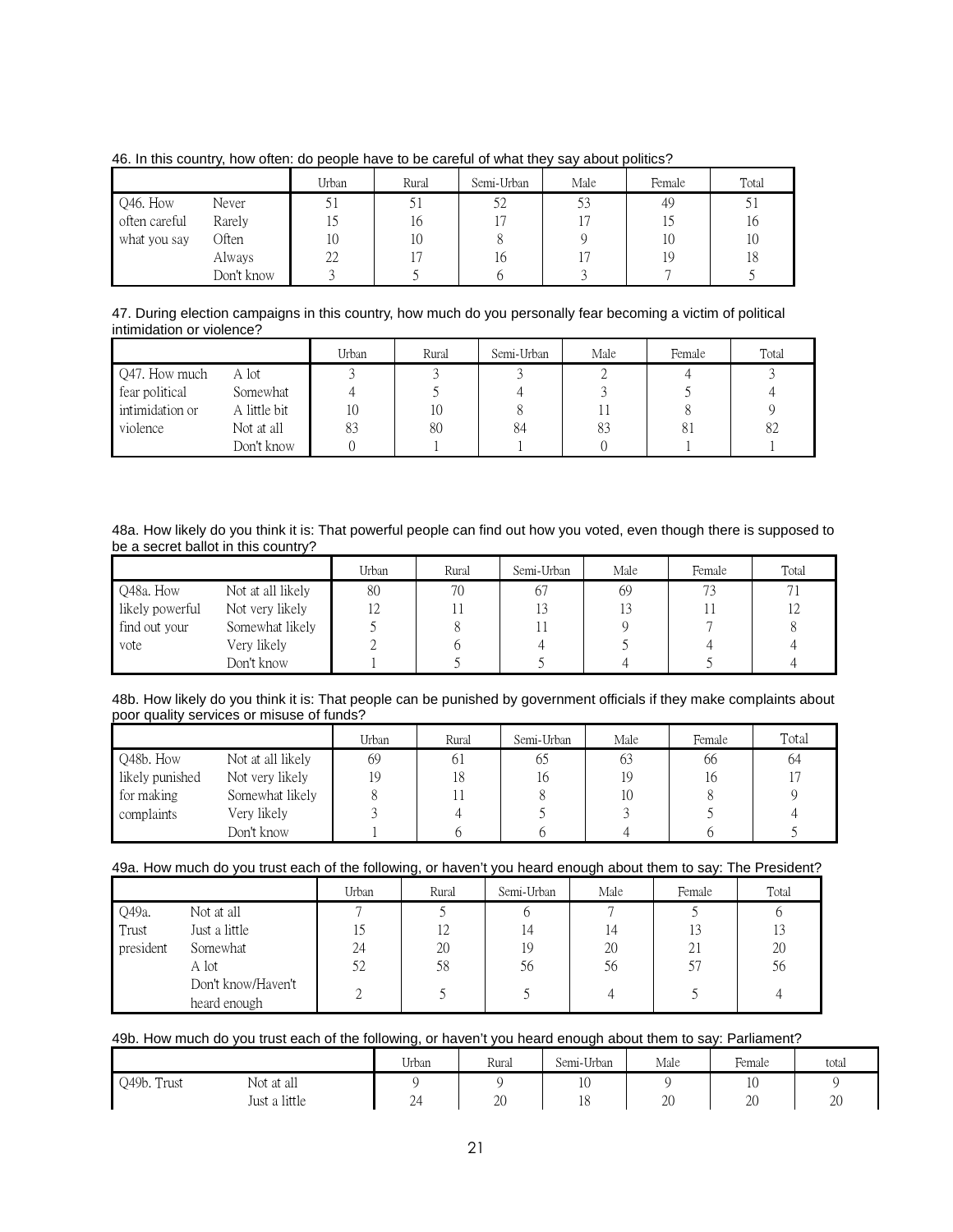| parliament/national<br>assembly | Somewhat<br>A lot                  | ററ<br>20<br>$\sim$<br>30 | $\cap$<br>29<br>38 | 30<br>38 | 2 <sup>c</sup><br>JU<br>38 | $\bigcap$<br>ر ب<br>$\checkmark$ | ر ب |
|---------------------------------|------------------------------------|--------------------------|--------------------|----------|----------------------------|----------------------------------|-----|
|                                 | Don't know/Haven't<br>heard enough |                          |                    |          |                            |                                  |     |

# 49c. How much do you trust each of the following, or haven't you heard enough about them to say: The National Electoral Commission of Botswana?

|             |                                    | Urban | Rural | Semi-Urban | Male | Female | Total |
|-------------|------------------------------------|-------|-------|------------|------|--------|-------|
| Q49c. Trust | Not at all                         | 10    |       | 10         |      |        |       |
| national    | Just a little                      |       | 14    | 15         |      | 14     |       |
| electoral   | Somewhat                           | 27    |       | 30         | 27   | 28     | 28    |
| commission  | A lot                              | 45    | 43    | 40         | 44   | 41     | 42    |
|             | Don't know/Haven't<br>heard enough |       |       |            |      |        |       |

# 49d. How much do you trust each of the following, or haven't you heard enough about them to say: Your Elected Local Government Councillors?

|                    |                                    | Urban | Rural | Semi-Urban | Male | Female | Total |
|--------------------|------------------------------------|-------|-------|------------|------|--------|-------|
| Q49d. Trust your   | Not at all                         | 22    | 22    |            | 20   | 20     | 20    |
| elected local      | Just a little                      | 16    |       | 20         | 20   | 16     | 18    |
| government council | Somewhat                           | 25    | 24    | 26         | 24   | 26     | 25    |
|                    | A lot                              | 33    | 33    | 32         | 33   | 32     | 33    |
|                    | Don't know/Haven't<br>heard enough |       |       |            |      |        |       |

# 49e. How much do you trust each of the following, or haven't you heard enough about them to say: The Ruling Party?

|              |                    | Urban | Rural | Semi-Urban | Male    | Female | Total |
|--------------|--------------------|-------|-------|------------|---------|--------|-------|
| Q49e.        | Not at all         | 12    | 10    | 10         | $\perp$ |        |       |
| Trust the    | Just a little      | 15    | 12    | 15         | 14      |        | 14    |
| ruling party | Somewhat           | 26    | 25    | 25         | 25      | 25     | 25    |
|              | A lot              | 43    |       | 48         | 47      | 50     | 49    |
|              | Don't know/Haven't |       |       |            |         |        |       |
|              | heard enough       |       |       |            |         |        |       |

#### 49f. How much do you trust each of the following, or haven't you heard enough about them to say: Opposition Political Parties?

|             |                                    | Urban | Rural | Semi-Urban | Male | Female | Total |
|-------------|------------------------------------|-------|-------|------------|------|--------|-------|
| Q49f. Trust | Not at all                         | 44    | 43    | 42         | 40   | 46     | 43    |
| opposition  | Just a little                      | 26    | 24    | 26         | 27   | 24     | 25    |
| political   | Somewhat                           | 19    |       | 16         |      | 18     |       |
| parties     | A lot                              | 10    | ι4    |            |      | 10     |       |
|             | Don't know/Haven't<br>heard enough |       |       |            |      |        |       |

| 49g. How much do you trust each of the following, or haven't you heard enough about them to say: The Police? |       |       |            |      |        |       |  |  |  |
|--------------------------------------------------------------------------------------------------------------|-------|-------|------------|------|--------|-------|--|--|--|
|                                                                                                              | Jrban | Rural | Semi-Urban | Male | Female | Total |  |  |  |

| $ -$<br>Urban | Kura, | $\sim$ $\sim$<br>Semi-'<br>Urban | Male | <b>Hemale</b> | <b>TIP</b><br>`∩†∩<br>i viai |
|---------------|-------|----------------------------------|------|---------------|------------------------------|
|               |       |                                  |      |               |                              |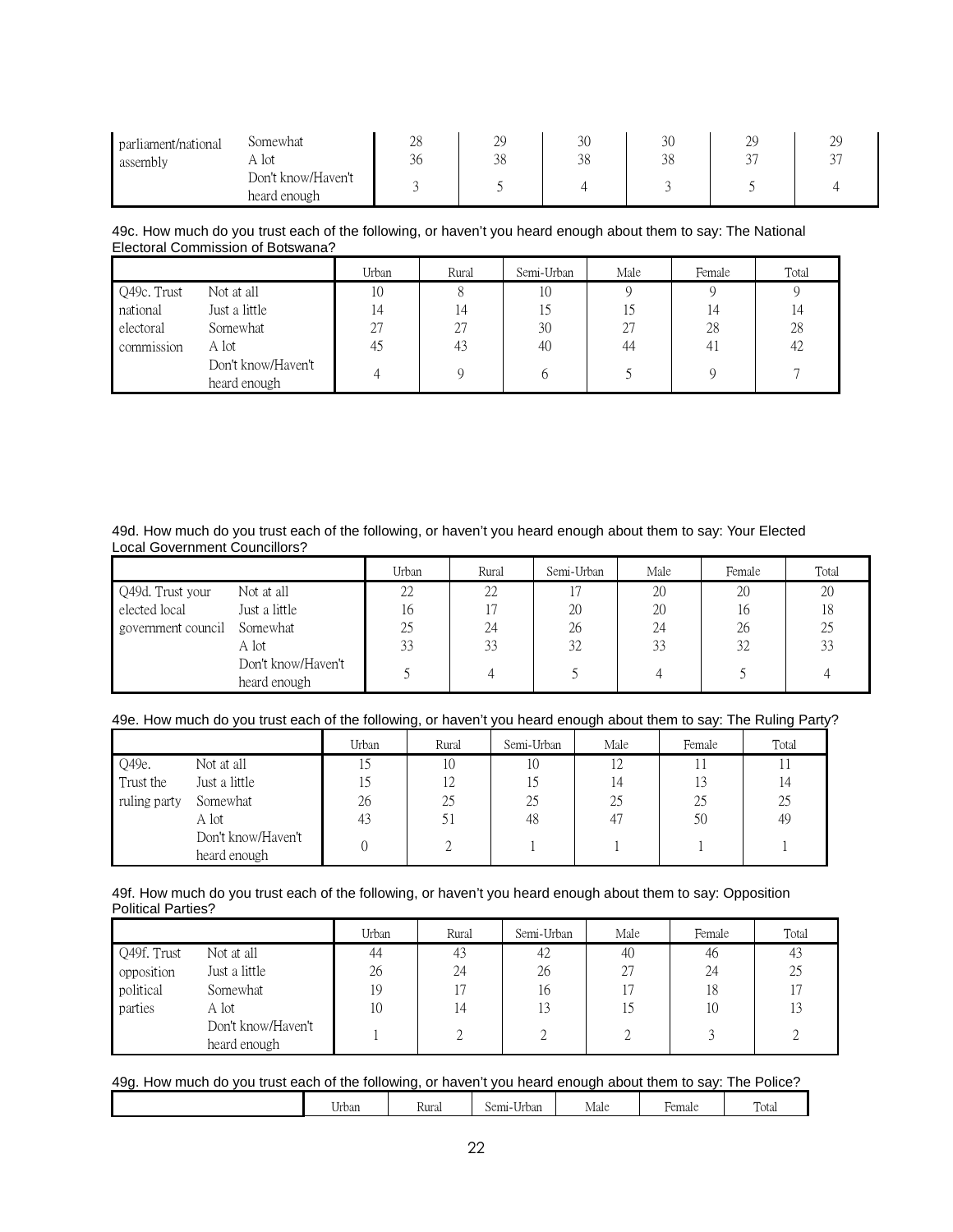| Q49g.  | Not at all                         |    |    |    |    |    | ⊥∠ |
|--------|------------------------------------|----|----|----|----|----|----|
| Trust  | Just a little                      | 18 | 13 | 19 |    |    | 10 |
| police | Somewhat                           | 28 | 26 | Δ. | 24 | 29 | 27 |
|        | A lot                              | 39 | 49 |    | 46 |    | 44 |
|        | Don't know/Haven't<br>heard enough |    |    |    |    |    |    |

#### 49h. How much do you trust each of the following, or haven't you heard enough about them to say: Courts of law?

|        |                                    | Urban | Rural | Semi-Urban | Male | Female | Total |
|--------|------------------------------------|-------|-------|------------|------|--------|-------|
| Q49h.  | Not at all                         | 10    |       |            |      |        |       |
| Trust  | Just a little                      | 1     | 14    |            |      |        | 15    |
| courts | Somewhat                           | 27    | 24    | 29         | 23   | 29     | 26    |
| of law | A lot                              | 47    | 49    | 43         | 50   | 43     | 46    |
|        | Don't know/Haven't<br>heard enough |       |       |            |      |        |       |

# 49i. How much do you trust each of the following, or haven't you heard enough about them to say: Traditional leaders

|             |                                    | Urban | Rural | Semi-Urban | Male                             | Female | Total |
|-------------|------------------------------------|-------|-------|------------|----------------------------------|--------|-------|
| Q49i. Trust | Not at all                         |       |       |            |                                  |        |       |
| traditional | Just a little                      |       | 10    | 13         | 1 <sub>2</sub><br>$\overline{1}$ | 10     |       |
| leaders     | Somewhat                           | 26    | 22    | 26         | 21                               | 27     | 24    |
|             | A lot                              | 52    | 58    | 51         | 56                               | 53     | 54    |
|             | Don't know/Haven't<br>heard enough |       |       |            |                                  |        |       |

#### 50a. How many of the following people do you think are involved in corruption, or haven't you heard enough about them to say: The President and Officials in his Office?

|                   |                                    | Urban | Rural | Semi-Urban | Male | Female | Total |
|-------------------|------------------------------------|-------|-------|------------|------|--------|-------|
| Q50a. Corruption: | None                               | 36    | 42    | 33         | 39   | 37     | 38    |
| office of the     | Some of them                       | 32    | 27    | 39         | 31   | 33     | 32    |
| Presidency        | Most of them                       |       |       |            |      |        |       |
|                   | All of them                        |       |       |            |      |        |       |
|                   | Don't Know/Haven't<br>heard enough | 21    | 22    | 21         | 21   | 21     | 21    |

### 50b. How many of the following people do you think are involved in corruption, or haven't you heard enough about them to say: Members of Parliament?

|                   |                                    | Urban | Rural      | Semi-Urban | Male | Female | Total |
|-------------------|------------------------------------|-------|------------|------------|------|--------|-------|
| Q50b. Corruption: | None                               | 22    | 25         | 21         | 24   | 22     | 23    |
| Members of        | Some of them                       | 42    | 41         | 46         | 43   | 43     | 43    |
| Parliament        | Most of them                       | 20    | $\sqrt{2}$ | 12         | 15   | 13     |       |
|                   | All of them                        |       |            |            |      |        |       |
|                   | Don't Know/Haven't<br>heard enough |       | 19         | 18         | 14   | 21     | 18    |

50c. How many of the following people do you think are involved in corruption, or haven't you heard enough about them to say: Elected local government councilors?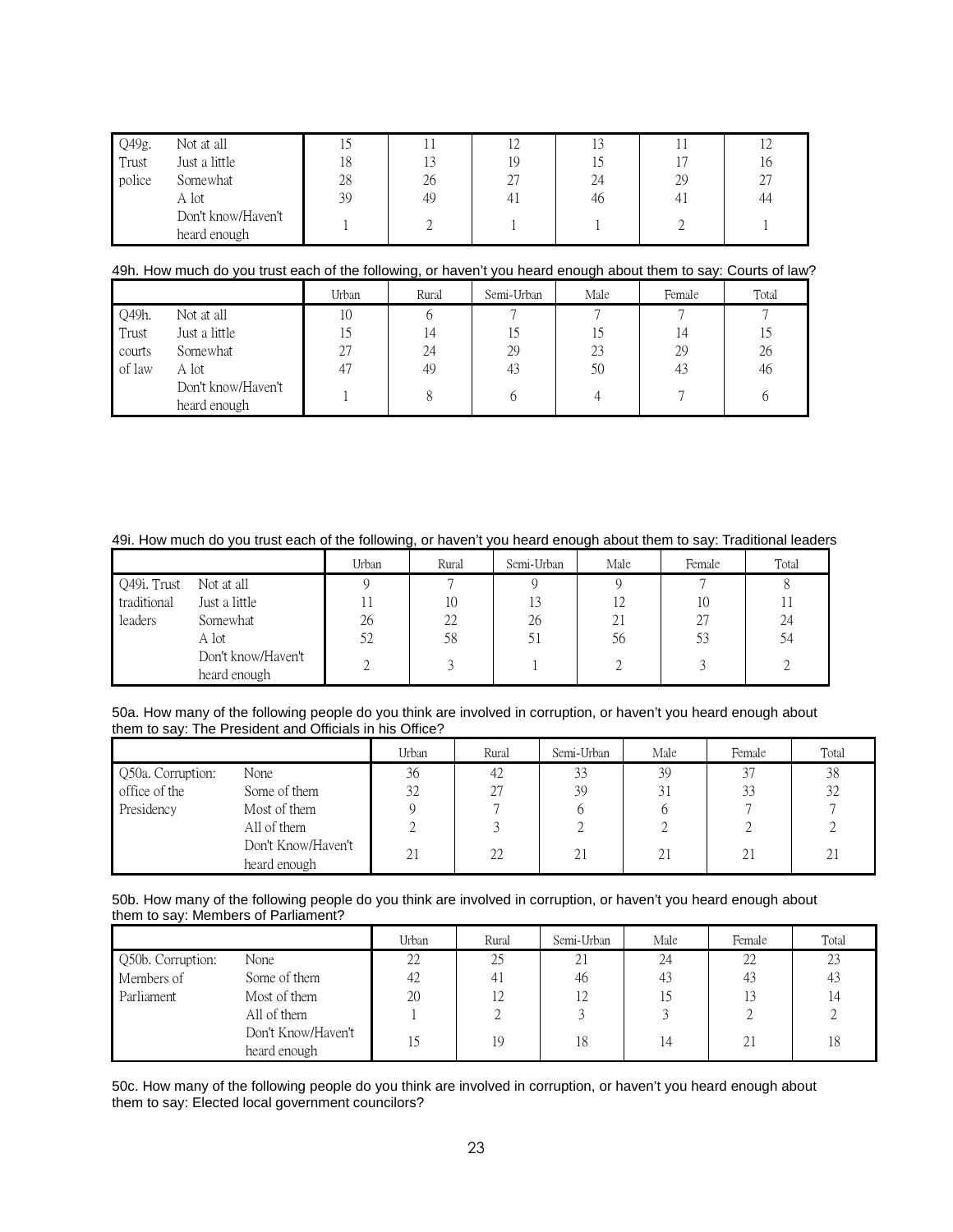|                   |                                    | Urban | Rural | Semi-Urban | Male | Female | Total |
|-------------------|------------------------------------|-------|-------|------------|------|--------|-------|
| Q50c. Corruption: | None                               | 22    | 28    | 23         | 27   | 24     | 25    |
| local government  | Some of them                       | 49    | 42    |            | 46   | 45     | 45    |
| councilors        | Most of them                       |       |       |            | 13   |        | 12    |
|                   | All of them                        |       |       |            |      |        |       |
|                   | Don't Know/Haven't<br>heard enough | 12    |       | 16         | 12   | 19     | 16    |

#### 50d. How many of the following people do you think are involved in corruption, or haven't you heard enough about them to say: Government Officials?

|                      |                                    | Urban | Rural | Semi-Urban | Male | Female | Total |
|----------------------|------------------------------------|-------|-------|------------|------|--------|-------|
| Q50d. Corruption:    | None                               | 18    | ∠⊥    | , 4        | 18   | 18     | 18    |
| government officials | Some of them                       | 44    | 40    | 49         | 45   | 43     | 44    |
|                      | Most of them                       | 23    | 21    | 19         | 21   | 21     | 21    |
|                      | All of them                        |       |       |            |      |        |       |
|                      | Don't Know/Haven't<br>heard enough | 10    | 16    | ، 4        | 12   | 16     | 14    |

#### 50e. How many of the following people do you think are involved in corruption, or haven't you heard enough about them to say: Police?

|             |                    | Urban | Rural | Semi-Urban | Male | Female | Total |
|-------------|--------------------|-------|-------|------------|------|--------|-------|
| Q50e.       | None               | 16    | 24    | 19         | 21   | 20     | 20    |
| Corruption: | Some of them       | 46    | 39    | 45         | 44   | 41     | 43    |
| police      | Most of them       | 27    | 21    | 20         | 21   | 23     | 22    |
|             | All of them        |       |       |            |      |        |       |
|             | Don't Know/Haven't |       | 4     | 13         | 10   |        |       |
|             | heard enough       |       |       |            |      |        |       |

#### 50f. How many of the following people do you think are involved in corruption, or haven't you heard enough about them to say: Tax Officials (e.g. Ministry of Finance officials or Local Government tax collectors)

|               |                                    | Urban | Rural | Semi-Urban | Male | Female | Total |
|---------------|------------------------------------|-------|-------|------------|------|--------|-------|
| Q50f.         | None                               | 25    | 27    | 21         | 26   | 23     | 24    |
| Corruption:   | Some of them                       | 37    | 34    | 36         | 37   | 34     | 35    |
| tax officials | Most of them                       | 14    |       | 13         |      | 12     |       |
|               | All of them                        |       |       |            |      |        |       |
|               | Don't Know/Haven't<br>heard enough | 20    | 29    | 28         | 24   | 29     | 27    |

#### 50g. How many of the following people do you think are involved in corruption, or haven't you heard enough about them to say: Judges and Magistrates?

|                   |                                    | Urban | Rural | Semi-Urban | Male | Female | Total |
|-------------------|------------------------------------|-------|-------|------------|------|--------|-------|
| Q50g. Corruption: | None                               | 34    | 36    | 30         | 36   | 32     | 34    |
| judges and        | Some of them                       | 36    | 30    | 37         | 34   | 33     | 34    |
| magistrates       | Most of them                       |       |       |            |      |        |       |
|                   | All of them                        |       |       |            |      |        |       |
|                   | Don't Know/Haven't<br>heard enough | 20    | 26    | 25         | 21   | 28     | 24    |

50h. How many of the following people do you think are involved in corruption, or haven't you heard enough about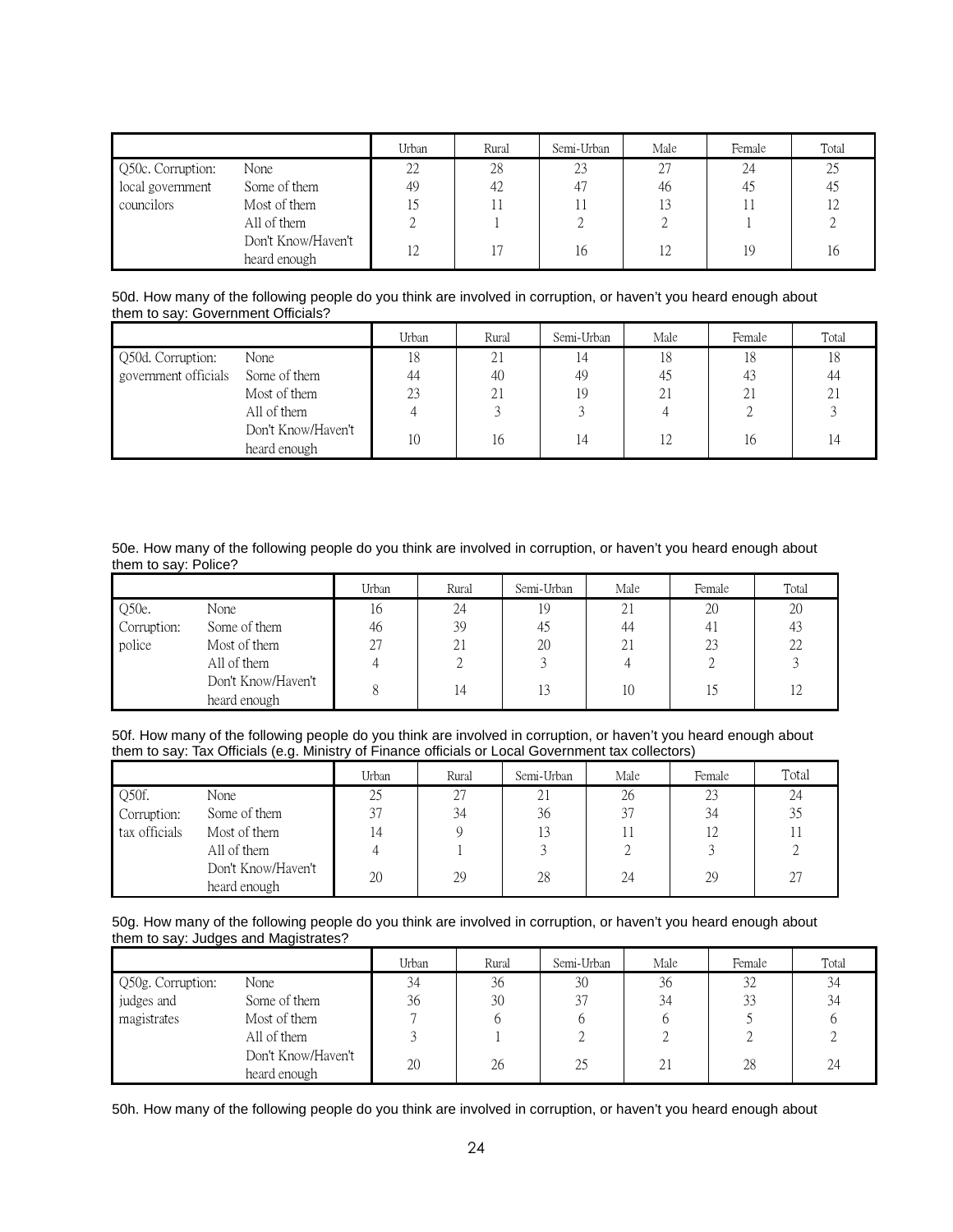# them to say: Traditional leaders?

|             |                                    | Urban | Rural | Semi-Urban | Male | Female | Total |
|-------------|------------------------------------|-------|-------|------------|------|--------|-------|
| Q50h.       | None                               | 46    | 46    | 38         | 45   | 42     | 43    |
| Corruption: | Some of them                       | 26    | 29    | 37         | 31   | 30     | 31    |
| traditional | Most of them                       |       |       |            |      | 4      |       |
| leaders     | All of them                        |       |       |            |      |        |       |
|             | Don't Know/Haven't<br>heard enough | 19    | 19    | 18         | 16   | 22     | 19    |

51a. In the past year, how often (if ever) have you had to pay a bribe, give a gift, or do a favor to government officials in order to: Get a document or a permit?

|                      |                                         | Urban          | Rural | Semi-Urban | Male | Female | Toatl |
|----------------------|-----------------------------------------|----------------|-------|------------|------|--------|-------|
| Q51a. Pay bribe for: | Never                                   | 0 <sup>2</sup> |       | 94         | 92   | 93     | 93    |
| document or permit   | Once or Twice                           |                |       |            |      |        |       |
|                      | No experience with<br>this in past year |                |       |            |      |        |       |

51b. In the past year, how often (if ever) have you had to pay a bribe, give a gift, or do a favor to government officials in order to: Get water or sanitation services?

|                      |                                         | Urban | Rural | Semi-Urban | Male | Female | Total |
|----------------------|-----------------------------------------|-------|-------|------------|------|--------|-------|
| Q51b. Pay bribe for: | Never                                   | 94    | 92    | 96         | 94   | 94     |       |
| water or sanitation  | Once or Twice                           |       |       |            |      |        |       |
| services             | Often                                   |       |       |            |      |        |       |
|                      | No experience with<br>this in past year |       |       |            |      |        |       |

51c. In the past year, how often (if ever) have you had to pay a bribe, give a gift, or do a favor to government officials in order to: Avoid a problem with the police (like passing a checkpoint or avoiding a fine or arrest)?

|             |                                         | Urban | Rural | Semi-Urban | Male | Female | Total |
|-------------|-----------------------------------------|-------|-------|------------|------|--------|-------|
| Q51c. Pay   | Never                                   | 91    | 90    | 94         | 91   | 92     | 92    |
| bribe for:  | Once or Twice                           |       |       |            |      |        |       |
| avoid       | A Few Times                             |       |       |            |      |        |       |
| problem     | Often                                   |       |       |            |      |        |       |
| with police | No experience with<br>this in past year |       |       |            | h    |        |       |
|             | Don't Know                              |       |       |            |      |        |       |

## 52. Members of Parliament have different responsibilities. Which of the following do you think is the most important responsibility of your Member of Parliament?

|                        |                                                     | Urban | Rural | Semi-Urban | Male | Female | Total |
|------------------------|-----------------------------------------------------|-------|-------|------------|------|--------|-------|
| Q52. Most<br>important | Listen to constituents and<br>represent their needs | 59    | 60    | 63         | 63   | 57     | -60   |
| responsibility         | Deliver jobs or development                         | 32    | 32    | 31         | 28   | 35     | 31    |
| of MP                  | Make laws for the good of the<br>country            | b     |       |            |      |        |       |
|                        | Monitor the president and his<br>government         |       |       |            |      |        |       |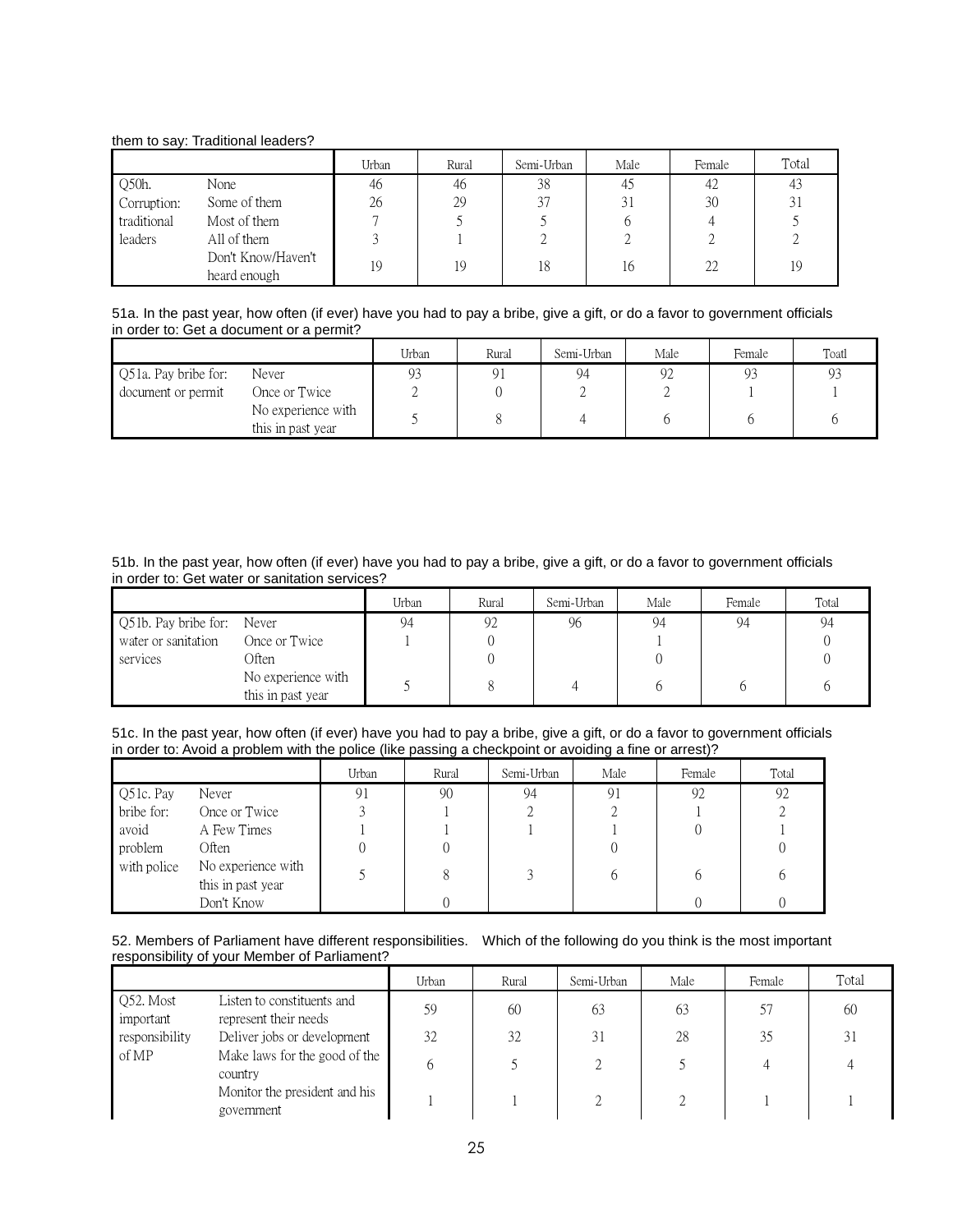| $\mathbf{r}$<br>None of these | <u>_</u> | <u>_</u> |  |  |
|-------------------------------|----------|----------|--|--|
| Don't know                    |          |          |  |  |

53a. How much time: Should your Member of Parliament spend in this constituency to visit the community and its citizens?

|            |                          | Urban | Rural | Semi-Urban | Male           | Female | Total |
|------------|--------------------------|-------|-------|------------|----------------|--------|-------|
| Q53a.      | Never                    |       |       |            |                |        |       |
| Time       | At least once a year     |       |       |            |                |        |       |
| <b>MPs</b> | At least once a month    | 47    |       | 41         | 48             | 46     | 47    |
| should     | At least weekly          | 23    | 19    | 26         | $\overline{2}$ | 23     | 22    |
| spend      | Almost all of their time | 19    | 4.    | 25         | 21             | 23     | 22    |
|            | Don't know               |       |       |            |                |        |       |

53b. How much time: Should your Member of Parliament spend in this constituency to visit the community and its citizens?

|          |                          | Urban | Rural | Semi-Urban | Male | Female | Total |
|----------|--------------------------|-------|-------|------------|------|--------|-------|
| $Q53b$ . | Never                    | 21    | 10    |            |      |        |       |
| Time     | At least once a year     | 21    | 39    | 28         | 32   | 30     |       |
| MP       | At least once a month    | 34    | 35    |            | 37   |        | 36    |
| does     | At least weekly          |       |       |            |      |        |       |
| spend    | Almost all of their time |       |       |            |      |        |       |
|          | Don't know               |       |       |            | 10   |        | 10    |

54a. How much of the time do you think the following try their best to listen to what people like you have to say: Members of Parliament?

|            |                | Urban | Rural           | Semi-Urban | Male | Female | Total |
|------------|----------------|-------|-----------------|------------|------|--------|-------|
| Q54a.      | Never          | 26    | 20              | 19         | 19   | 23     | ∠⊥    |
| <b>MPs</b> | Only sometimes |       | 48              | 45         | 48   | 43     | 46    |
| listen     | Often          | 20    | $\bigcap$<br>ΖI | 23         | 20   | 22     | 21    |
|            | Always         |       |                 |            |      |        |       |
|            | Don't know     |       |                 |            |      |        |       |

54b. How much of the time do you think the following try their best to listen to what people like you have to say: Assembly men/women?

|             |                | Urban | Rural | Semi-Urban | Male | Female | Total |
|-------------|----------------|-------|-------|------------|------|--------|-------|
| Q54b. Local | Never          | 22    | 18    | 20         | 18   | 41     | 19    |
| government  | Only sometimes | 29    | 34    | 38         | 34   |        | 34    |
| councilors  | Often          | 36    | 35    |            | 35   | 33     | 34    |
| listen      | Always         | 12    |       |            |      |        | 10    |
|             | Don't know     |       |       |            |      |        |       |

54c. How much of the time do you think the following try their best to listen to what people like you have to say: Traditional leaders

|                |                | Urban | Rural | Semi-Urban | Male | Female | Total |
|----------------|----------------|-------|-------|------------|------|--------|-------|
| Q54c.          | Never          |       |       |            |      | 10     | 10    |
| Traditional    | Only sometimes | 19    | 16    | 20         | 10   | 19     | 18    |
| leaders listen | Often          | 29    | 33    | 36         | 34   | 32     | 33    |
|                | Always         | 32    | 41    | 30         | 37   |        | 36    |
|                | Don't know     |       |       |            |      |        |       |

55. Which of the following statements is closest to your view? Choose Statement 1 or Statement 2.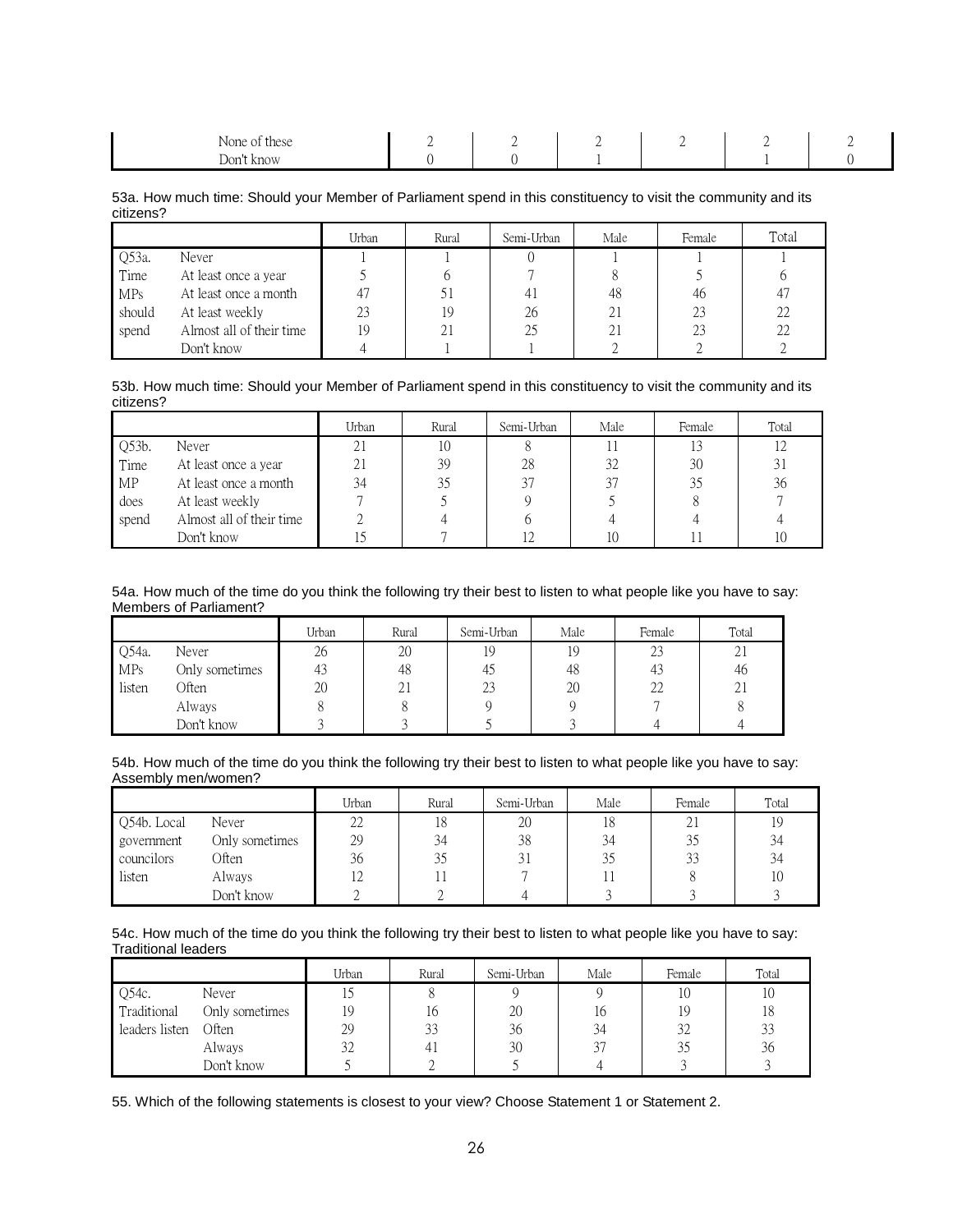Statement 1: In electing a Member of Parliament, I prefer to vote for a candidate who can deliver goods and services to people in this community.

Statement 2: In electing a Member of Parliament, I prefer to vote for a candidate who can make policies that benefit everyone in our country.

|               |                            | Urban | Rural | Semi-Urban | Male | Female | Total |
|---------------|----------------------------|-------|-------|------------|------|--------|-------|
| Q55. MPs      | Agree very strongly with 1 | 24    | 40    | 36         | 36   | 35     |       |
| benefit local | Agree with 1               | 26    | 24    | 21         | 22   | 25     | 24    |
| community     | Agree with 2               | 16    |       | 13         |      |        |       |
| vs. whole     | Agree very strongly with 2 | 34    |       | 30         | 29   | 26     | 28    |
| country       | Agree with neither         |       |       |            |      |        |       |
|               | Don't know                 |       |       |            |      |        |       |

# 56pt1. In your opinion, what are the most important problems facing this country that government should address?

|            |                              | Urban          | Rural          | Semi-Urban       | Male             | Female         | Total          |
|------------|------------------------------|----------------|----------------|------------------|------------------|----------------|----------------|
| Q56pt1.    | Nothing/No problems          |                |                |                  | $\boldsymbol{0}$ | 1              | $\Omega$       |
| Most       | Management of economy        | 8              | $\overline{3}$ | $\mathbf{2}$     | 5                | 3              | 4              |
| important  | Wages, incomes and salaries  | 6              | $\overline{3}$ | $\overline{4}$   | 5                | 3              | $\overline{4}$ |
| problems - | Unemployment                 | 48             | 34             | 42               | 39               | 40             | 40             |
| 1st        | Poverty/ destitution         | 8              | 15             | 18               | 12               | 17             | 14             |
| response   | Rates and taxes              | 1              | 1              | $\mathbf 1$      | 1                | 1              |                |
|            | Loans/ credit                | $\overline{0}$ | $\overline{0}$ |                  | $\Omega$         | $\Omega$       | $\Omega$       |
|            | Farming/agriculture          | 1              | 6              | 6                | 6                | 3              | 5              |
|            | Food shortage/ famine        | 3              | 4              | $\sqrt{2}$       | 4                | 3              | 3              |
|            | Drought                      | 1              | $\overline{c}$ | $\overline{2}$   |                  | $\overline{c}$ | $\overline{c}$ |
|            | Land                         | $\mathbf{1}$   |                | 1                |                  | 1              |                |
|            | Transportation               |                | $\overline{0}$ | 1                | $\Omega$         |                | $\Omega$       |
|            | Communications               |                | $\mathbf{0}$   |                  | 0                |                | 0              |
|            | Infrastructure/roads         | 1              | 3              | 3                | 3                | $\overline{c}$ | 3              |
|            | Education                    | $\Omega$       | 1              | $\mathbf{1}$     |                  | 1              |                |
|            | Housing                      | 1              |                |                  |                  | $\theta$       |                |
|            | Electricity                  | $\Omega$       |                |                  | $\Omega$         |                |                |
|            | Water supply                 |                | 5              | 1                | $\overline{c}$   | 3              | 3              |
|            | Orphans/ street children/    | 2              | 1              |                  |                  | 2              |                |
|            | homeless                     |                |                |                  |                  |                |                |
|            | Services (other)             | 1              |                |                  |                  |                |                |
|            | Health                       | 3              | $\overline{c}$ | 1                | $\overline{c}$   | $\overline{c}$ | 2              |
|            | <b>AIDS</b>                  | 3              | 3              | $\overline{4}$   | $\overline{4}$   | 3              | 3              |
|            | Sickness/disease             | 1              | 1              | 1                | 1                | 1              |                |
|            | Crime and security           | 5              | 6              | 6                | 6                | 6              | 6              |
|            | Corruption                   | 1              | 1              | $\mathbf{1}$     |                  |                |                |
|            | Political instability/ethnic | $\overline{0}$ |                |                  | $\theta$         |                | $\Omega$       |
|            | tensions                     |                |                |                  |                  |                |                |
|            | Discrimination/inequality    |                | $\theta$       | $\boldsymbol{0}$ | $\mathbf{0}$     | $\mathbf{0}$   | $\Omega$       |
|            | Democracy/ political rights  |                | $\Omega$       | $\overline{0}$   | $\Omega$         | $\Omega$       | 0              |
|            | War (international)          |                | 0              |                  | 0                |                | 0              |
|            | Civil war                    |                | 0              |                  | 0                |                | ∩              |
|            | Agricultural marketing       |                | 0              | $\theta$         | 0                | $\Omega$       |                |
|            | Other                        | 4              | $\Omega$       |                  |                  |                |                |
|            | Don't know                   | $\Omega$       |                |                  | $\theta$         |                |                |

# 56pt2. In your opinion, what are the most important problems facing this country that government should address?

|         |                          | $  -$<br>Urban | Rural | $T$ $T$ $T$<br>Semi-<br>·Urban | Male | $\overline{\phantom{a}}$<br>Female | Total |
|---------|--------------------------|----------------|-------|--------------------------------|------|------------------------------------|-------|
| Q56pt2. | Management<br>of economy |                |       |                                |      |                                    |       |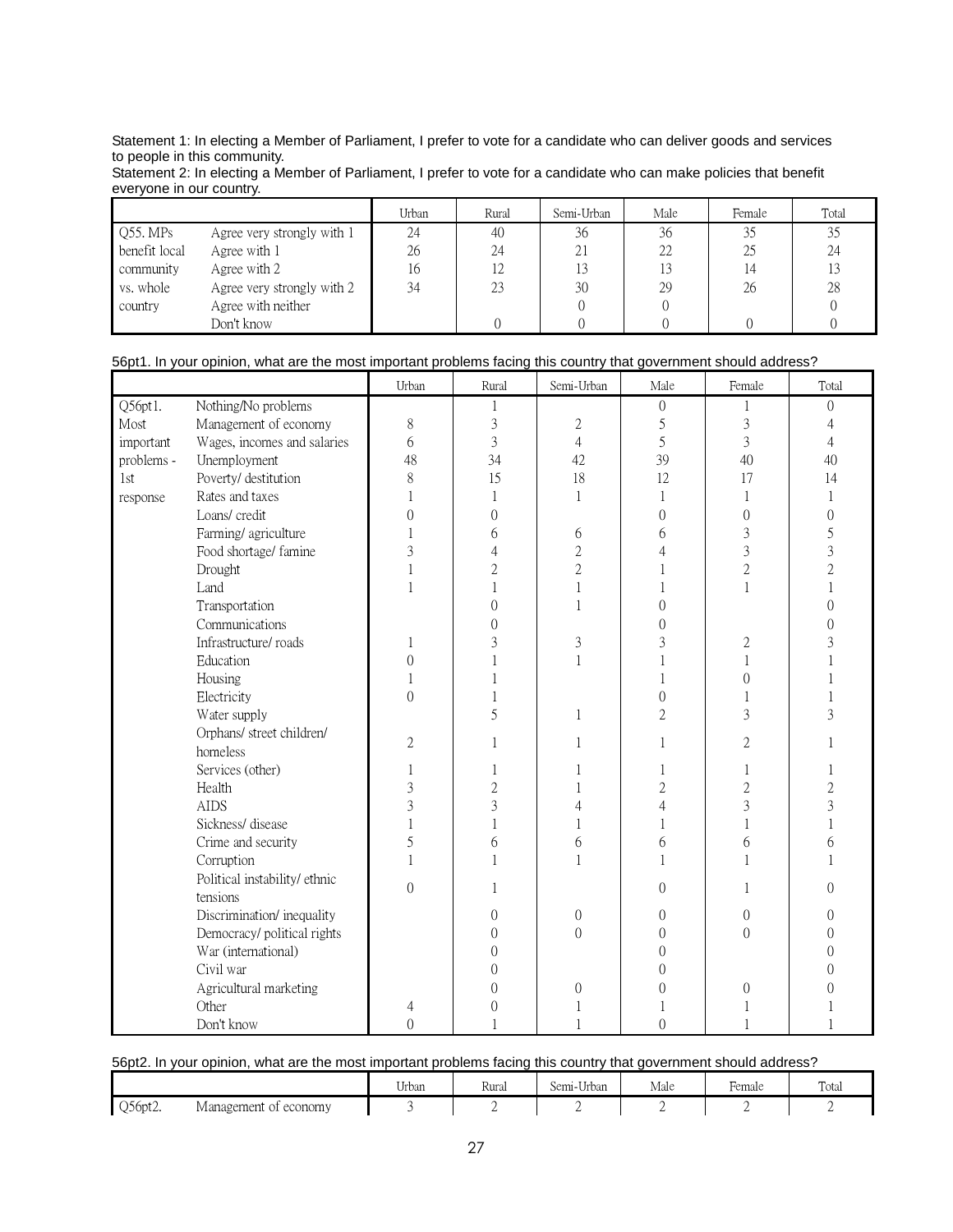| Most       | Wages, incomes and salaries   | 7              | 2              | 6              | 5              | 3              |    |
|------------|-------------------------------|----------------|----------------|----------------|----------------|----------------|----|
| important  | Unemployment                  | 17             | 18             | 16             | 19             | 15             | 17 |
| problems - | Poverty/ destitution          | 16             | 18             | 13             | 12             | 20             | 16 |
| 2nd        | Rates and taxes               |                | $\Omega$       |                |                |                |    |
| response   | Loans/ credit                 | $\Omega$       |                |                |                |                |    |
|            | Farming/agriculture           | $\overline{2}$ | 6              |                | 6              | 6              |    |
|            | Food shortage/ famine         |                |                | 3              | $\overline{c}$ | 6              |    |
|            | Drought                       |                |                |                | 3              |                |    |
|            | Land                          |                |                |                | $\overline{c}$ |                |    |
|            | Transportation                | $\overline{2}$ | 0              |                |                |                |    |
|            | Communications                | $\Omega$       |                | ∩              |                |                |    |
|            | Infrastructure/roads          | 5              | 5              |                | 6              |                |    |
|            | Education                     | 4              | Δ              | 5              | 5              |                |    |
|            | Housing                       |                |                |                |                |                |    |
|            | Electricity                   | $\Omega$       | 2              |                |                |                |    |
|            | Water supply                  |                | 4              | $\overline{2}$ | $\overline{2}$ | 3              |    |
|            | Orphans/ street children/     |                |                |                |                |                |    |
|            | homeless                      |                | $\overline{2}$ | 3              | $\overline{2}$ | 3              |    |
|            | Services (other)              | 2              | $\overline{2}$ | 0              | $\overline{2}$ |                |    |
|            | Health                        | 5              | 3              | 5              | 4              |                |    |
|            | <b>AIDS</b>                   | $\overline{2}$ |                | 3              |                | 3              |    |
|            | Sickness/disease              | $\overline{2}$ |                |                |                |                |    |
|            | Crime and security            | 5              | 3              | 5              |                | 3              |    |
|            | Corruption                    |                |                | $\overline{2}$ |                |                |    |
|            | Political instability/ ethnic |                |                |                |                |                |    |
|            | tensions                      |                | $\Omega$       | 0              |                |                |    |
|            | Discrimination/inequality     | $\theta$       | $\Omega$       |                | ∩              |                |    |
|            | Democracy/ political rights   | $\Omega$       |                |                |                |                |    |
|            | Agricultural marketing        | 2              |                | 2              |                | 2              |    |
|            | Other                         | 5              |                |                | $\overline{2}$ | $\overline{c}$ |    |
|            | No further response           | 9              |                | 9              | 8              | 8              | 8  |

# 56pt3. In your opinion, what are the most important problems facing this country that government should address?

|            |                                       | Urban | Rural | Semi-Urban | Male | Female | Total |
|------------|---------------------------------------|-------|-------|------------|------|--------|-------|
| Q56pt3.    | Management of economy                 | 2     |       |            | 2    | 2      | 2     |
| Most       | Wages, incomes and salaries           |       |       |            |      |        |       |
| important  | Unemployment                          |       |       |            |      |        |       |
| problems - | Poverty/ destitution                  |       |       |            | 10   |        |       |
| 3rd        | Rates and taxes                       |       |       |            |      |        |       |
| response   | Loans/credit                          |       |       |            |      |        |       |
|            | Farming/agriculture                   |       |       |            |      |        |       |
|            | Food shortage/ famine                 |       |       |            |      |        |       |
|            | Drought                               |       |       |            |      |        |       |
|            | Land                                  |       |       |            |      |        |       |
|            | Transportation                        |       |       |            |      |        |       |
|            | Communications                        |       |       |            |      |        |       |
|            | Infrastructure/roads                  |       |       |            |      |        |       |
|            | Education                             |       |       |            |      |        |       |
|            | Housing                               |       |       |            |      |        |       |
|            | Electricity                           |       |       |            |      |        |       |
|            | Water supply                          |       |       |            |      |        |       |
|            | Orphans/ street children/<br>homeless |       |       |            |      |        |       |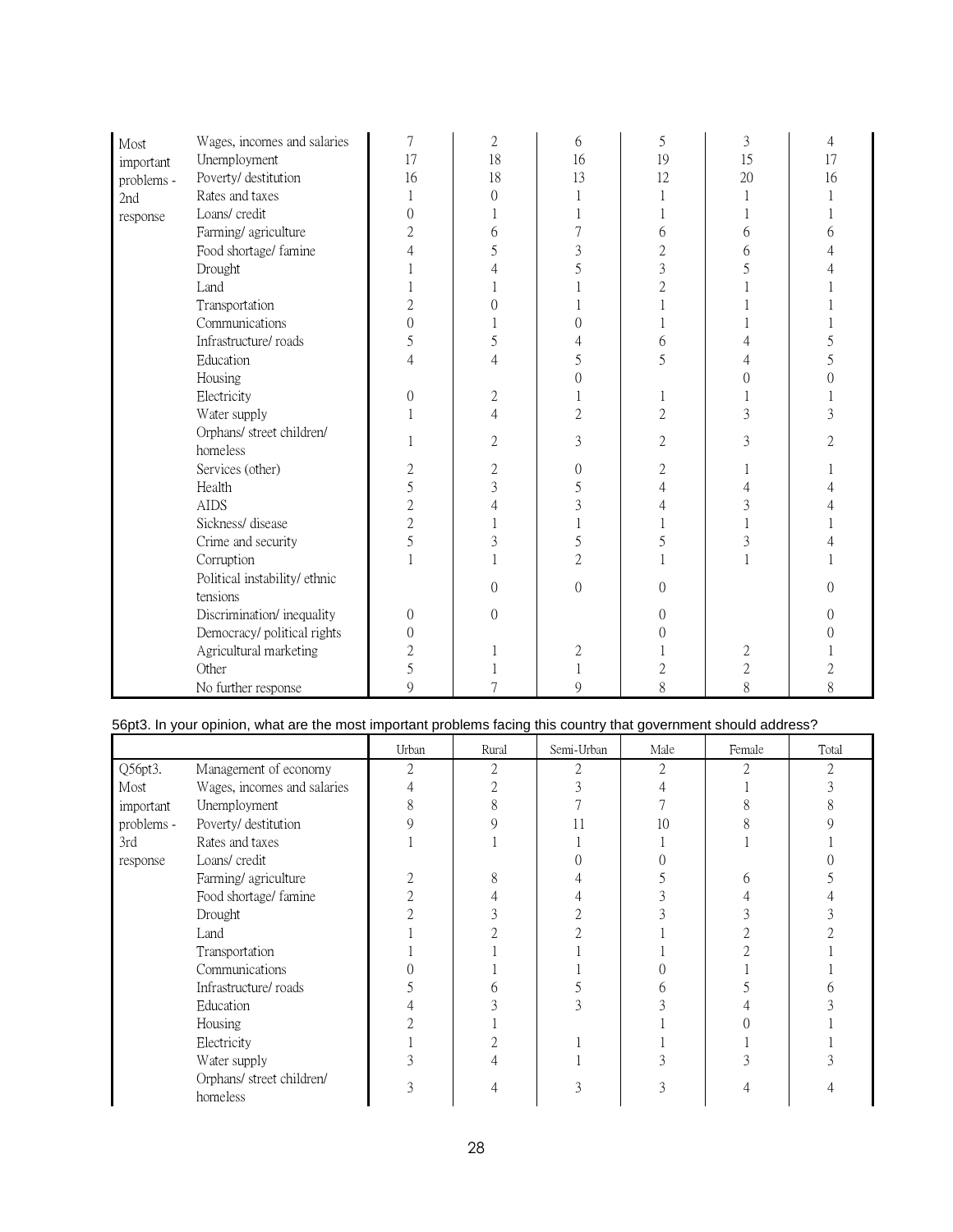| Services (other)                          |    |    |    |    |    |    |
|-------------------------------------------|----|----|----|----|----|----|
| Health                                    |    |    |    |    |    |    |
| <b>AIDS</b>                               |    |    |    |    |    |    |
| Sickness/disease                          |    |    |    |    |    |    |
| Crime and security                        |    |    |    |    |    |    |
| Corruption                                |    |    |    |    |    |    |
| Political violence                        |    |    |    |    |    |    |
| Political instability/ ethnic<br>tensions |    |    |    |    |    |    |
| Discrimination/inequality                 |    |    |    |    |    |    |
| Democracy/ political rights               |    |    |    |    |    |    |
| War (international)                       |    |    |    |    |    |    |
| Civil war                                 |    |    |    |    |    |    |
| Agricultural marketing                    |    |    |    |    |    |    |
| Other                                     |    |    |    |    |    |    |
| No further response                       | 20 | 19 | 21 | 21 | 19 | 20 |

57a. Now let's speak about the present government of this country. How well or badly would you say the current government is handling the following matters, or haven't you heard enough to say: Managing the economy?

|                |                    | Urban | Rural | Semi-Urban | Male | Female | Total |
|----------------|--------------------|-------|-------|------------|------|--------|-------|
| Q57a. Handling | Very Badly         |       |       |            |      |        |       |
| managing the   | Fairly Badly       | 10    |       | 12         | 12   |        |       |
| economy        | Fairly Well        | 75    | 60    | 64         | 65   | 65     | 65    |
|                | Very Well          | 10    | 10    | 12         | 12   |        |       |
|                | Don't know/Haven't |       |       |            |      |        |       |
|                | heard enough       |       |       |            |      |        |       |

57b. Now let's speak about the present government of this country. How well or badly would you say the current government is handling the following matters, or haven't you heard enough to say: Improving the living standards of the poor.

|                  |                                    | Urban   | Rural | Semi-Urban | Male | Female | Total |
|------------------|------------------------------------|---------|-------|------------|------|--------|-------|
| Q57b. Handling   | Very Badly                         |         |       |            | 14   |        |       |
| improving living | Fairly Badly                       | רר<br>∠ | 26    | 24         | 26   | 26     | 26    |
| standards of the | Fairly Well                        | 58      |       |            | 52   | 55     |       |
| poor             | Very Well                          |         |       |            |      |        |       |
|                  | Don't know/Haven't<br>heard enough |         |       |            |      |        |       |

57c. How well or badly would you say the current government is handling the following matters, or haven't you heard enough to say: Creating jobs?

|          |                                    | Urban | Rural | Semi-Urban | Male | Female | Total |
|----------|------------------------------------|-------|-------|------------|------|--------|-------|
| Q57c.    | Very Badly                         | 22    | 35    | 36         | 32   | 32     | 32    |
| Handling | Fairly Badly                       | 38    | 34    | 32         | 35   | 34     | 34    |
| creating | Fairly Well                        | 37    | 27    | 26         | 29   | 30     | 29    |
| iobs     | Very Well                          |       |       |            |      |        |       |
|          | Don't know/Haven't<br>heard enough |       |       |            |      |        |       |

57d. How well or badly would you say the current government is handling the following matters, or haven't you heard enough to say: Keeping prices down?

| m<br>Male<br>Fotal<br>$Sem1$ -<br>Rural<br>≁emale<br>Urban<br>-Urban |
|----------------------------------------------------------------------|
|----------------------------------------------------------------------|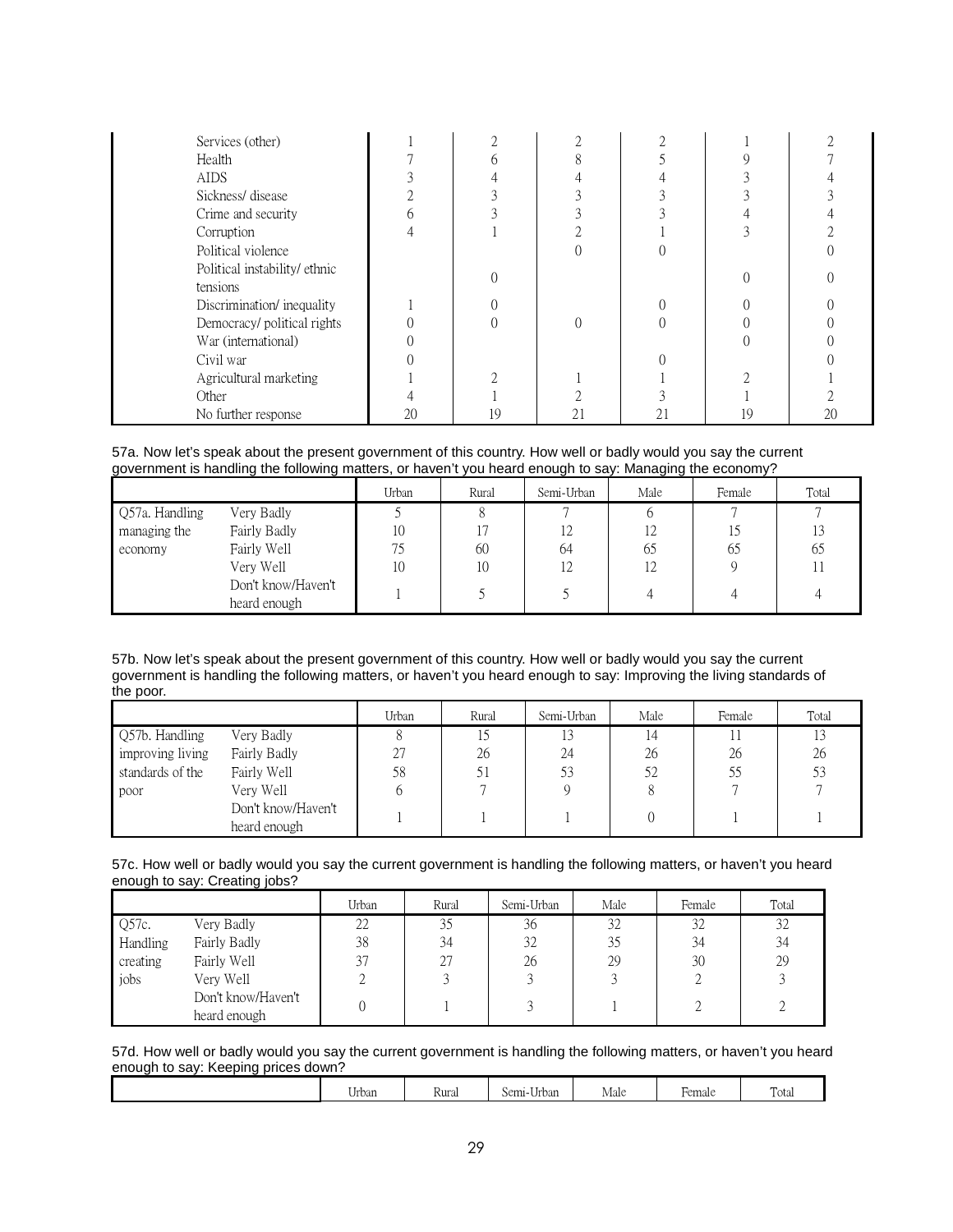| Q57d.    | Very Badly         |    | 63 | 60 | 60 | 62 | 01 |
|----------|--------------------|----|----|----|----|----|----|
| Handling | Fairly Badly       | 28 | 27 | 26 | 28 | 25 | 27 |
| keeping  | Fairly Well        | 13 |    | 12 | 10 |    |    |
| prices   | Very Well          |    |    |    |    |    |    |
| down     | Don't know/Haven't |    |    |    |    |    |    |
|          | heard enough       |    |    |    |    |    |    |

| 57e. How well or badly would you say the current government is handling the following matters, or haven't you heard |  |
|---------------------------------------------------------------------------------------------------------------------|--|
| enough to say: Narrowing gaps between rich and poor?                                                                |  |

|                |                                    | Urban | Rural | Semi-Urban | Male | Female | Total |
|----------------|------------------------------------|-------|-------|------------|------|--------|-------|
| Q57e. Handling | Very Badly                         | 31    | 36    | 32         | 34   | 33     | 33    |
| narrowing      | Fairly Badly                       | 33    | 30    | 30         | 32   | 29     | 31    |
| income gaps    | Fairly Well                        | 34    | 30    | 35         | 30   | 35     | 32    |
|                | Very Well                          |       |       |            |      |        |       |
|                | Don't know/Haven't<br>heard enough |       |       |            |      |        |       |

57f. How well or badly would you say the current government is handling the following matters, or haven't you heard enough to say: Reducing crime?

|          |                    | Urban | Rural | Semi-Urban | Male | Female | Total |
|----------|--------------------|-------|-------|------------|------|--------|-------|
| Q57f.    | Very Badly         |       | 10    | 10         |      |        |       |
| Handling | Fairly Badly       | 15    |       | 16         |      | 16     |       |
| reducing | Fairly Well        | 66    | 57    | 59         | -61  | 58     | 60    |
| crime    | Very Well          | 14    |       | 13         |      |        | 15    |
|          | Don't know/Haven't |       |       |            |      |        |       |
|          | heard enough       |       |       |            |      |        |       |

57g. How well or badly would you say the current government is handling the following matters, or haven't you heard enough to say: Improving basic health services?

|                 |                    | Urban | Rural | Semi-Urban | Male | Female | Total |
|-----------------|--------------------|-------|-------|------------|------|--------|-------|
| Q57g. Handling  | Very Badly         |       |       |            |      |        |       |
| improving basic | Fairly Badly       |       | 16    | 18         | 16   | 14     |       |
| health services | Fairly Well        | 74    | 63    | 60         | 62   | 67     | 65    |
|                 | Very Well          | 16    | 14    | 17         |      | 14     |       |
|                 | Don't know/Haven't |       |       |            |      |        |       |
|                 | heard enough       |       |       |            |      |        |       |

57h. How well or badly would you say the current government is handling the following matters, or haven't you heard enough to say: Addressing educational needs?

|                   |                    | Urban | Rural | Semi-Urban | Male | Female | Total |
|-------------------|--------------------|-------|-------|------------|------|--------|-------|
| Q57h. Handling    | Very Badly         |       |       |            |      |        |       |
| addressing        | Fairly Badly       |       |       |            | 13   | 13     |       |
| educational needs | Fairly Well        |       | 65    | 60         | 65   | 66     | 66    |
|                   | Very Well          |       | 16    | 22         | 18   | 18     | 18    |
|                   | Don't know/Haven't |       |       |            |      |        |       |
|                   | heard enough       |       |       |            |      |        |       |

57i. How well or badly would you say the current government is handling the following matters, or haven't you heard enough to say: Providing water and sanitation services?

| $\sim$ $\sim$<br>Urban | -<br>Rural | ---<br>Semi-<br>-Urban | Male | Hemale | Total |
|------------------------|------------|------------------------|------|--------|-------|
|                        |            |                        |      |        |       |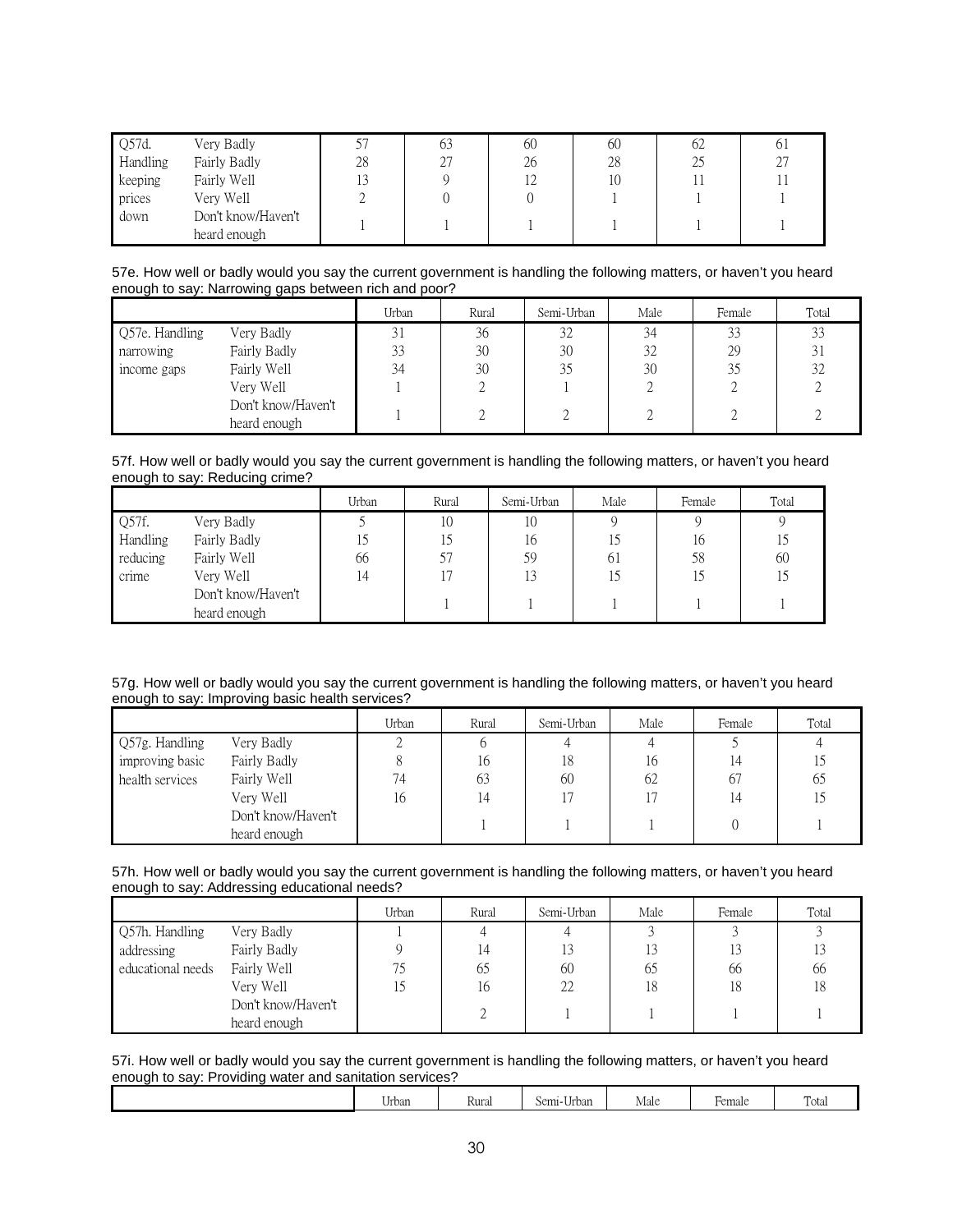| Q57i. Handling  | Very Badly         |    |    |    |    |    |    |
|-----------------|--------------------|----|----|----|----|----|----|
| providing water | Fairly Badly       |    | 25 | ıb | 19 | 19 | 19 |
| and sanitation  | Fairly Well        | 70 | 54 | 61 | 60 | 60 | 60 |
| services        | Verv Well          | 16 |    | 16 |    |    |    |
|                 | Don't know/Haven't |    |    |    |    |    |    |
|                 | heard enough       |    |    |    |    |    |    |

57j. How well or badly would you say the current government is handling the following matters, or haven't you heard enough to say: Ensuring everyone has enough to eat?

|                 |                    | Urban | Rural | Semi-Urban | Male | Female | Total |
|-----------------|--------------------|-------|-------|------------|------|--------|-------|
| Q57j. Handling  | Very Badly         | 13    | 19    |            |      |        | 16    |
| ensuring enough | Fairly Badly       | 32    | 32    | 31         | 31   | 32     | 32    |
| to eat          | Fairly Well        | 47    | 41    | 44         | 44   | 43     | 43    |
|                 | Very Well          |       |       |            |      |        |       |
|                 | Don't know/Haven't |       |       |            |      |        |       |
|                 | heard enough       |       |       |            |      |        |       |

57k. How well or badly would you say the current government is handling the following matters, or haven't you heard enough to say: Fighting corruption in government?

|            |                    | Urban | Rural | Semi-Urban | Male | Female | Total |
|------------|--------------------|-------|-------|------------|------|--------|-------|
| Q57k.      | Very Badly         |       |       |            |      |        |       |
| Handling   | Fairly Badly       | 16    | 18    | 19         |      | 18     | 18    |
| fighting   | Fairly Well        | 61    | 50    | 54         |      | 54     | 54    |
| corruption | Very Well          |       | 16    | 13         | 16   | 14     |       |
|            | Don't know/Haven't |       | 10    |            |      |        |       |
|            | heard enough       |       |       |            |      |        |       |

57l. How well or badly would you say the current government is handling the following matters, or haven't you heard enough to say: Combating HIV/AIDS?

|                              |                                    | Urban    | Rural                    | Semi-Urban | Male     | Female   | Total    |
|------------------------------|------------------------------------|----------|--------------------------|------------|----------|----------|----------|
| Q571. Handling<br>combatting | Very Badly<br>Fairly Badly         | U        |                          |            |          |          |          |
| HIV/AIDS                     | Fairly Well<br>Very Well           | 30<br>67 | $\cap$ :<br>$\sim$<br>62 | 27<br>67   | 30<br>64 | 29<br>66 | 30<br>65 |
|                              | Don't know/Haven't<br>heard enough | U        |                          |            |          |          |          |

|                                               | 57m. How well or badly would you say the current government is handling the following matters, or haven't you heard |  |
|-----------------------------------------------|---------------------------------------------------------------------------------------------------------------------|--|
| enough to say: Maintaining roads and bridges? |                                                                                                                     |  |

|                   |                                    | Urban | Rural | Semi-Urban | Male | Female         | Total |
|-------------------|------------------------------------|-------|-------|------------|------|----------------|-------|
| Q57m. Handling    | Very Badly                         |       | 4     | 16         | 16   | 1 <sub>7</sub> |       |
| maintaining roads | Fairly Badly                       | 20    | 28    | 25         | 26   | 24             | $2^5$ |
| and bridges       | Fairly Well                        | 65    | 42    | 50         | 47   | 52             | 50    |
|                   | Very Well                          |       |       |            | 10   |                |       |
|                   | Don't know/Haven't<br>heard enough |       |       |            |      |                |       |

57n. How well or badly would you say the current government is handling the following matters, or haven't you heard enough to say: Providing a reliable supply of electricity?

| $\sim$ $\sim$<br>Urban | -<br>Kura, | $\sim$ $\sim$<br>Semi-I<br>-Urban | $\overline{ }$<br>Male | $\overline{\phantom{a}}$<br>∀emale | Total |
|------------------------|------------|-----------------------------------|------------------------|------------------------------------|-------|
|                        |            |                                   |                        |                                    |       |
|                        |            |                                   |                        |                                    |       |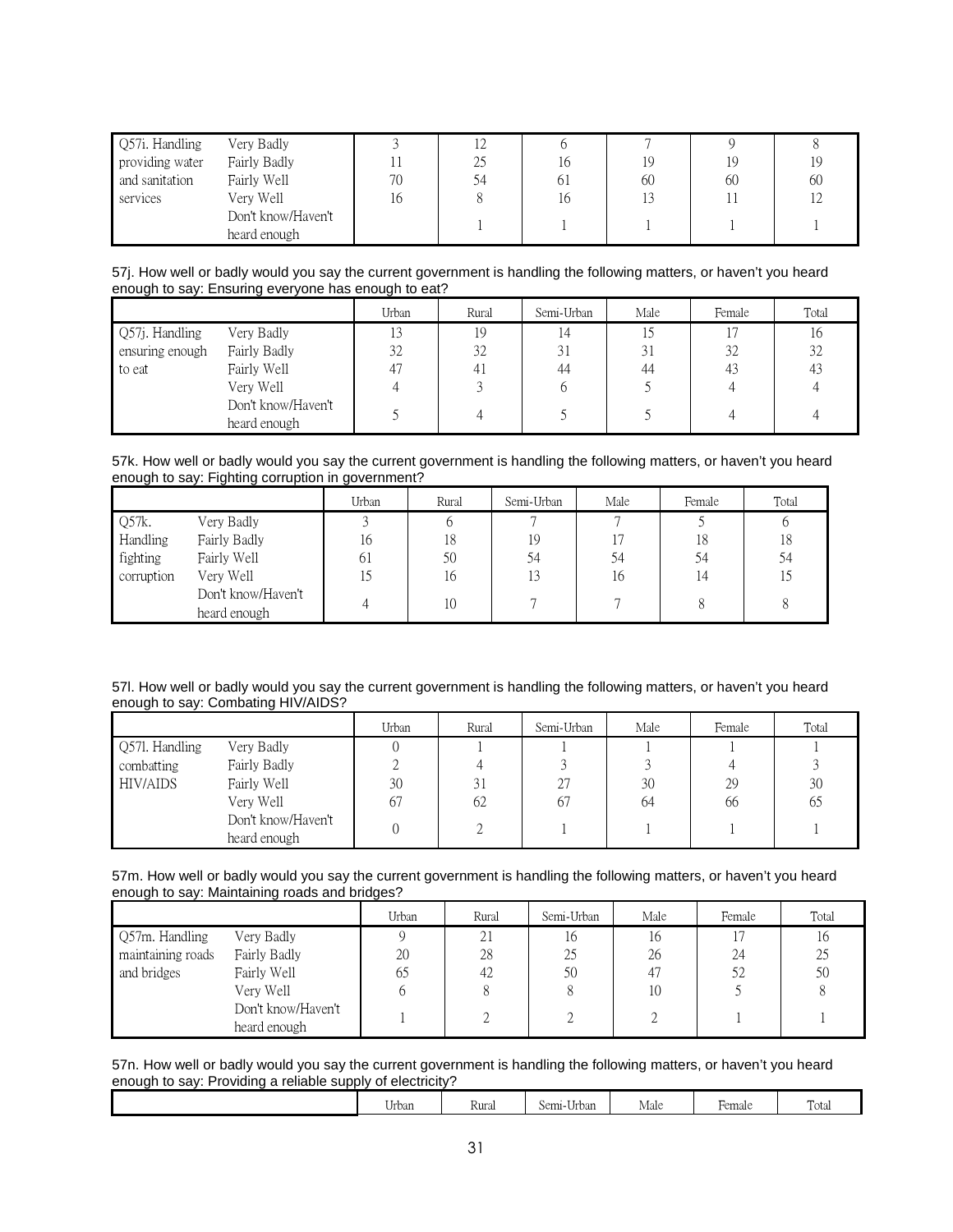| Q57n. Handling     | Very Badly         |    | TO. |     | 10 | 10 |    |
|--------------------|--------------------|----|-----|-----|----|----|----|
| providing reliable | Fairly Badly       | 20 | 22  | 22  |    | 22 | 22 |
| electric supply    | Fairly Well        |    | 50  |     |    | 57 |    |
|                    | Very Well          |    | 10  | 1 ೧ | 10 |    |    |
|                    | Don't know/Haven't |    |     |     |    |    |    |
|                    | heard enough       |    |     |     |    |    |    |

57o. How well or badly would you say the current government is handling the following matters, or haven't you heard enough to say: Protecting our rivers and forests?

|                   |                                    | Urban | Rural | Semi-Urban | Male | Female | Total |
|-------------------|------------------------------------|-------|-------|------------|------|--------|-------|
| Q57o. Handling    | Very Badly                         |       | 13    | 10         |      | 10     |       |
| protecting rivers | Fairly Badly                       | 16    | 20    | 21         | 18   | 20     | 19    |
| and forests       | Fairly Well                        | 68    | 45    | 48         | 52   | 51     | 52    |
|                   | Very Well                          |       |       | 10         |      |        |       |
|                   | Don't know/Haven't<br>heard enough |       | 13    |            |      |        | 10    |

57p. How well or badly would you say the current government is handling the following matters, or haven't you heard enough to say: Empowering women?

|            |                    | Urban | Rural | Semi-Urban | Male | Female | Total |
|------------|--------------------|-------|-------|------------|------|--------|-------|
| Q57p.      | Very Badly         |       |       |            |      |        |       |
| Handling   | Fairly Badly       |       | 14    |            | 14   | 13     |       |
| empowering | Fairly Well        | 70    | 56    | 53         |      | 59     | 58    |
| women      | Very Well          | 17    | 19    | 22         | 21   | 18     | 19    |
|            | Don't know/Haven't |       |       |            |      |        |       |
|            | heard enough       |       |       |            |      |        |       |

58a. Who do you think actually has *primary* responsibility for managing each of the following tasks. Is it the national government, the local government, traditional leaders, or members of your community: Keeping the community clean?

|                 |                          | Urban | Rural | Semi-Urban | Male | Female | Total |
|-----------------|--------------------------|-------|-------|------------|------|--------|-------|
| Q58a. Primary   | Central government       |       |       |            |      |        |       |
| responsibility: | Local government         | 28    | 29    | 25         | 30   | 25     | 28    |
| keeping the     | Traditional leaders      |       |       |            |      |        |       |
| community       | Members of the community | 66    | 62    | 67         | 62   | 67     | 62    |
| clean           | None of them             |       |       |            |      |        |       |
|                 | Don't know               |       |       |            |      |        |       |

58b. Who do you think actually has *primary* responsibility for managing each of the following tasks. Is it the national government, the local government, traditional leaders, or members of your community: Managing schools?

|                 |                          | Urban | Rural | Semi-Urban | Male           | Female | Total |
|-----------------|--------------------------|-------|-------|------------|----------------|--------|-------|
| Q58b. Primary   | Central government       | 37    | 40    | 43         | 4 <sub>1</sub> | 39     | -46   |
| responsibility: | Local government         | 58    | 49    | 46         | 52             | 48     | 50    |
| managing        | Traditional leaders      |       |       |            |                |        |       |
| schools         | Members of the community |       |       |            |                |        |       |
|                 | None of them             |       |       |            |                |        |       |
|                 | Don't know               |       |       |            |                |        |       |

58c. Who do you think actually has *primary* responsibility for managing each of the following tasks. Is it the national government, the local government, traditional leaders, or members of your community: Managing health clinics?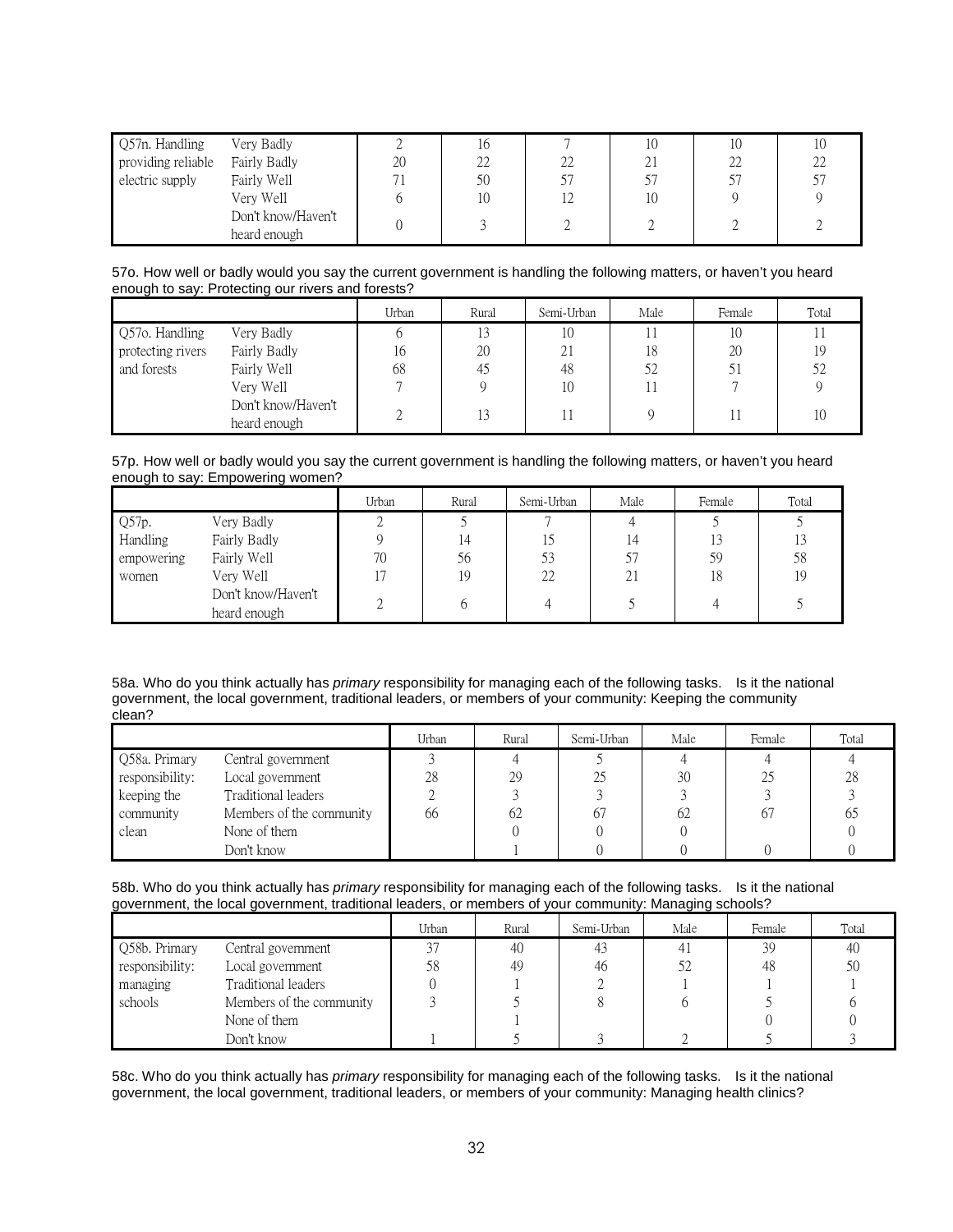|                 |                          | Urban | Rural | Semi-Urban | Male | Female | Total          |
|-----------------|--------------------------|-------|-------|------------|------|--------|----------------|
| Q58c. Primary   | Central government       | 43    | 46    | 48         | 47   | 46     | -46            |
| responsibility: | Local government         | 54    | 45    | 45         | 48   | 46     | 4 <sup>7</sup> |
| managing health | Traditional leaders      |       |       |            |      |        |                |
| clinics         | Members of the community |       |       |            |      |        |                |
|                 | None of them             |       |       |            |      |        |                |
|                 | Don't know               |       |       |            |      |        |                |

58d. Who do you think actually has *primary* responsibility for managing each of the following tasks. Is it the national government, the local government, traditional leaders, or members of your community: Collecting income taxes?

|                 |                          | Urban | Rural | Semi-Urban | Male | Female | Total |
|-----------------|--------------------------|-------|-------|------------|------|--------|-------|
| Q58d. Primary   | Central government       | 77    | 68    | 77         | 77   | 69     |       |
| responsibility: | Local government         | 16    |       |            |      |        |       |
| collecting      | Traditional leaders      |       |       |            |      |        |       |
| income taxes    | Members of the community |       |       |            |      |        |       |
|                 | None of them             |       |       |            |      |        |       |
|                 | Don't know               |       |       |            |      |        |       |

58e. Who do you think actually has *primary* responsibility for managing each of the following tasks. Is it the national government, the local government, traditional leaders, or members of your community: Solving local disputes?

|                 |                          | Urban | Rural | Semi-Urban | Male | Female | Total |
|-----------------|--------------------------|-------|-------|------------|------|--------|-------|
| Q58e. Primary   | Central government       |       | 10    | 10         |      |        |       |
| responsibility: | Local government         |       |       |            |      |        |       |
| solving local   | Traditional leaders      |       | 78    |            |      | 76     |       |
| disputes        | Members of the community |       |       |            |      |        |       |
|                 | None of them             |       |       |            |      |        |       |
|                 | Don't know               |       |       |            |      |        |       |

#### 58f. Who do you think actually has *primary* responsibility for managing each of the following tasks. Is it the national government, the local government, traditional leaders, or members of your community: Allocating land?

|                 |                          | Urban | Rural | Semi-Urban | Male | Female | Total |
|-----------------|--------------------------|-------|-------|------------|------|--------|-------|
| Q58f. Primary   | Central government       | 33    | 40    | 38         | 39   | 37     | 38    |
| responsibility: | Local government         | 46    | 30    | 32         | 35   | 34     |       |
| allocating land | Traditional leaders      | 19    | 26    | 26         | 24   | 25     | 24    |
|                 | Members of the community |       |       |            |      |        |       |
|                 | Don't know               |       |       |            |      |        |       |

58g. Who do you think actually has *primary* responsibility for managing each of the following tasks. Is it the national government, the local government, traditional leaders, or members of your community: Protecting rivers and forests?

|                   |                          | Urban | Rural | Semi-Urban | Male | Female | Total |
|-------------------|--------------------------|-------|-------|------------|------|--------|-------|
| Q58g. Primary     | Central government       | 44    |       | 58         |      |        |       |
| responsibility:   | Local government         | 33    | 20    |            | 23   |        |       |
| protecting rivers | Traditional leaders      |       |       |            |      |        |       |
| and forests       | Members of the community |       |       |            |      |        |       |
|                   | None of them             |       |       |            |      |        |       |
|                   | Don't know               |       |       |            |      |        |       |

58h. Who do you think actually has *primary* responsibility for managing each of the following tasks. Is it the national government, the local government, traditional leaders, or members of your community: Maintaining law and order?

| --<br>Urban | Rural | .<br>Semi-<br>Urban | . .<br>Male | Female | -<br><u>та</u><br>rotal |
|-------------|-------|---------------------|-------------|--------|-------------------------|
|             |       |                     |             |        |                         |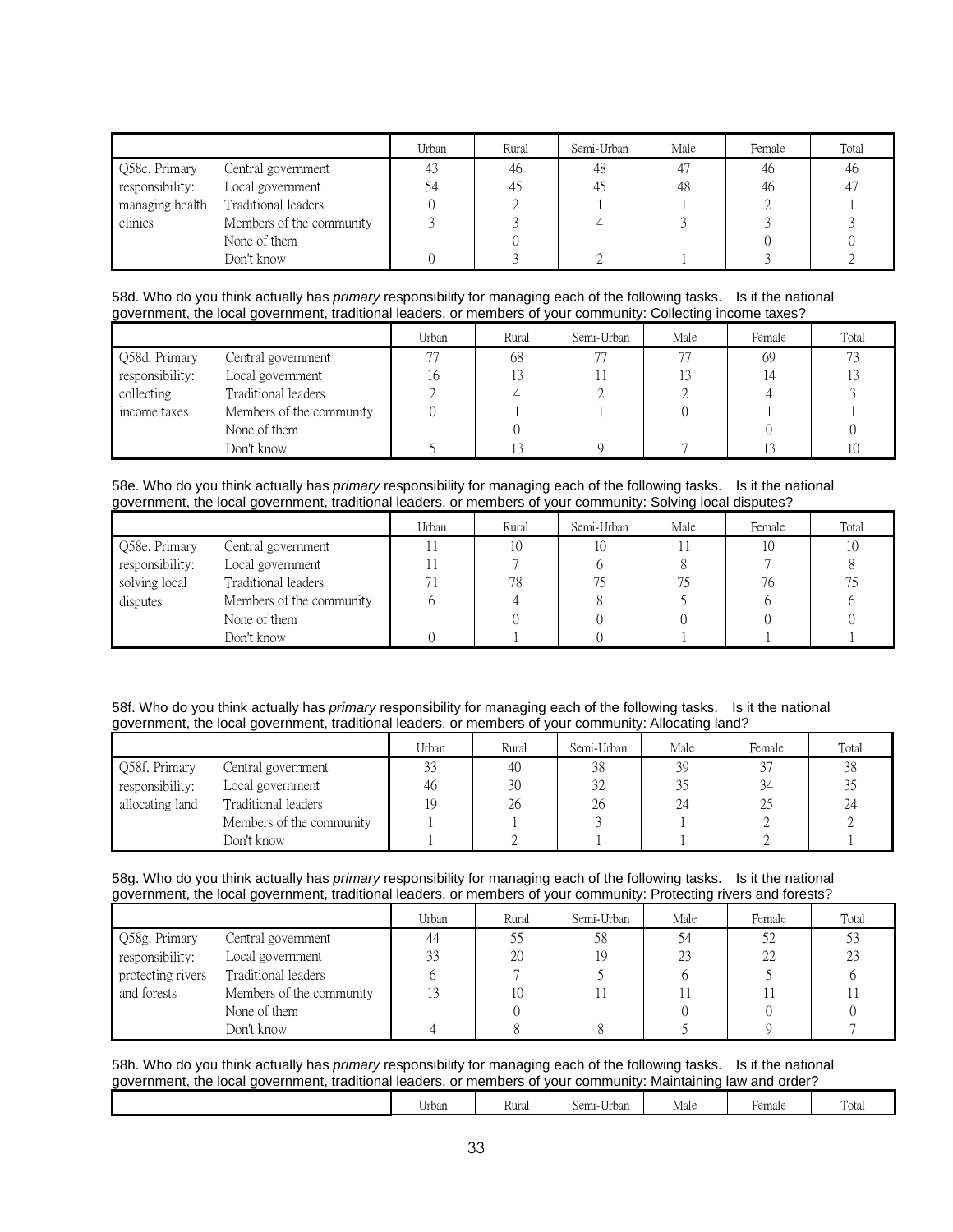| Q58h. Primary   | Central government       | 69 | 70 |  |  |
|-----------------|--------------------------|----|----|--|--|
| responsibility: | Local government         |    |    |  |  |
| maintaining law | Traditional leaders      |    |    |  |  |
| and order       | Members of the community |    |    |  |  |
|                 | None of them             |    |    |  |  |
|                 | Don't know               |    |    |  |  |

59a. What about local government? I do not mean the national government. I mean your Metropolitan, Municipal or District Assembly. How well or badly would you say your local government is handling the following matters, or haven't you heard enough about them to say: Maintaining local roads?

|                |                                    | Urban | Rural | Semi-Urban | Male | Female | Total |
|----------------|------------------------------------|-------|-------|------------|------|--------|-------|
| Q59a. Local    | Very Badly                         | 25    | 36    | 29         | 30   | 32     | 31    |
| govt. handling | Fairly Badly                       | 21    | 28    | 25         | 27   | 24     | 26    |
| maintaining    | Fairly Well                        | 47    | 29    | 39         | 36   | 37     | 37    |
| roads          | Very Well                          |       |       |            |      |        |       |
|                | Don't know/Haven't<br>heard enough |       |       |            |      |        |       |

59b. What about local government? I do not mean the national government. I mean your Metropolitan, Municipal or District Assembly. How well or badly would you say your local government is handling the following matters, or haven't you heard enough about them to say: Maintaining local market places?

|                |                                    | Urban | Rural | Semi-Urban | Male | Female | Total |
|----------------|------------------------------------|-------|-------|------------|------|--------|-------|
| Q59b. Local    | Very Badly                         | 18    | 22    | 19         | 18   | 22     | 20    |
| govt. handling | Fairly Badly                       | 26    | 29    | 25         | 28   | 26     | 27    |
| maintaining    | Fairly Well                        | 40    | 26    | 39         | 33   | 34     | 33    |
| local markets  | Very Well                          |       |       |            |      |        |       |
|                | Don't know/Haven't<br>heard enough |       | 22    | 13         |      | 15     | 16    |

59c. What about local government? I do not mean the national government. I mean your Metropolitan, Municipal or District Assembly. How well or badly would you say your local government is handling the following matters, or haven't you heard enough about them to say: Maintaining health standards in public restaurants and food stalls?

|                   |                                    | Urban    | Rural | Semi-Urban | Male | Female | Total |
|-------------------|------------------------------------|----------|-------|------------|------|--------|-------|
| Q59c. Local govt. | Very Badly                         |          | 19    | 19         | 18   | 18     |       |
| handling health   | Fairly Badly                       | 25       | 26    | 21         | 24   | 24     | 24    |
| standards in      | Fairly Well                        | 46       | 36    | 45         | 40   | 42     | 4,    |
| restaurants       | Verv Well                          |          |       |            |      |        |       |
|                   | Don't know/Haven't<br>heard enough | $\Delta$ | 16    |            | 10   |        |       |

59d. What about local government? I do not mean the national government. I mean your Metropolitan, Municipal or District Assembly. How well or badly would you say your local government is handling the following matters, or haven't you heard enough about them to say: Keeping our community clean (e.g., refuse removed)?

|                   |                                    | Urban | Rural | Semi-Urban | Male | Female | Total |
|-------------------|------------------------------------|-------|-------|------------|------|--------|-------|
| Q59d. Local govt. | Very Badly                         |       | 18    | 16         |      |        | 10    |
| handling keeping  | Fairly Badly                       | 19    | 20    |            | 19   | 18     | 19    |
| community clean   | Fairly Well                        | 56    | 49    | 53         | 51   | 52     | 52    |
|                   | Very Well                          | 4     | 10    | 12         | 13   | 10     |       |
|                   | Don't know/Haven't<br>heard enough |       |       |            |      |        |       |

59e. What about local government? I do not mean the national government. I mean your Metropolitan, Municipal or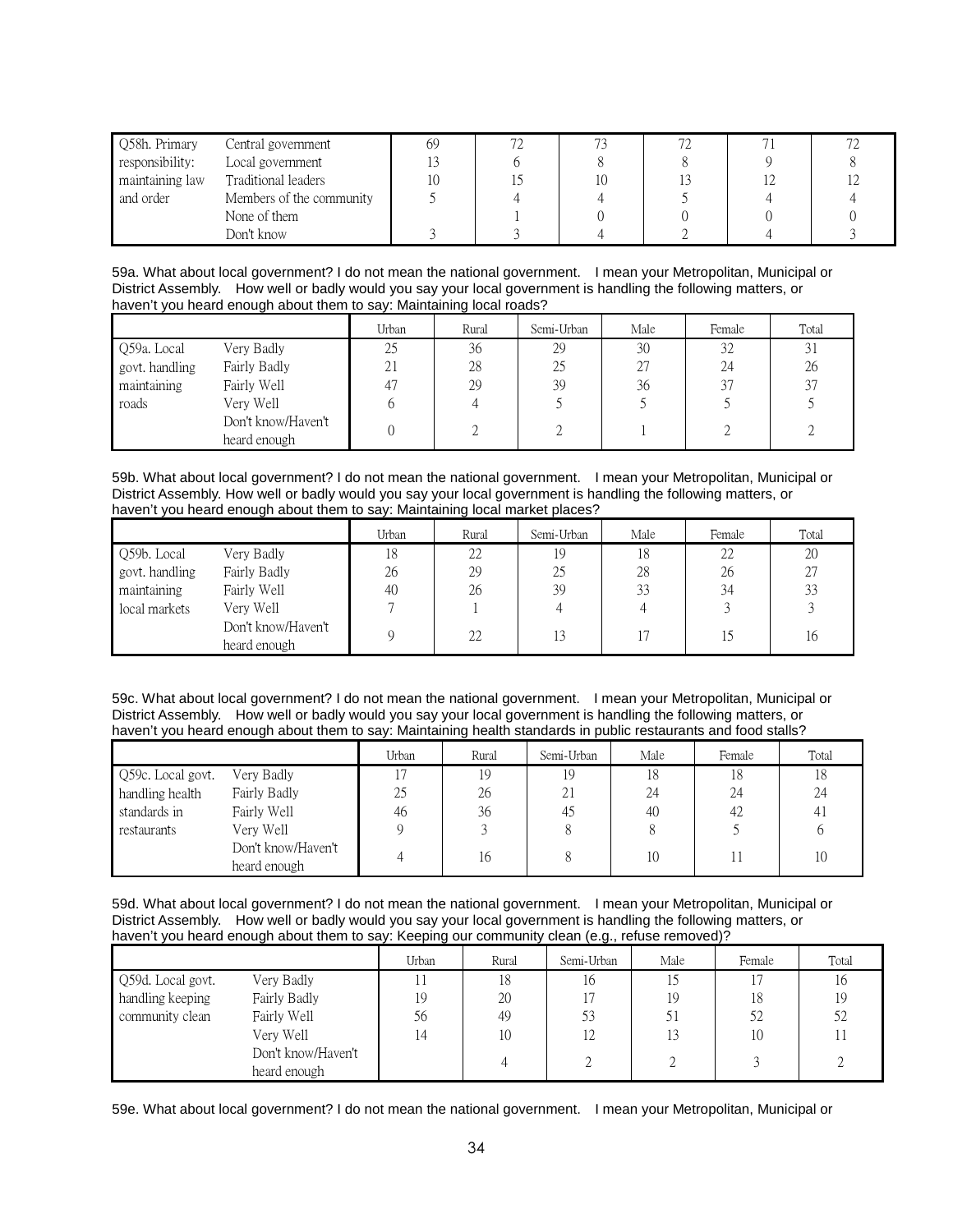District Assembly. How well or badly would you say your local government is handling the following matters, or haven't you heard enough about them to say: Collecting license fees on bicycles, carts and barrows?

|                |                                    | Urban | Rural | Semi-Urban | Male | Female | Total |
|----------------|------------------------------------|-------|-------|------------|------|--------|-------|
| Q59e. Local    | Very Badly                         |       |       | 10         |      |        |       |
| govt. handling | Fairly Badly                       | 16    |       | 14         |      | 16     | 16    |
| collecting     | Fairly Well                        | 44    | 21    | 30         |      | 26     | 29    |
| license fees   | Very Well                          |       |       |            |      |        |       |
|                | Don't know/Haven't<br>heard enough | 22    | 47    | 40         | 37   | 41     | 39    |

59f. What about local government? I do not mean the national government. I mean your Metropolitan, Municipal or District Assembly. How well or badly would you say your local government is handling the following matters, or haven't you heard enough about them to say: Collecting rates on privately owned houses?

|                  |                                    | Urban | Rural | Semi-Urban | Male | Female | Total |
|------------------|------------------------------------|-------|-------|------------|------|--------|-------|
| Q59f. Local      | Very Badly                         |       |       |            | 10   |        |       |
| govt. handling   | Fairly Badly                       | 14    | 16    | 12         |      | 13     |       |
| collecting rates | Fairly Well                        | 44    |       | 26         | 25   | 25     | 25    |
| on private       | Very Well                          |       |       |            |      |        |       |
| houses           | Don't know/Haven't<br>heard enough | 23    | 55    | 47         | 45   | 45     | 45    |

<sup>60</sup>a. How well or badly do you think your local government council is practicing the following procedures? Or haven't you heard enough to have an opinion: Making the council's program of work known to ordinary people?

|                |                    | Urban | Rural | Semi-Urban | Male | Female | Total |
|----------------|--------------------|-------|-------|------------|------|--------|-------|
| Q60a. How well | Very Badly         | 31    | 34    | 32         | 33   | 33     | 33    |
| local council  | Fairly Badly       | 25    | 25    | 26         | 27   | 24     | 25    |
| making work    | Fairly Well        | 34    | 24    | 26         | 26   | 28     | 27    |
| known          | Very Well          |       |       |            |      |        |       |
|                | Don't know/Haven't |       | 10    |            |      | 10     |       |
|                | heard enough       |       |       |            |      |        |       |

60b. How well or badly do you think your local council is practicing the following procedures? Or haven't you heard enough to have an opinion: Providing citizens with the information about the council's budget (i.e. revenues and expenditures)?

|                  |                                    | Urban | Rural      | Semi-Urban | Male | Female | Total |
|------------------|------------------------------------|-------|------------|------------|------|--------|-------|
| Q60b. How well   | Very Badly                         | 32    | 37         | 37         | 36   | 36     | 36    |
| local council    | Fairly Badly                       | 28    | 27         | 24         | 29   | 24     | 26    |
| providing budget | Fairly Well                        | 25    | $\angle$ 1 | 24         | 23   | 22     | 23    |
| information      | Very Well                          |       |            |            |      |        |       |
|                  | Don't know/Haven't<br>heard enough | 10    |            |            |      | 14     |       |

60c. How well or badly do you think your local government council's is practicing the following procedures? Or haven't you heard enough to have an opinion: Allowing citizens like yourself to participate in the council's decisions?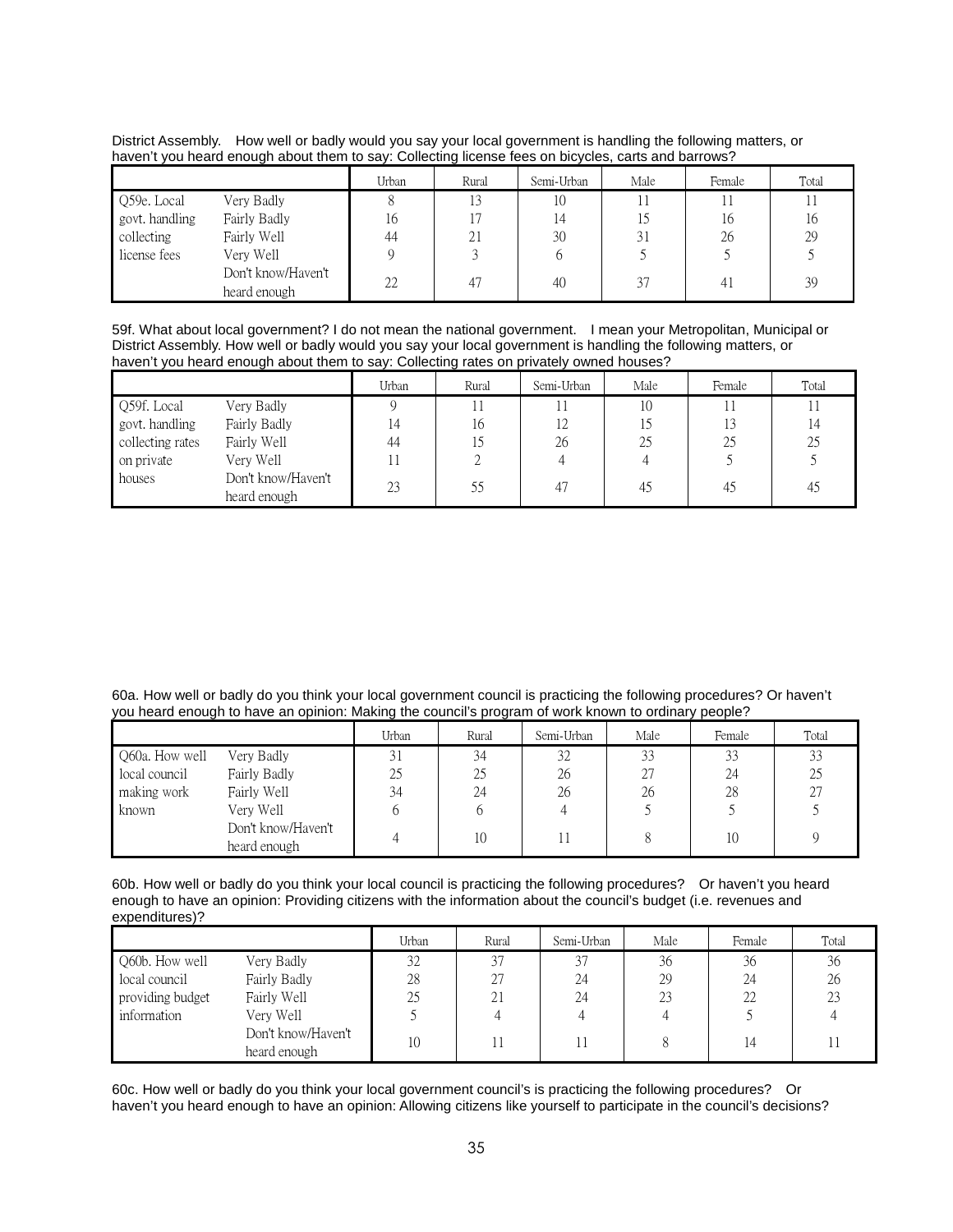|                  |                                    | Urban | Rural | Semi-Urban | Male | Female | Total |
|------------------|------------------------------------|-------|-------|------------|------|--------|-------|
| Q60c. How well   | Very Badly                         | 30    | 38    | 40         | 37   | 36     | 37    |
| local council    | Fairly Badly                       | 31    | 26    | 22         | 27   | 25     | 26    |
| allowing citizen | Fairly Well                        | 27    | 22    | 19         | 23   | 21     | 22    |
| participation    | Very Well                          |       |       |            |      |        |       |
|                  | Don't know/Haven't<br>heard enough |       |       | 5          |      | 14     |       |

60d. How well or badly do you think your local government council is practicing the following procedures? Or haven't you heard enough to have an opinion: Consulting others (including traditional, civic and community leaders) before making decisions?

|                   |                                    | Urban | Rural  | Semi-Urban | Male | Female | Total |
|-------------------|------------------------------------|-------|--------|------------|------|--------|-------|
| Q60d. How well    | Very Badly                         | 24    | 26     | 27         | 26   | 26     | 26    |
| local council     | Fairly Badly                       | 25    | 24     | 21         | 23   | 24     | 24    |
| consulting others | Fairly Well                        | 34    |        | 30         | 33   | 29     | 31    |
|                   | Very Well                          |       |        |            |      |        |       |
|                   | Don't know/Haven't<br>heard enough |       | $\sim$ |            | Ħ    | 16     |       |

60e. How well or badly do you think your local councilors or officials is practicing the following procedures? Or haven't you heard enough to have an opinion: Providing effective ways to handle complaints about local councilors or officials?

|                |                                    | Urban | Rural | Semi-Urban | Male | Female | Total |
|----------------|------------------------------------|-------|-------|------------|------|--------|-------|
| Q60e. How well | Very Badly                         | 23    | 26    | 28         | 25   | 27     | 26    |
| local council  | Fairly Badly                       | 28    | 27    | 22         | 26   | 25     | 26    |
| handling       | Fairly Well                        | 33    | 27    | 28         | 30   | 27     | 29    |
| complaints     | Very Well                          |       |       |            |      |        |       |
|                | Don't know/Haven't<br>heard enough | 10    | 16    |            | 14   | 16     |       |

60f. How well or badly do you think your local government council is practicing the following procedures? Or haven't you heard enough to have an opinion: Guaranteeing that local government revenues are used for public services and not for private gain?

|               |                                    | Urban | Rural | Semi-Urban | Male | Female | Total |
|---------------|------------------------------------|-------|-------|------------|------|--------|-------|
| Q60f. How     | Very Badly                         | 24    | 25    | 29         | 26   | 26     | 26    |
| well local    | Fairly Badly                       | 23    | 21    | 20         | 22   | 20     | 21    |
| council using | Fairly Well                        | 32    | 29    | רר         | 31   | 27     | 29    |
| government    | Very Well                          |       |       |            |      |        |       |
| revenues      | Don't know/Haven't<br>heard enough | 13    | 21    | 21         |      | 21     | 19    |

| 61. When there are problems with how local government is run in your community, how much can an ordinary person |  |  |
|-----------------------------------------------------------------------------------------------------------------|--|--|
| do to improve the situation?                                                                                    |  |  |

|                 |                | Urban | Rural | Semi-Urban | Male | Female | Total |
|-----------------|----------------|-------|-------|------------|------|--------|-------|
| Q61. How much   | Nothing        |       | 40    | 39         | 40   | 40     | 40    |
| ordinary person | A small amount | 26    | 24    | 27         | 24   | 27     | 25    |
| can do to solve | Some           |       | ، 4   |            |      | 12     |       |
| local problems  | A great deal   | 19    |       | It         | 18   | 16     |       |
|                 | Don't know     |       |       |            |      |        |       |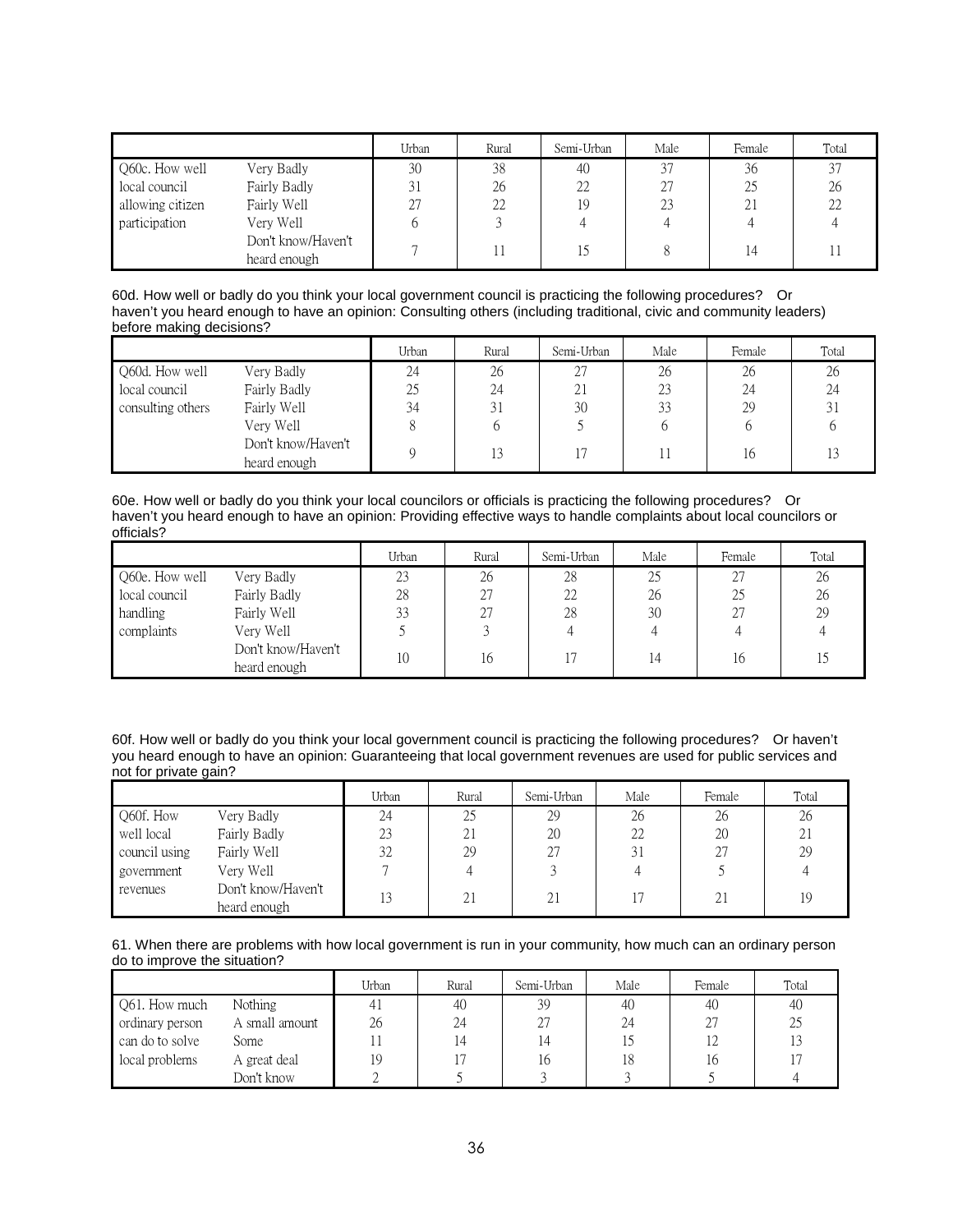62a1. In the past year, have you yourself seen any problems with local government is run?

|                         |            | Urban | Rural | Semi-Urban | Male | Female | Total |
|-------------------------|------------|-------|-------|------------|------|--------|-------|
| Q62a1. Any problems     | No         |       |       | 42         | 48   | 46     | 4     |
| with how local gov't is | Yes        | 46    | 53    | 58         |      |        | ر ر   |
| run in the past year    | Don't know |       |       |            |      |        |       |

62a. If you yourself have seen problems in how local government is run in the past year, how often, if at all, did you do any of the following: Discuss the problem with other people in your community?

|              |                                   | Urban               | Rural | Semi-Urban | Male | Female | Total |
|--------------|-----------------------------------|---------------------|-------|------------|------|--------|-------|
| Q62a. How    | Never                             | 14                  | 16    | 22         |      | 19     |       |
| often:       | Once or twice                     | 18                  | 13    | 15         |      |        |       |
| discuss with | Several times                     | $1^{\prime}$<br>1 Z | 19    | 18         |      |        |       |
| others       | Many times                        |                     |       |            |      |        |       |
|              | Not applicable/Saw<br>no problems | 54                  |       | 42         | 48   | 46     | 47    |

62b. If you yourself have seen problems in how local government is run in the past year, how often, if at all, did you do any of the following: Join with others in your community to address the problem?

|             |                                   | Urban | Rural | Semi-Urban | Male | Female | Total |
|-------------|-----------------------------------|-------|-------|------------|------|--------|-------|
| Q62b. How   | Never                             | 21    | 19    | 27         | 19   | 24     | 22    |
| often: join | Once or twice                     | 12    | 12    |            | 14   | 12     | 13    |
| others to   | Several times                     | 12    |       |            | 16   |        |       |
| respond     | Many times                        |       |       |            |      |        |       |
|             | Not applicable/Saw<br>no problems | 54    |       | 42         | 48   | 46     | 47    |

62c. If you yourself have seen problems in how local government is run in the past year, how often, if at all, did you do any of the following: Discuss the problems with other community, religious, or traditional leaders?

|                  |                                   | Urban | Rural | Semi-Urban | Male | Female | Total |
|------------------|-----------------------------------|-------|-------|------------|------|--------|-------|
| Q62c. How often: | Never                             | 26    | 20    | 26         | 21   | 26     | 24    |
| discuss with     | Once or twice                     |       |       | 12         | 10   | 10     | 10    |
| community        | Several times                     |       |       |            | 16   |        |       |
| leaders          | Many times                        | ∠     |       |            |      |        |       |
|                  | Not applicable/Saw<br>no problems | 54    | 47    | 42         | 48   | 46     | 47    |

62d. If you yourself have seen problems in how local government is run in the past year, how often, if at all, did you do any of the following: Write a letter to a newspaper or call a radio show?

|                |                                   | Urban | Rural | Semi-Urban | Male | Female | Total |
|----------------|-----------------------------------|-------|-------|------------|------|--------|-------|
| Q62d. How      | Never                             | 42    |       | 51         | 44   | 50     | 47    |
| often: write   | Once or twice                     |       |       |            |      |        |       |
| newspaper      | Several times                     |       |       |            |      |        |       |
| letter or call | Many times                        |       |       |            |      |        |       |
| radio show     | Not applicable/Saw<br>no problems | 54    |       | 42         | 48   | 46     | 47    |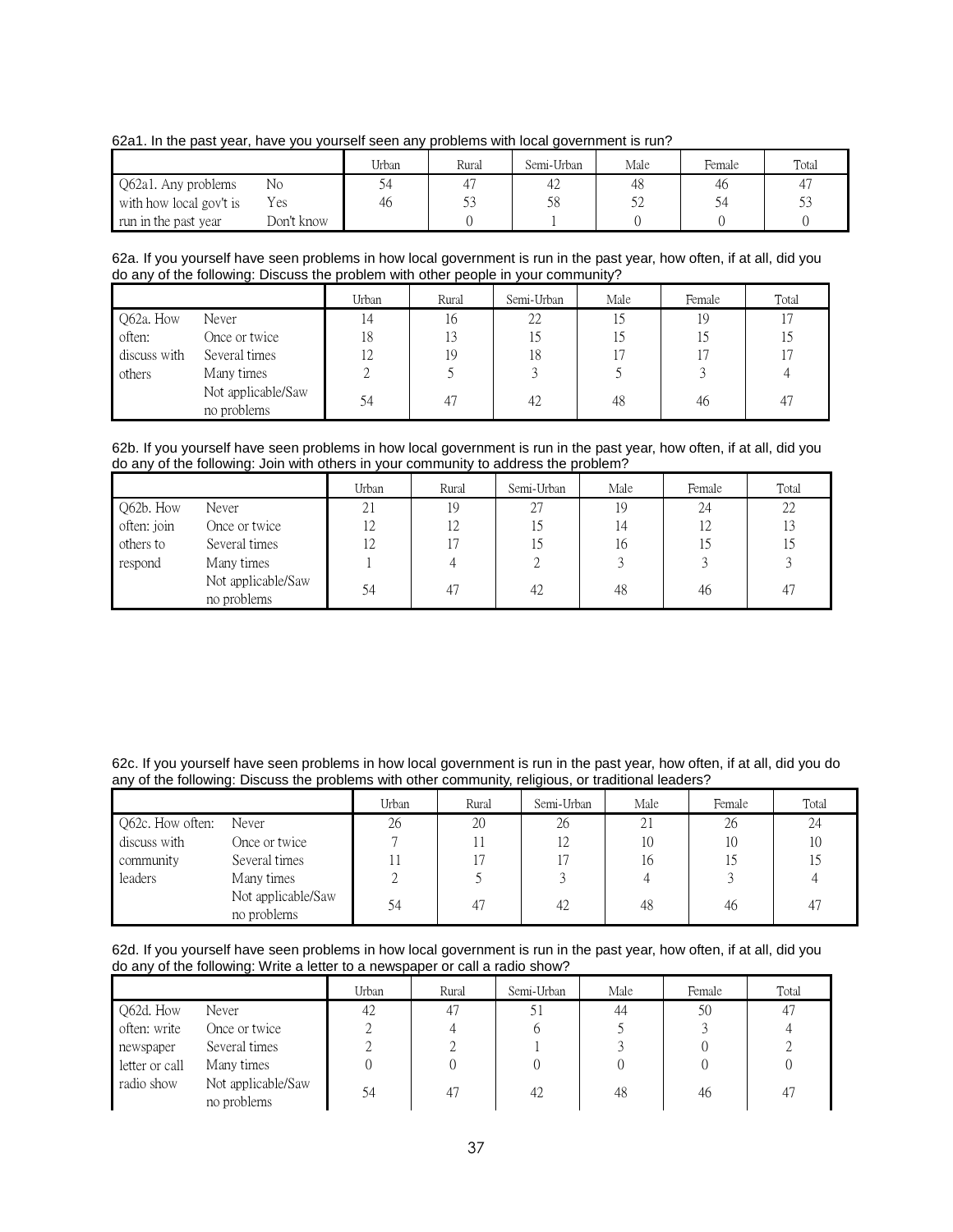| know<br>Don' |  |  |  |
|--------------|--|--|--|

62e. If you yourself have seen problems in how local government is run in the past year, how often, if at all, did you do any of the following: Make a complaint to local government officials, for example, by going in person or by writing a letter?

|                   |                                   | Urban | Rural | Semi-Urban | Male | Female | Total |
|-------------------|-----------------------------------|-------|-------|------------|------|--------|-------|
| Q62e. How often:  | Never                             | 43    | 42    | 48         | 42   | 46     | 44    |
| make complaint to | Once or twice                     |       |       |            |      |        |       |
| local government  | Several times                     |       |       |            |      |        |       |
| officials         | Many times                        |       |       |            |      |        |       |
|                   | Not applicable/Saw<br>no problems | 54    | 47    | 42         | 48   | 46     | 47    |
|                   | Don't know                        |       |       |            |      |        |       |

62f. If you yourself have seen problems in how local government is run in the past year, how often, if at all, did you do any of the following: Make a complaint to other government officials, for example, by going in person or by writing a letter?

|                         |                                   | Urban | Rural | Semi-Urban | Male | Female | Total |
|-------------------------|-----------------------------------|-------|-------|------------|------|--------|-------|
| Q62f. How               | Never                             | 42    | 43    | 48         | 42   | 47     | 44    |
| often: make             | Once or twice                     |       |       |            |      |        |       |
| complaint to            | Several times                     |       |       |            |      |        |       |
| other                   | Many times                        |       |       |            |      |        |       |
| government<br>officials | Not applicable/Saw<br>no problems | 54    | 47    | 42         | 48   | 46     | 47    |
|                         | Don't know                        |       |       |            |      |        |       |

63a. Looking at the group of elected councillors who are presently serving on your local government council, how qualified do you think they are to do their jobs? Please rate them according to the following types of qualification. Or haven't you heard enough to have an opinion: Their level of education?

|                 |                     | Urban | Rural | Semi-Urban | Male | Female | Total |
|-----------------|---------------------|-------|-------|------------|------|--------|-------|
| Q63a. Local     | Unqualified<br>Very | ι4    |       | 18         |      | 16     |       |
| councilor       | Fairly Unqualified  | 25    | 28    | 26         | 27   | 26     | 27    |
| qualifications: | Fairly Qualified    | 45    | 35    | 41         | 40   | 38     | 39    |
| education       | Very Qualified      |       | 10    |            |      |        |       |
|                 | Don't know/Haven't  |       | 10    |            |      |        |       |
|                 | heard enough        |       |       |            |      |        |       |

63b. Looking at the group of elected councillors who are presently serving on your local government council, how qualified do you think they are to do their jobs? Please rate them according to the following types of qualification. Or haven't you heard enough to have an opinion: The extent that they care about the community?

|                       |                                 | TT <sub>1</sub><br>Urban | Rural        | Semi-Urban | Male              | ь.<br>Female  | Total |
|-----------------------|---------------------------------|--------------------------|--------------|------------|-------------------|---------------|-------|
| Q63b. Local councilor | $\cdots$<br>Unqualitied<br>very | $\overline{ }$           |              | πO         | ∗∪                | . .           | . .   |
|                       | Unqualified<br>Fairly U         | $\gamma$<br>ر ر          | $\sim$<br>ےر | nc<br>رت   | ⌒<br>$\checkmark$ | $\sim$<br>، ت | 30    |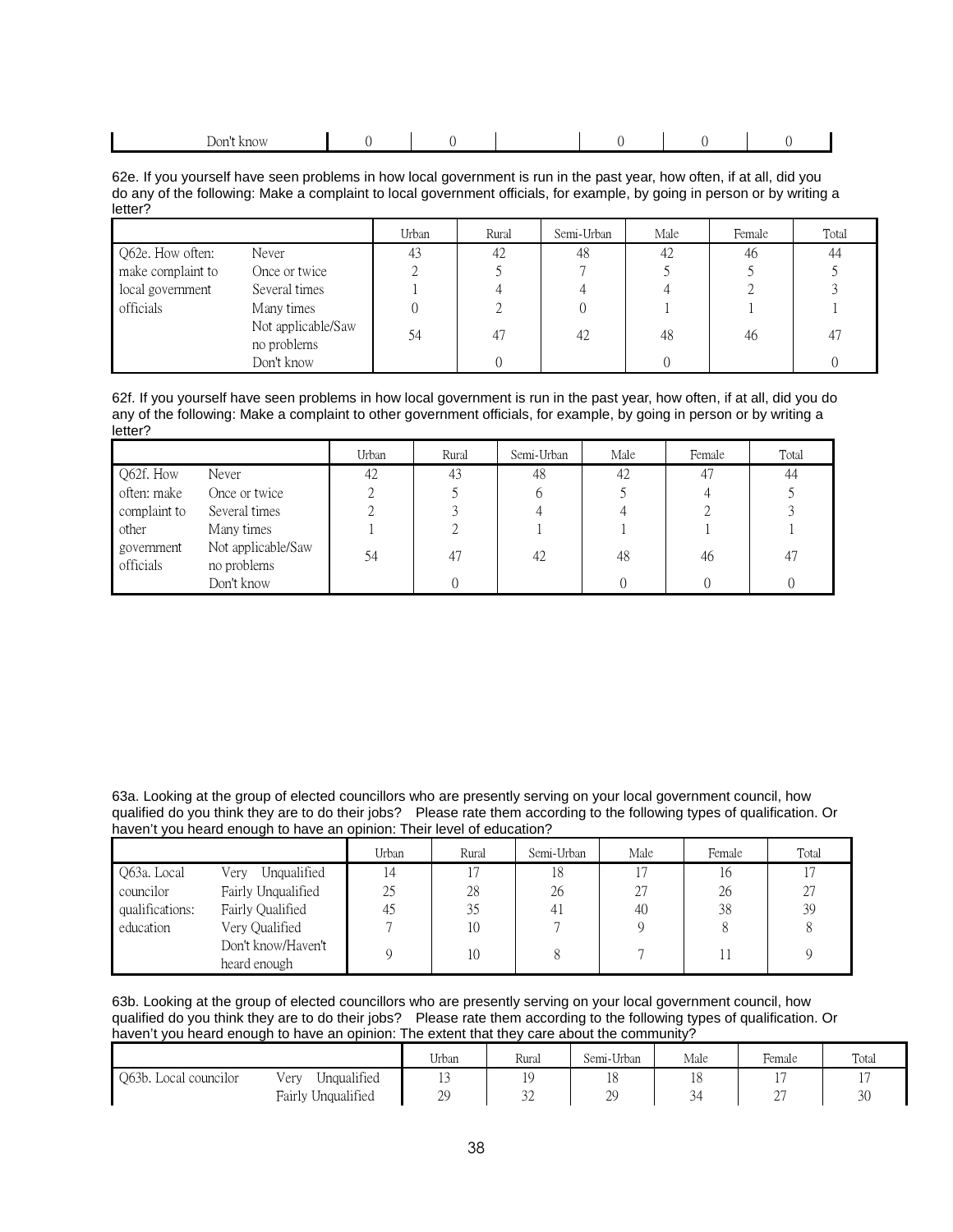| qualifications: care about<br>community | Fairly Qualified<br>Very Qualified | 30<br>ر ر | 44 | 3C<br>ر ب | $+2$ |
|-----------------------------------------|------------------------------------|-----------|----|-----------|------|
|                                         | Don't know/Haven't<br>heard enough |           |    |           |      |

63c. Looking at the group of elected councillors who are presently serving on your local government council, how qualified do you think they are to do their jobs? Please rate them according to the following types of qualification. Or haven't you heard enough to have an opinion: Their experience at managing public service programs?

|                 |                                    | Urban | Rural          | Semi-Urban | Male | Female | Total |
|-----------------|------------------------------------|-------|----------------|------------|------|--------|-------|
| O63c. Local     | Unqualified<br>Very                | 13    | 19             |            |      |        |       |
| councilor       | Fairly Unqualified                 | 26    | 30             | 30         | 29   | 29     | 29    |
| qualifications: | Fairly Qualified                   | 48    | 4 <sub>1</sub> | 40         | 43   | 42     | -42   |
| experience      | Very Qualified                     | 8     |                |            |      |        |       |
| managing        | Don't know/Haven't<br>heard enough |       |                |            |      |        |       |

63d. Looking at the group of elected councilors who are presently serving on your local government council, how qualified do you think they are to do their jobs? Please rate them according to the following types of qualification. Or haven't you heard enough to have an opinion: Their honesty at handling public funds?

|                         |                     | Urban | Rural | Semi-Urban | Male | Female | Total |
|-------------------------|---------------------|-------|-------|------------|------|--------|-------|
| Q63d. Local councilor   | Unqualified<br>Very |       | 20    | 20         |      | 18     | 18    |
| qualifications: honesty | Fairly Unqualified  | 27    | 27    | 27         | 28   | 27     | 27    |
| handling funds          | Fairly Qualified    | 44    | 36    | 34         | 37   | 37     | 37    |
|                         | Very Qualified      |       |       |            |      |        |       |
|                         | Don't know/Haven't  |       | 12    |            |      |        | 12    |
|                         | heard enough        |       |       |            |      |        |       |

#### 64a. Have you had to make any of the following payments during the past year: Fees for a government service such as education or health care?

|                    |            | Urban          | Rural | Semi-Urban | Male                     | Female | Total |
|--------------------|------------|----------------|-------|------------|--------------------------|--------|-------|
| Q64a. Payments     | No         | $\gamma$<br>∠∠ |       | ZΙ         | 28                       | 24     | 26    |
| made: fees for     | Yes        | 78             | 69    | 79         | $\overline{\phantom{a}}$ | 76     | 74    |
| government service | Refused    |                |       |            |                          |        |       |
|                    | Don't know |                |       |            |                          |        |       |

#### 64b. Have you had to make any of the following payments during the past year: Licence fees to local government e.g., for a bicycle, cart, or market stall?

|                       |            | Urban | Rural | Semi-Urban | Male | Female | Total |
|-----------------------|------------|-------|-------|------------|------|--------|-------|
| Q64b. Payments made:  | No         | 82    |       |            | 88   | 89     | 89    |
| license fees to local | Yes        | 10    |       |            | * *  |        | 10    |
| government            | Don't know |       |       |            |      |        |       |

# 64c. Have you had to make any of the following payments during the past year: Property rates or taxes?

|                |            | Urban      | Rural | Semi-Urban | Male | Female | Total |
|----------------|------------|------------|-------|------------|------|--------|-------|
| Q64c. Payments | No         | $\sqrt{2}$ | 91    | 89         | 85   | 86     | 86    |
| made: property | Yes        | 28         |       | ΙU         | 14   |        | 13    |
| rates or taxes | Refused    |            |       |            |      |        |       |
|                | Don't know |            |       |            |      |        |       |

64d. Have you had to make any of the following payments during the past year: Public utility fees, e.g., for water, electricity or telephone?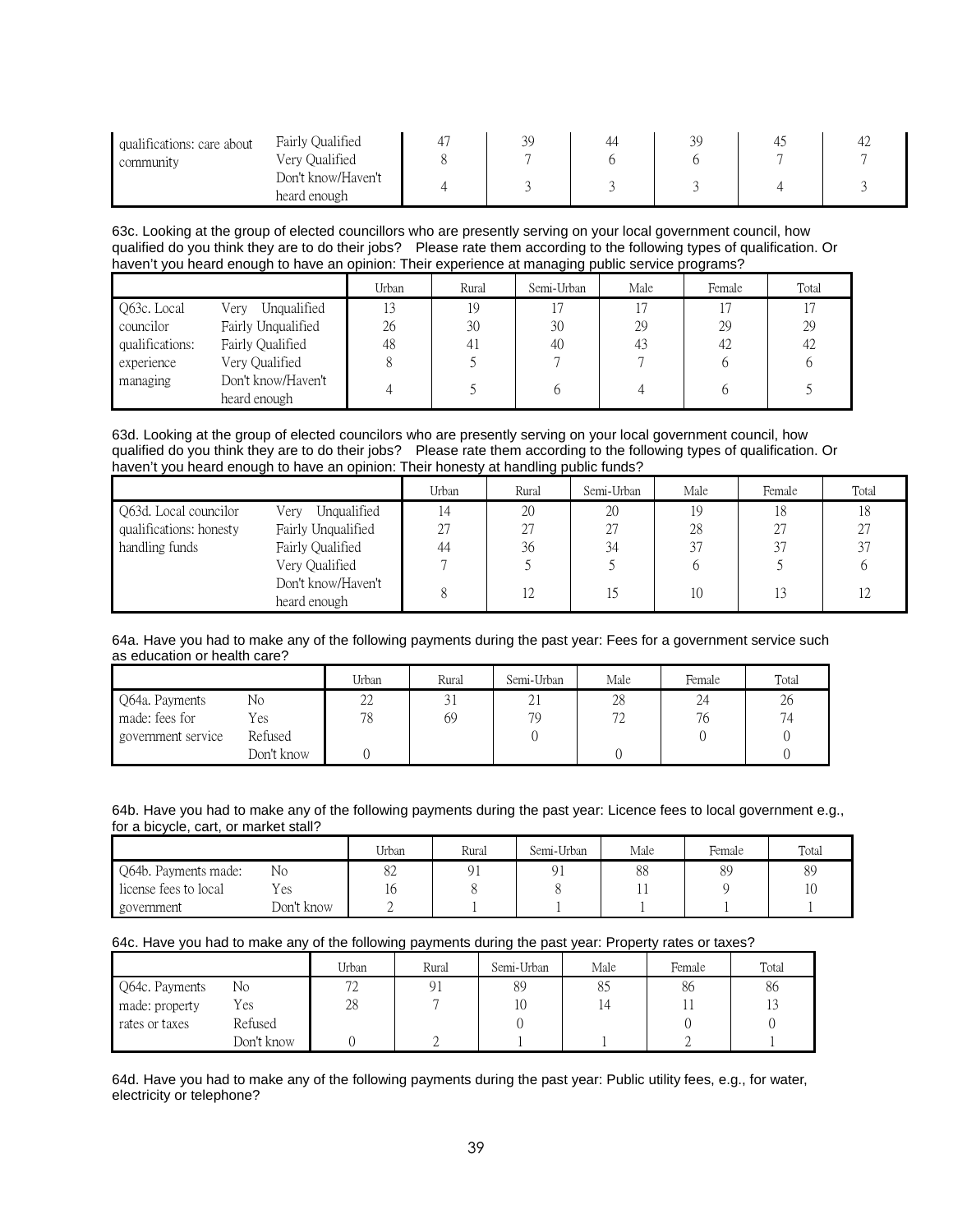|                      |     | Urban    | Rural | Semi-Urban     | Male     | -<br>Female | Total    |
|----------------------|-----|----------|-------|----------------|----------|-------------|----------|
| Q64d. Payments made: | No  | っっ<br>∠ر | ىدر   | $\sim$<br>ر ے  | 2C<br>JО | 38          | ΩC<br>ుర |
| public utility fees  | Yes | 68       | 48    | $\overline{a}$ | UZ       | 62          | 62       |

#### 64e. Have you had to make any of the following payments during the past year: Income taxes?

|                |            | Urban                    | Rural                | Semi-Urban               | Male     | Female         | Total          |
|----------------|------------|--------------------------|----------------------|--------------------------|----------|----------------|----------------|
| Q64e. Payments | No         | $\overline{\phantom{a}}$ | O <sub>7</sub><br>Ο. | $\overline{\phantom{a}}$ | 78       | ◡              | $\circ$<br>٥Z  |
| made: income   | Yes        | $\sim$<br>ے کے           | 10                   | $\cap$<br>∠∠             | $\sim$ 1 | $\overline{1}$ | $\overline{ }$ |
| taxes          | Don't know |                          |                      |                          |          |                |                |

#### 65. How much influence do traditional leaders currently have in governing your local community?

|                   |                | Urban | Rural | Semi-Urban | Male | Female | Total |
|-------------------|----------------|-------|-------|------------|------|--------|-------|
| Q65. Traditional  | None           |       |       |            |      |        |       |
| leaders influence | A small amount | 20    | 18    | 24         | 22   | 19     | 20    |
| governing local   | Some           | 33    | 25    | 21         | 24   | 27     | 26    |
| community         | A great deal   | 37    | 49    | 41         | 46   | 44     | 42    |
|                   | Don't know     |       |       |            |      |        |       |

#### 66. Do you think that the amount of influence traditional leaders have in governing your local community should increase, stay the same, or decrease?

|                  |                   | Urban | Rural | Semi-Urban | Male | Female | Total |
|------------------|-------------------|-------|-------|------------|------|--------|-------|
| Q66. Traditional | Decrease a lot    |       |       |            |      |        |       |
| leaders more or  | Decrease somewhat |       |       |            |      |        |       |
| less influence   | Stay the same     | 22    | 16    |            |      | 18     | 16    |
|                  | Increase somewhat | 27    | 22    | l b        | 21   | 22     | 22    |
|                  | Increase a lot    | 4.    | 55    | 68         | 59   |        | 57    |
|                  | Don't know        |       |       |            |      |        |       |

#### 67. Do you think that traditional leaders should sit on your local government council, or not? If so, do you think they should be elected by the people to these seats, appointed by government officials, or selected in some other way?

|                                          |                                                                | Urban | Rural | Semi-Urban | Male | Female | Total |
|------------------------------------------|----------------------------------------------------------------|-------|-------|------------|------|--------|-------|
| Q67. Traditional<br>leaders sit on local | No, should not have seats on<br>council                        | 41    | 44    | 48         | 46   | 44     | 45    |
| government council                       | Yes, should have seats<br>elected by people                    | 45    | 41    | 41         | 41   | 43     | 42    |
|                                          | Yes, should have seats<br>appointed by government<br>officials | 8     |       |            | h    | h      |       |
|                                          | Yes, should have seats<br>selected in some other way           |       |       |            |      |        |       |
|                                          | Don't know                                                     |       |       |            |      |        |       |

68. Which of the following statements is closest to your view? Choose Statement 1 or Statement 2.

Statement 1: Traditional leaders must represent all of their people equally. They should remain non-partisan, and not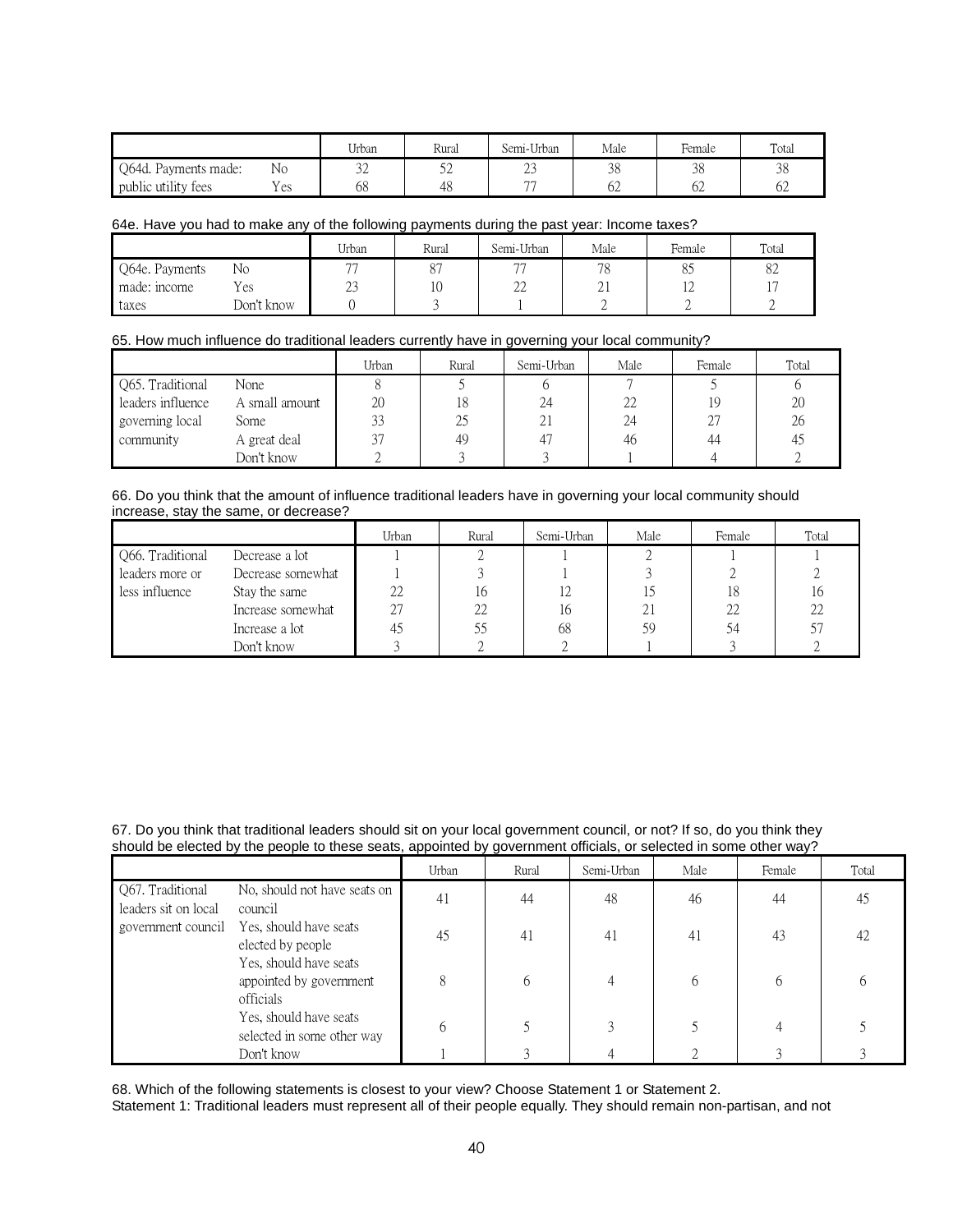#### affiliate themselves with any political party.

|                                |  |  | Statement 2: Traditional leaders are citizens like everyone else and have the right to decide for themselves whether |  |
|--------------------------------|--|--|----------------------------------------------------------------------------------------------------------------------|--|
| to support a particular party. |  |  |                                                                                                                      |  |

|                      |                            | Urban | Rural | Semi-Urban | Male | Female | Total |
|----------------------|----------------------------|-------|-------|------------|------|--------|-------|
| Q68. Traditional     | Agree very strongly with 1 |       | 38    | 33         |      |        | J.    |
| leaders non-partisan | Agree with 1               | 22    | 25    | 22         | 22   |        | 24    |
| vs. allow party      | Agree with 2               |       |       | 22         | 19   |        | 18    |
| affiliation          | Agree very strongly with 2 | 20    | 18    | 22         | 18   | 4.     | 20    |
|                      | Agree with neither         |       |       |            |      |        |       |
|                      | Don't know                 |       |       |            |      |        |       |

69. Which of the following statements is closest to your view? Choose Statement 1 or Statement 2. Statement 1: To best serve their people, traditional leaders must remain independent of the government. They should not receive government salaries.

Statement 2: Traditional leaders serve their communities and the government, and they should receive a salary from government for their work

|                      |                            | Urban | Rural | Semi-Urban | Male | Female | Total |
|----------------------|----------------------------|-------|-------|------------|------|--------|-------|
| Q69. Traditional     | Agree very strongly with 1 |       |       |            |      |        |       |
| leaders independent  | Agree with 1               |       |       |            |      |        |       |
| of govt. vs. receive | Agree with 2               |       | 42    | 35         | 40   | 40     | 40    |
| salary               | Agree very strongly with 2 | 50    |       | 55         |      | 50     | 50    |
|                      | Agree with neither         |       |       |            |      |        |       |
|                      | Don't know                 |       |       |            |      |        |       |

70b. Do you approve or disapprove of the way the following people have performed their jobs over the past twelve months, or haven't you heard enough about them to say: Your Member of Parliament?

|                    |                     | Urban | Rural | Semi-Urban | Male | Female | Total |
|--------------------|---------------------|-------|-------|------------|------|--------|-------|
| Q70b. Performance: | Strongly Disapprove | 22    | 21    | 18         | 21   | 20     | 20    |
| MP/National        | Disapprove          | 29    | 30    | 30         | 30   | 30     | 30    |
| Assembly rep.      | Approve             | 34    | 36    | 38         | 37   | 36     | 36    |
|                    | Strongly Approve    |       |       |            |      | 10     |       |
|                    | Don't know/Haven't  |       |       |            |      |        |       |
|                    | heard enough        |       |       |            |      |        |       |

70c. Do you approve or disapprove of the way the following people have performed their jobs over the past twelve months, or haven't you heard enough about them to say: Your Elected Local Government Councillor?

|                    |                                    | Urban | Rural | Semi-Urban | Male | Female | Total |
|--------------------|------------------------------------|-------|-------|------------|------|--------|-------|
| Q70c. Performance: | Strongly Disapprove                | 16    | 18    | 19         | 18   |        | 18    |
| local government   | Disapprove                         | 23    | 28    | 28         | 25   | 29     | 27    |
| councilor          | Approve                            | 45    | 45    | 41         | 46   | 42     | 44    |
|                    | Strongly Approve                   |       |       |            |      |        |       |
|                    | Don't know/Haven't<br>heard enough |       |       |            |      |        |       |

#### 70A-BOT. Do you approve or disapprove of the way that President Ian Khama has performed his job since taking office in April 2008?

|           |                          | $- + -$<br>Urban | Rural | Semi-Urban | Male | $\mathbf{r}$<br>Female | Total |
|-----------|--------------------------|------------------|-------|------------|------|------------------------|-------|
| Q70a-BOT. | Strongly '<br>Disapprove |                  |       |            |      |                        |       |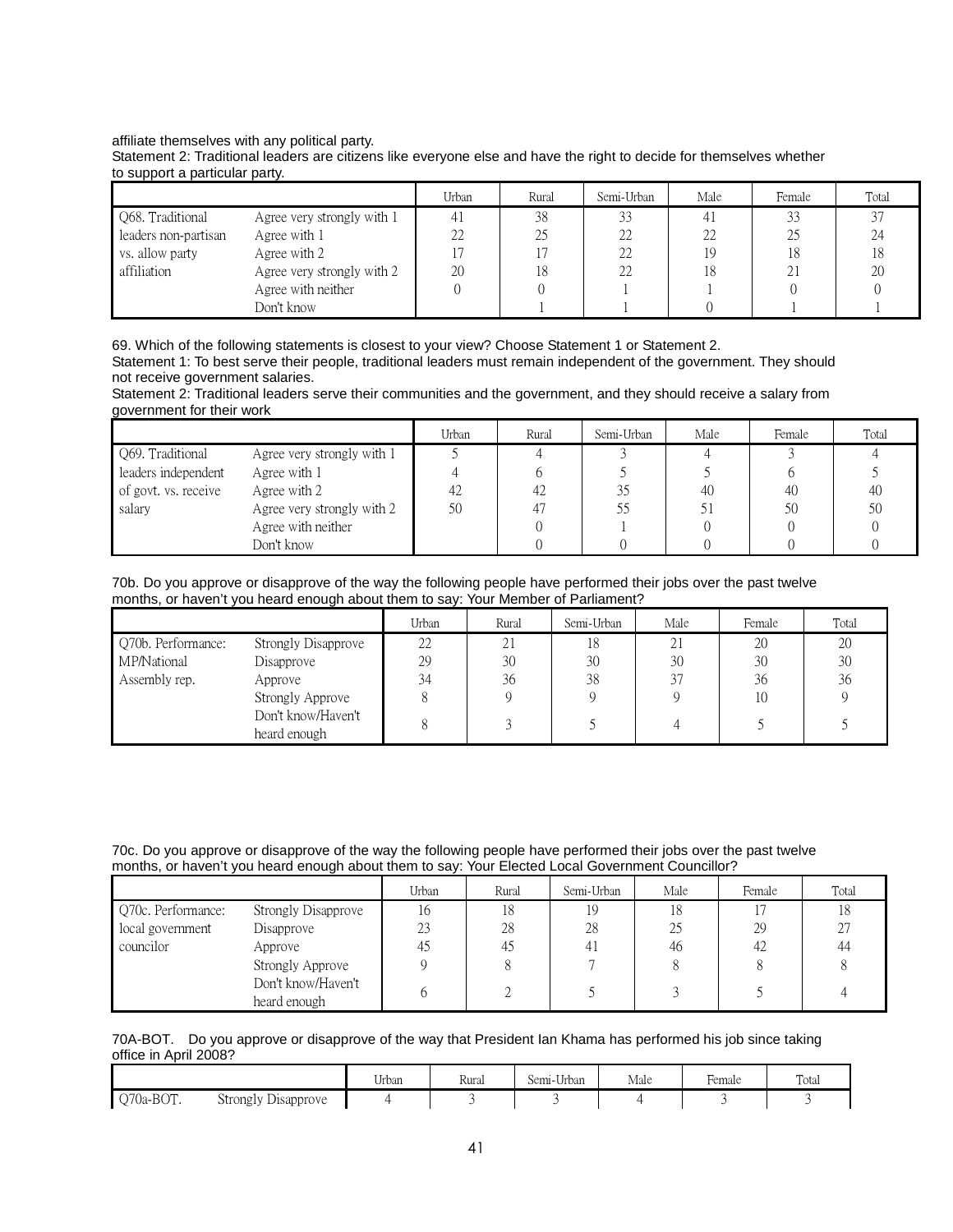| Performance: | Disapprove         |    |    |    |    |     |            |
|--------------|--------------------|----|----|----|----|-----|------------|
| President    | Approve            | 44 | 33 | 34 | 38 | 34  | 20         |
|              | Strongly Approve   |    | 56 | ◡  | 49 | ں ر | م ح<br>ے ر |
|              | Don't know/Haven't |    |    |    |    |     |            |
|              | heard enough       |    |    |    |    |     |            |

#### 71. On the whole, how would you rate the freeness and fairness of the last national election, held in 2004. Was it:

|                       |                                           | Urban | Rural | Semi-Urban | Male | Female | Total |
|-----------------------|-------------------------------------------|-------|-------|------------|------|--------|-------|
| Q71.                  | Not free and fair                         |       |       |            |      |        |       |
| Elections<br>free and | Free and fair, with major<br>problems     |       |       |            |      |        |       |
| fair                  | Free and fair, but with<br>minor problems | 18    | 12    | 10         | 14   | 12     | 13    |
|                       | Completely free and fair                  | 70    | 73    | 73         | 72   | 73     | 73    |
|                       | Don't know                                |       |       | 10         |      |        |       |

#### 72a. Think about how elections work in practice in this country. How well do elections: Ensure that the members of Parliament reflect the views of voters?

|                   |                 | Urban                                 | Rural | Semi-Urban | Male | Female | Total |
|-------------------|-----------------|---------------------------------------|-------|------------|------|--------|-------|
| Q72a. Elections   | Not at all well |                                       |       |            |      |        |       |
| ensure parliament | Not very well   | $\cap$<br>$\mathcal{L}_{\mathcal{A}}$ | 22    | 21         | 22   | 23     | 23    |
| reflects voters   | Well            |                                       |       | 43         | 48   | 44     | 46    |
|                   | Very well       | 18                                    | 18    | 25         | 20   | 21     | 20    |
|                   | Don't know      |                                       |       |            |      |        |       |

72b. Think about how elections work in practice in this country. How well do elections: Enable voters to remove from office leaders who do not do what the people want?

|                  |                 | Urban | Rural | Semi-Urban | Male | Female | Total |
|------------------|-----------------|-------|-------|------------|------|--------|-------|
| Q72b. Elections  | Not at all well |       |       |            |      |        |       |
| enable voters to | Not very well   | 27    | 20    |            | 20   | 22     | 21    |
| remove leaders   | Well            | 43    | 40    | 48         | 47   | 44     | 45    |
|                  | Very well       | 23    | 25    | 27         | 25   | 25     | 25    |
|                  | Don't know      |       |       |            |      |        |       |

# 73a. Who should be responsible for: Making sure that, once elected, Members of Parliament do their jobs?

|                  |                              | Urban | Rural | Semi-Urban | Male | Female         | Total |
|------------------|------------------------------|-------|-------|------------|------|----------------|-------|
| Q73a. Who        | The president/executive      | 42    | 34    | 35         | 34   | 37             | 36    |
| responsible: MPs | The parliament/local council |       |       |            |      | 14             |       |
| do jobs          | Their political party        |       |       |            |      |                |       |
|                  | The voters                   | 34    | 45    | 45         | 43   | 4 <sub>1</sub> |       |
|                  | No one                       |       |       |            |      |                |       |
|                  | Don't know                   |       |       |            |      |                |       |

# 73b. Who should be responsible for: Making sure that, once elected, Assembly men/women do their jobs?

|           |                              | Urban    | Rural                           | Semi-Urban     | Male     | Female   | Total        |
|-----------|------------------------------|----------|---------------------------------|----------------|----------|----------|--------------|
| Q73b. Who | The president/executive      | $\sim$ 1 | $\overline{\phantom{0}}$<br>. . |                |          |          | 10           |
|           | The parliament/local council | 30       | ററ<br>20                        | $\gamma$<br>∠∪ | ററ<br>∠∪ | ററ<br>∠∪ | $\cap$<br>∠∪ |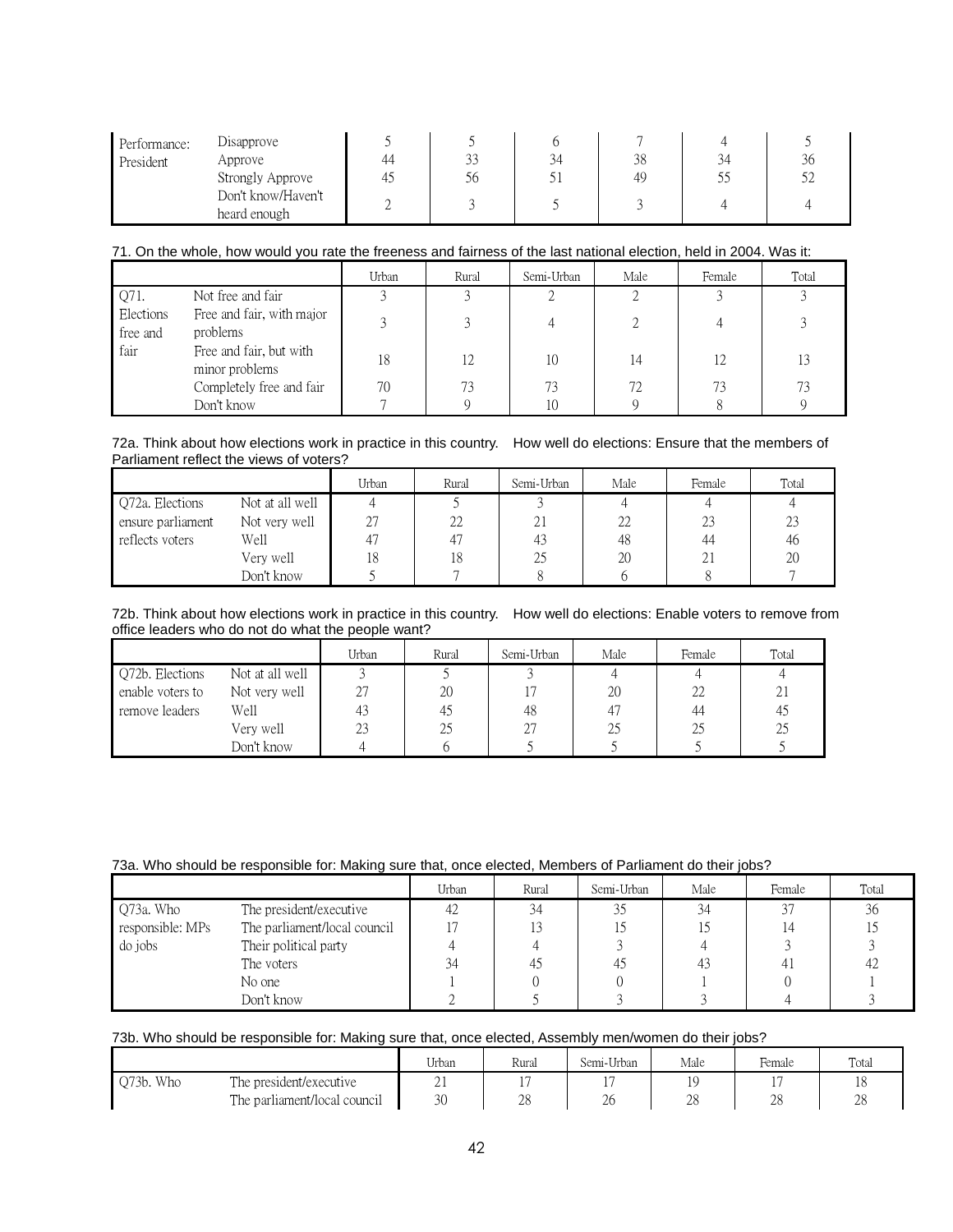| responsible: local | Their political party |           |    |    |    |  |
|--------------------|-----------------------|-----------|----|----|----|--|
| councilors do      | The voters            | 30<br>ر ر | 49 | 44 | Дr |  |
| jobs               | No one                | ∸         |    |    |    |  |
|                    | Don't know            |           |    |    |    |  |

# 73c. Who should be responsible for: Making sure that, once elected, the president does his job?

|                    |                              | Urban | Rural | Semi-Urban | Male | Female | Total |
|--------------------|------------------------------|-------|-------|------------|------|--------|-------|
| Q73c. Who          | The president/executive      |       |       |            | 10   | 10     |       |
| responsible:       | The parliament/local council | 34    | 34    | 33         | 32   |        |       |
| president does job | Their political party        |       |       |            |      |        |       |
|                    | The voters                   | 38    | 44    |            |      |        |       |
|                    | No one                       |       |       |            |      |        |       |
|                    | Don't know                   |       |       |            |      |        |       |

# 74. How easy or difficult is it for an ordinary person to have his voice heard between elections?

|               |                    | Urban | Rural | Semi-Urban | Male | Female | Total          |
|---------------|--------------------|-------|-------|------------|------|--------|----------------|
| Q74. Voice    | Very difficult     | 32    |       | ں ر        | 34   |        | $\Omega$<br>32 |
| heard between | Somewhat difficult | 18    | 13    |            |      | 16     |                |
| elections     | Somewhat easy      | 20    | 24    | 18         | 22   | 21     | ∠⊥             |
|               | Very easy          | 26    | 26    | 29         | 28   | 26     | -27            |
|               | Don't know         |       |       |            |      |        |                |

75A-BOT. Which of the following statements is closest to your view? Choose Statement 1 or Statement 2. Statement 1: The automatic successes of the Vice President to Presidency should be changed to allow for the election of a successor.

Statement 2: The current practice where the Vice President automatically succeeds the President must be retained.

|                        |                            | Urban | Rural | Semi-Urban | Male | Female | Total |
|------------------------|----------------------------|-------|-------|------------|------|--------|-------|
| Q75a-bot. Use election | Agree very strongly with 1 | 30    | 24    | 25         | 28   |        | 26    |
| for presidency vs.     | Agree with 1               | 20    | l6    | 14         |      |        | 16    |
| automatic succession   | Agree with 2               | 19    | 22    | 21         |      |        | 21    |
| of Vice President      | Agree very strongly with 2 | 31    |       | 40         | 38   |        | 36    |
|                        | Agree with neither         |       |       |            |      |        |       |
|                        | Don't know                 |       |       |            |      |        |       |

75B-BOT. Which of the following statements is closest to your view? Choose Statement 1 or Statement 2. Statement 1: The current system where Parliament chooses the President should be changed to allow for the direct election of the President.

Statement 2: The current system where the President of the country is chosen by Parliament has served Botswana well and should be retained.

|                 |                            | Urban | Rural | Semi-Urban | Male | Female | Total |
|-----------------|----------------------------|-------|-------|------------|------|--------|-------|
| Q75b-bot.       | Agree very strongly with 1 | 31    | 23    | 26         |      | 24     | 26    |
| Direct election | Agree with 1               |       |       | 12         |      | Ιb     |       |
| of presidency   | Agree with 2               |       | 21    | 25         | 19   | 24     | 21    |
| vs. Parliament  | Agree very strongly with 2 | 36    | 38    | 37         | 39   | 35     |       |
| chooses         | Agree with neither         |       |       |            |      |        |       |
|                 | Don't know                 |       |       |            |      |        |       |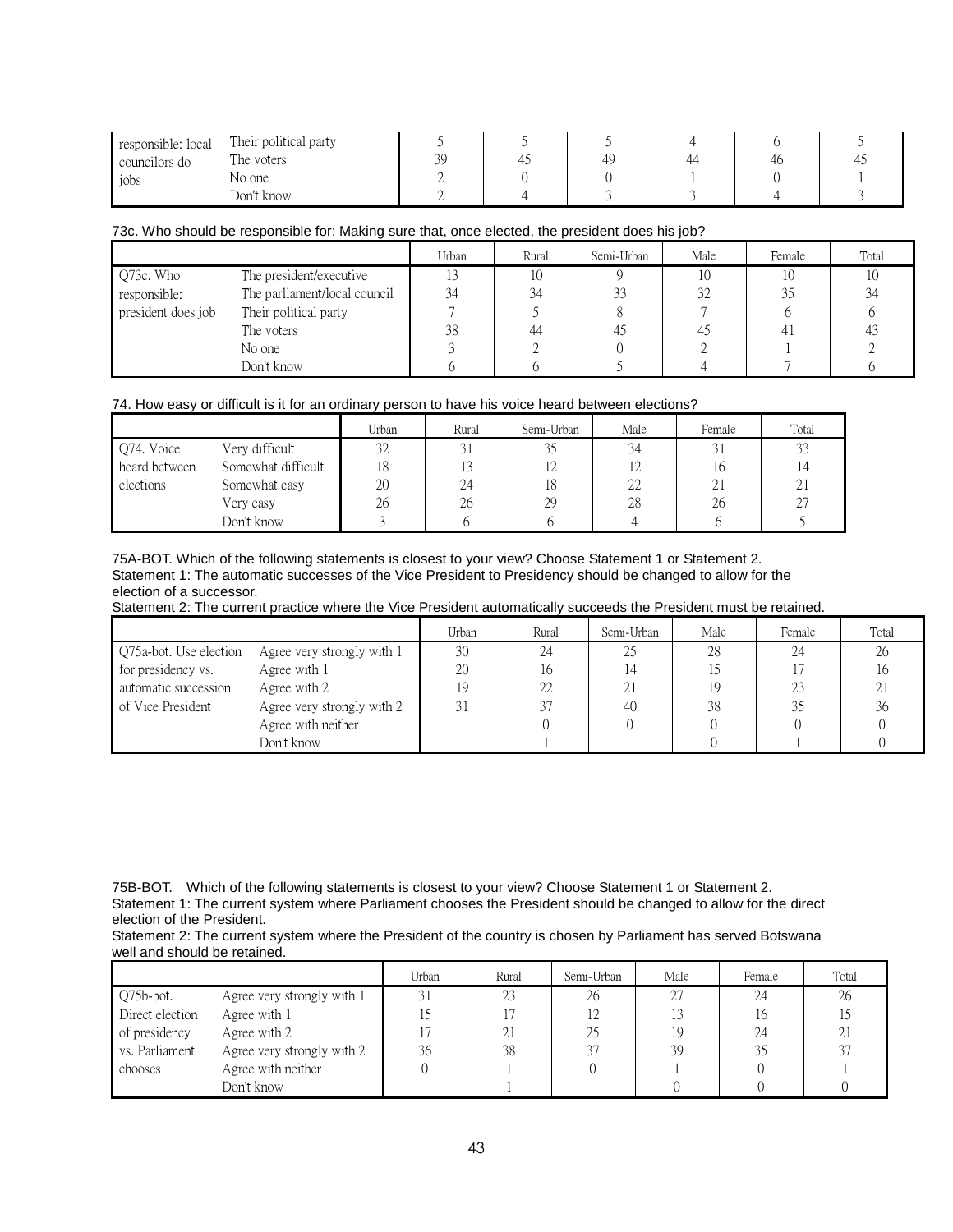76-BOT. Which of the following statements is closest to your view? Choose Statement 1 or Statement 2. Statement 1: The government should stick with its new policy of cost recovery in education, which calls for parents who can afford it to pay school fees.

|  | Statement 2: The old system of free education for all should be re-introduced. |
|--|--------------------------------------------------------------------------------|

|                         |                            | Urban | Rural | Semi-Urban | Male | Female | Total |
|-------------------------|----------------------------|-------|-------|------------|------|--------|-------|
| Q76-bot. Cost recovery  | Agree very strongly with 1 | 18    |       |            |      |        |       |
| policy in education vs. | Agree with 1               |       | 14    | 10         |      |        |       |
| old system of free      | Agree with 2               | 19    |       | 18         | 18   | 19     |       |
| education               | Agree very strongly with 2 | 45    | 58    | 57         | 54   | 56     |       |
|                         | Agree with neither         |       |       |            |      |        |       |

77-BOT. Which of the following statements is closest to your view? Choose Statement 1 or Statement 2. Statement 1: Political parties in Botswana should be publicly funded to put all parties on an equal footing. Statement 2: Political parties should continue to be responsible for raising their own funds from their supporters**.** 

|                    |                            | Urban | Rural | Semi-Urban | Male | Female | Total |
|--------------------|----------------------------|-------|-------|------------|------|--------|-------|
| Q77-bot. Political | Agree very strongly with 1 |       |       |            | 23   | 22     | 22    |
| parties publicly   | Agree with 1               | 20    |       |            | 21   | 18     | 19    |
| funded vs. raising | Agree with 2               | 29    | 26    | רר         | 26   | 28     | 27    |
| funds from         | Agree very strongly with 2 | 24    |       |            | 26   | 27     | 26    |
| supporters         | Agree with neither         |       |       |            |      |        |       |
|                    | Don't know                 |       |       |            |      |        |       |

78-BOT. Which of the following statements is closest to your view? Choose Statement 1 or Statement 2. Statement 1: The kgotla system is too cumbersome and outdated; it is longer useful as a forum for public consultation.

Statement 2: The kgotla system is part of our culture and helps to strengthen our democracy; it should be retained as a forum for public consultation**.**

|                 |                            | Urban | Rural | Semi-Urban | Male | Female | Total |
|-----------------|----------------------------|-------|-------|------------|------|--------|-------|
| Q78-bot. Kgotla | Agree very strongly with 1 |       |       |            |      |        |       |
| system not      | Agree with 1               |       |       |            |      |        |       |
| useful vs.      | Agree with 2               | 41    | 33    | 32         | 34   |        |       |
| maintained part | Agree very strongly with 2 | 50    | 56    |            | 54   |        |       |
| of culture      | Agree with neither         |       |       |            |      |        |       |
|                 | Don't know                 |       |       |            |      |        |       |

#### 79. What is your tribe? You know, your ethnic or cultural group.

|               |             | Urban | Rural | Semi-Urban     | Male | Female | Total |
|---------------|-------------|-------|-------|----------------|------|--------|-------|
| Q79.          | Mokgatla    | 10    |       |                |      | 10     |       |
| Tribe         | Mokwena     | 10    |       | 14             |      | 10     |       |
| <sub>or</sub> | Mongwato    | 15    |       | $\overline{ }$ | 12   | 13     |       |
| ethnic        | Mongwaketse | 13    |       |                | 10   |        |       |
| group         | Motlokwa    |       |       |                |      |        |       |
|               | Moherero    |       |       |                |      |        |       |
|               | Morolong    |       |       |                |      |        |       |
|               | Mosarwa     |       |       |                |      |        |       |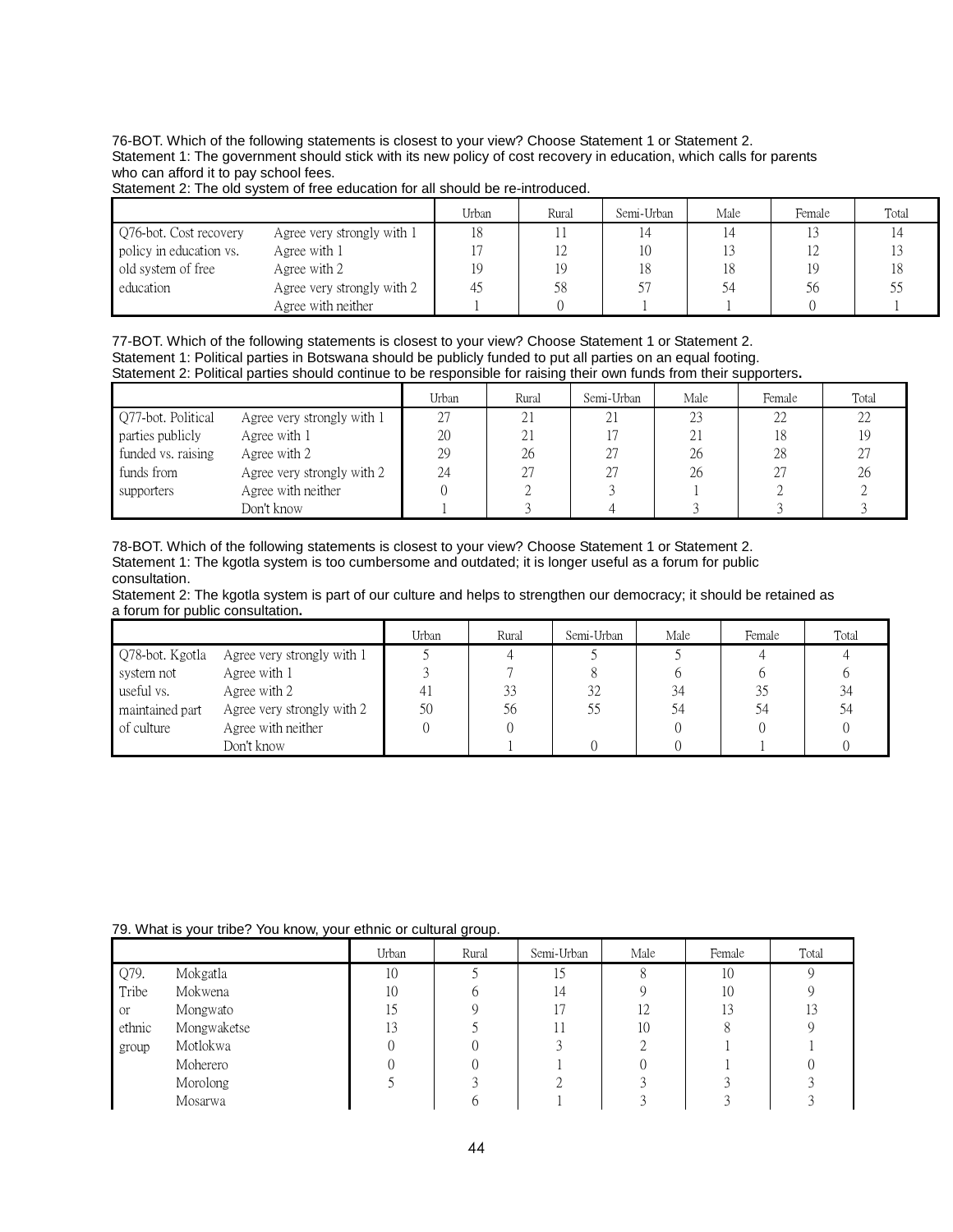| Mokalanga                                                    | 20 | 16 | 15 | 14 | 14 |
|--------------------------------------------------------------|----|----|----|----|----|
| Mosobea                                                      | ◠  |    |    |    |    |
| Motawana                                                     |    |    |    |    |    |
| Mokgalagadi                                                  |    | 12 |    |    |    |
| Moyei                                                        |    |    |    |    |    |
| Mohurutshe/Mokhurutshe                                       |    |    |    |    |    |
| Mmirwa                                                       |    |    |    |    |    |
| Mongologa                                                    |    |    |    |    |    |
| Mombuhushu                                                   |    |    |    |    |    |
| Molete                                                       |    |    |    |    |    |
| Motswapong                                                   |    |    |    |    |    |
| Motlharo                                                     |    |    |    |    |    |
| Motalaote                                                    |    |    |    |    |    |
| Mopedi                                                       |    |    |    |    |    |
| Morotsi                                                      |    |    |    |    |    |
| Ndebele                                                      |    |    |    |    |    |
| [Motswana] only or "doesn't<br>think of self in those terms" |    |    |    |    |    |
| Others                                                       |    |    |    |    |    |

#### 80. Think about the condition of \_\_\_\_\_\_\_\_\_\_\_\_ [R's Ethnic Group]. Are their economic conditions worse, the same as, or better than other groups in this country?

|            |                         | Urban | Rural | Semi-Urban | Male | Female | Total |
|------------|-------------------------|-------|-------|------------|------|--------|-------|
|            | Q80. Ethnic Much Better |       |       |            |      |        |       |
| group's    | Better                  | 18    |       | 19         |      | 18     |       |
| economic   | Same                    | 60    | 44    | 61         | 54   | 52     | 53    |
| conditions | Worse                   | 13    | 23    | 13         |      | 19     | 18    |
|            | Much Worse              |       |       |            |      |        |       |
|            | Not applicable          |       |       |            |      |        |       |
|            | Don't know              |       |       |            |      |        |       |

# politics than other groups in this country?

81. Think about the condition of \_\_\_\_\_\_\_\_\_\_\_\_ [R's Ethnic Group]. Do they have less, the same, or more influence in

|           |                | Urban | Rural | Semi-Urban | Male | Female | Total |
|-----------|----------------|-------|-------|------------|------|--------|-------|
| Q81.      | Much more      |       |       | 16         | 12   | 12     | 12    |
| Ethnic    | More           |       |       |            |      |        |       |
| group's   | Same           | 61    | 50    | 62         |      |        | 56    |
| political | Less           | 12    | 18    |            |      |        | 14    |
| influence | Much less      |       |       |            |      |        |       |
|           | Not applicable |       |       |            |      |        |       |
|           | Don't know     |       |       |            |      |        |       |

# 82. How often are \_\_\_\_\_\_\_\_\_\_\_s [R's Ethnic Group] treated unfairly by the government?

|          |                | Urban | Rural | Semi-Urban | Male | Female | Total |
|----------|----------------|-------|-------|------------|------|--------|-------|
| Q82.     | Never          | 78    | 67    | 78         |      | 74     | 73    |
| Ethnic   | Sometimes      | 13    | 18    | 15         | 18   | 14     | 10    |
| group    | Often          |       |       |            |      |        |       |
| treated  | Always         |       |       |            |      |        |       |
| unfairly | Not applicable |       |       |            |      |        |       |
|          | Don't know     |       |       |            |      |        |       |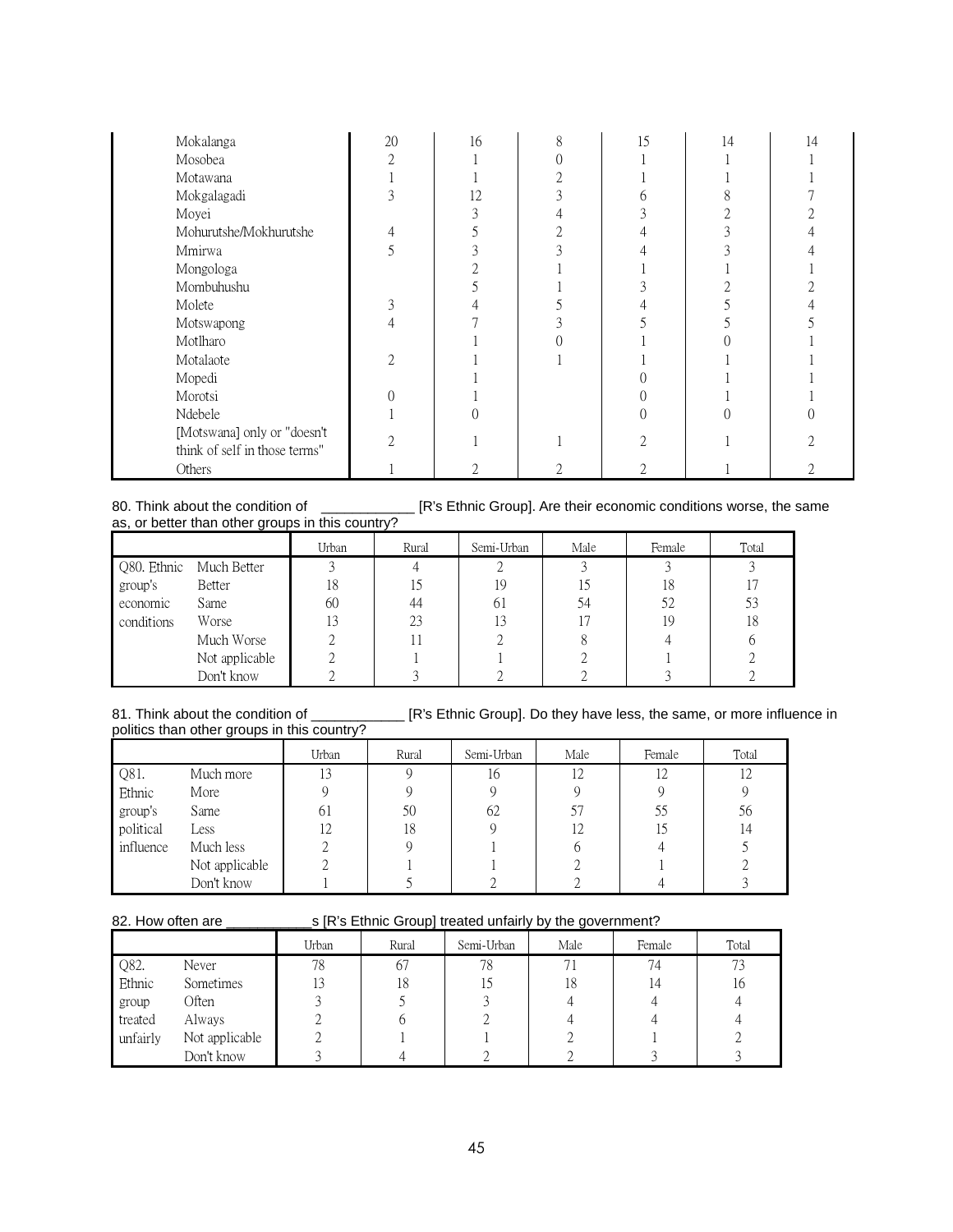# 83. Let us suppose that you had to choose between being a Ghanaian and being a \_\_\_\_\_\_\_\_ [R's Ethnic Group]. Which of the following best expresses your feelings?

|                         |                                                 | Urban | Rural | Semi-Urban | Male | Female | Total |
|-------------------------|-------------------------------------------------|-------|-------|------------|------|--------|-------|
| Q83. Ethnic             | I feel only [ethnic group]                      |       |       |            |      | 9      | Q     |
| or national<br>identity | I feel more [ethnic group]<br>than [Motswana]   |       |       |            |      |        |       |
|                         | I feel equally [Motswana]<br>and [ethnic group] | 47    | 41    | 36         | 42   | 40     | 41    |
|                         | I feel more [Motswana]<br>than [ethnic group]   | ◠     |       |            |      |        |       |
|                         | I feel only [Motswana]                          | 33    | 33    | 40         | 35   | 36     | 35    |
|                         | Not applicable                                  |       |       |            |      |        |       |
|                         | Don't know                                      |       |       |            |      |        |       |

# 84a. How much do you trust each of the following types of people: Your relatives?

|           |                             | Urban | Rural | Semi-Urban | Male | Female | Total |
|-----------|-----------------------------|-------|-------|------------|------|--------|-------|
| Q84a.     | Not at all                  | 10    | 13    | 10         |      | 0 ו    |       |
| Trust     | Just a little               | 19    | 16    |            | د،   | 18     | 16    |
| relatives | Somewhat                    | 34    | 25    | 23         | 26   |        | 26    |
|           | A lot                       | 38    | 45    | 52         | 48   | 43     | 45    |
|           | Not applicable/no relatives |       |       |            |      |        |       |
|           | Don't know                  |       |       |            |      |        |       |

# 84b. How much do you trust each of the following types of people: Other people you know?

|              |               | Urban | Rural | Semi-Urban | Male | Female | Total |
|--------------|---------------|-------|-------|------------|------|--------|-------|
| Q84b. Trust  | Not at all    | 22    | 21    | 22         | 19   | 24     | 21    |
| other people | Just a little | 39    | 36    | 32         | 35   | 36     | 36    |
| you know     | Somewhat      | 28    |       | 30         | 28   | 28     | 28    |
|              | A lot         |       | 16    |            |      |        |       |
|              | Don't know    |       |       |            |      |        |       |

# 84c. How much do you trust each of the following types of people: Other Batswana?

|                |               | Urban | Rural | Semi-Urban | Male | Female | Total |
|----------------|---------------|-------|-------|------------|------|--------|-------|
| Q84c. Trust    | Not at all    | 25    | 27    | 25         | 24   | 28     | 26    |
| other Batswana | Just a little | 44    | 37    | 40         | 38   | 41     | 39    |
|                | Somewhat      | 22    | 23    | 24         | 25   | 21     | 23    |
|                | A lot         |       | 13    |            | 14   | 10     |       |
|                | Don't know    |       |       |            |      |        |       |

# 84d. How much do you trust each of the following types of people: Other Batswana?

|                   |               | Urban | Rural | Semi-Urban | Male | Female | Total |
|-------------------|---------------|-------|-------|------------|------|--------|-------|
| Q84d-bot. Trust   | Not at all    | 82    | 86    | 74         | 79   | 84     | 81    |
| foreigners living | Just a little |       | 10    | 19         |      |        | 14    |
| here              | Somewhat      |       |       |            |      |        |       |
|                   | A lot         |       |       |            |      |        |       |
|                   | Don't know    |       |       |            |      |        |       |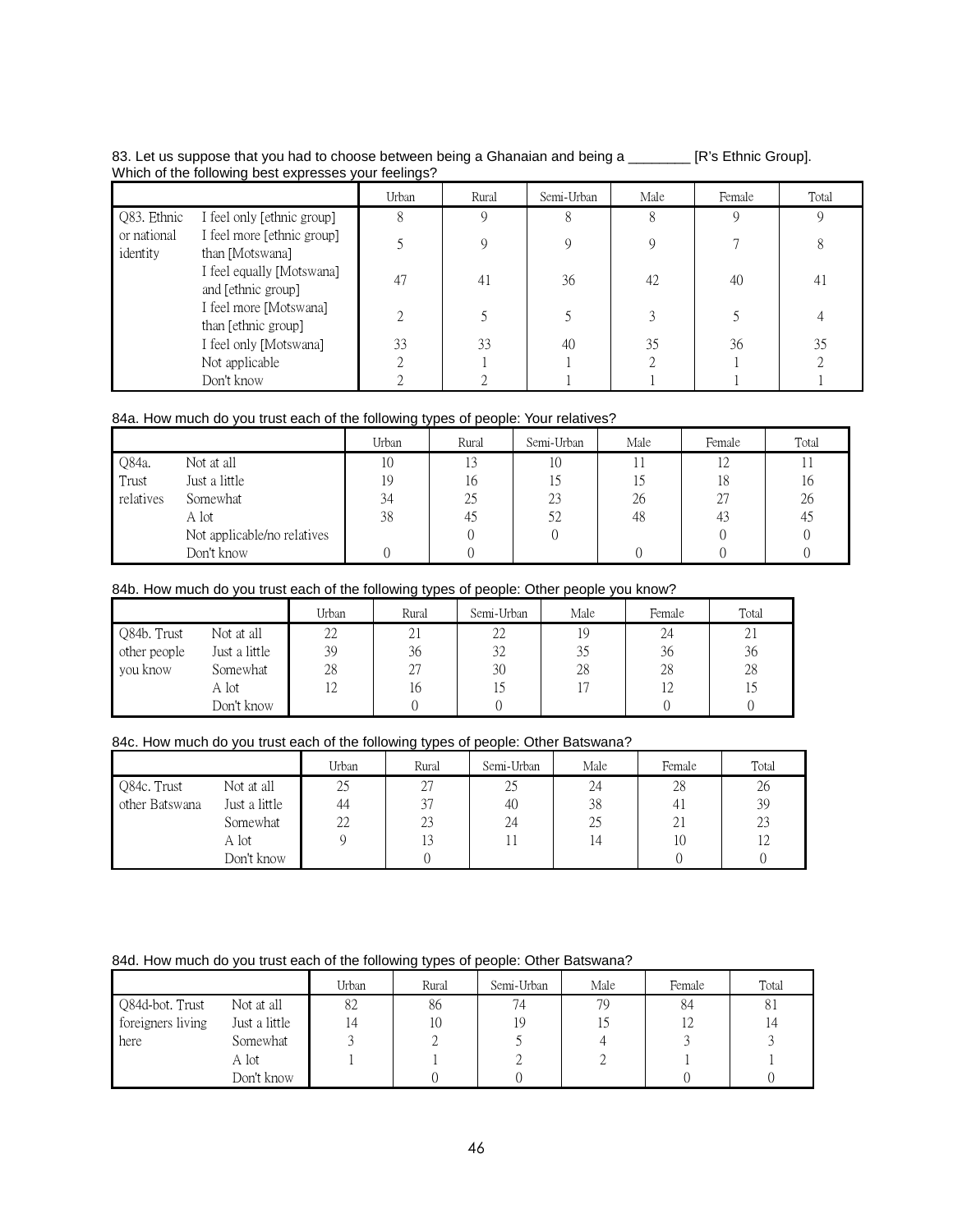# 85. Do you feel close to any particular political party?

|              |                             | Urban | Rural | Semi-Urban | Male         | Female | Total |
|--------------|-----------------------------|-------|-------|------------|--------------|--------|-------|
| Q85. Close   | No, not close to any party  | 29    |       |            | $^{\circ}$ 1 | 21     | ∠⊥    |
| to political | Yes, feels close to a party | 70    | 80    | 81         |              | 79     | 78    |
| party        | Refused to answer           |       |       |            |              |        |       |
|              | Don't know                  |       |       |            |              |        |       |

# 86. Which party is that?

|               |                                     | Urban          | Rural          | Semi-Urban | Male     | Female   | Total    |
|---------------|-------------------------------------|----------------|----------------|------------|----------|----------|----------|
| Q86.<br>Which | Botswana Alliance<br>Movement (BAM) | $\overline{2}$ |                | $\Omega$   |          |          |          |
| party         | Botswana Congress<br>Party (BCP)    | 8              | $\overline{ }$ |            | 9        |          |          |
|               | Botswana Democratic<br>Party (BDP)  | 45             | 57             | 58         | 52       | 58       | 55       |
|               | Botswana National<br>Front (BNF)    | 13             | 13             | 15         | 14       | 13       | 14       |
|               | Marx Engels Lenin<br>Stalin (MELS)  |                |                | $\Omega$   | $\theta$ | $\Omega$ | $\Omega$ |
|               | Botswana People's<br>Party (BPP)    |                |                | $\Omega$   | $\Omega$ |          |          |
|               | Not Applicable                      | 30             | 20             | 19         | 23       | 21       | 22       |
|               | Refused to answer                   |                |                |            |          |          |          |

# 87. How often, if at all, do you receive money remittances from friends or relatives outside of the country?

|             |                         | Urban | Rural | Semi-Urban | Male | Female | Total |
|-------------|-------------------------|-------|-------|------------|------|--------|-------|
| Q87. How    | Never                   | 89    | 91    | 84         | 88   | 89     | 89    |
| often       | Less than once a year   |       |       |            |      |        |       |
| receive     | At least once a year    |       |       |            |      |        |       |
| remittances | At least every 6 months |       |       |            |      |        |       |
|             | At least every 3 months |       |       |            |      |        |       |
|             | At least once a month   |       |       |            |      |        |       |
|             | Don't know              |       |       |            |      |        |       |

# 88a. How often do you use: A mobile phone?

|             |                        | Urban | Rural | Semi-Urban | Male | Female | Total |
|-------------|------------------------|-------|-------|------------|------|--------|-------|
| Q88a. How   | Never                  |       | 34    |            | 21   |        | 23    |
| often use a | Less than once a month |       |       |            |      |        |       |
| cell phone  | A few times a month    |       |       |            |      |        |       |
|             | A few times a week     |       |       |            |      |        |       |
|             | Every day              | 82    |       | 69         |      | 62     | 64    |

# 88b. How often do you use: A computer?

|           |                        | Urban | Rural | Semi-Urban | Male | Female | Total |
|-----------|------------------------|-------|-------|------------|------|--------|-------|
| Q88b.     | Never                  | 62    | 84    | 68         |      | 78     |       |
| How often | Less than once a month |       |       |            |      |        |       |
| use a     | A few times a month    |       |       |            |      |        |       |
| computer  | A few times a week     |       |       |            |      |        |       |
|           | Every day              |       |       |            |      |        |       |
|           | Don't know             |       |       |            |      |        |       |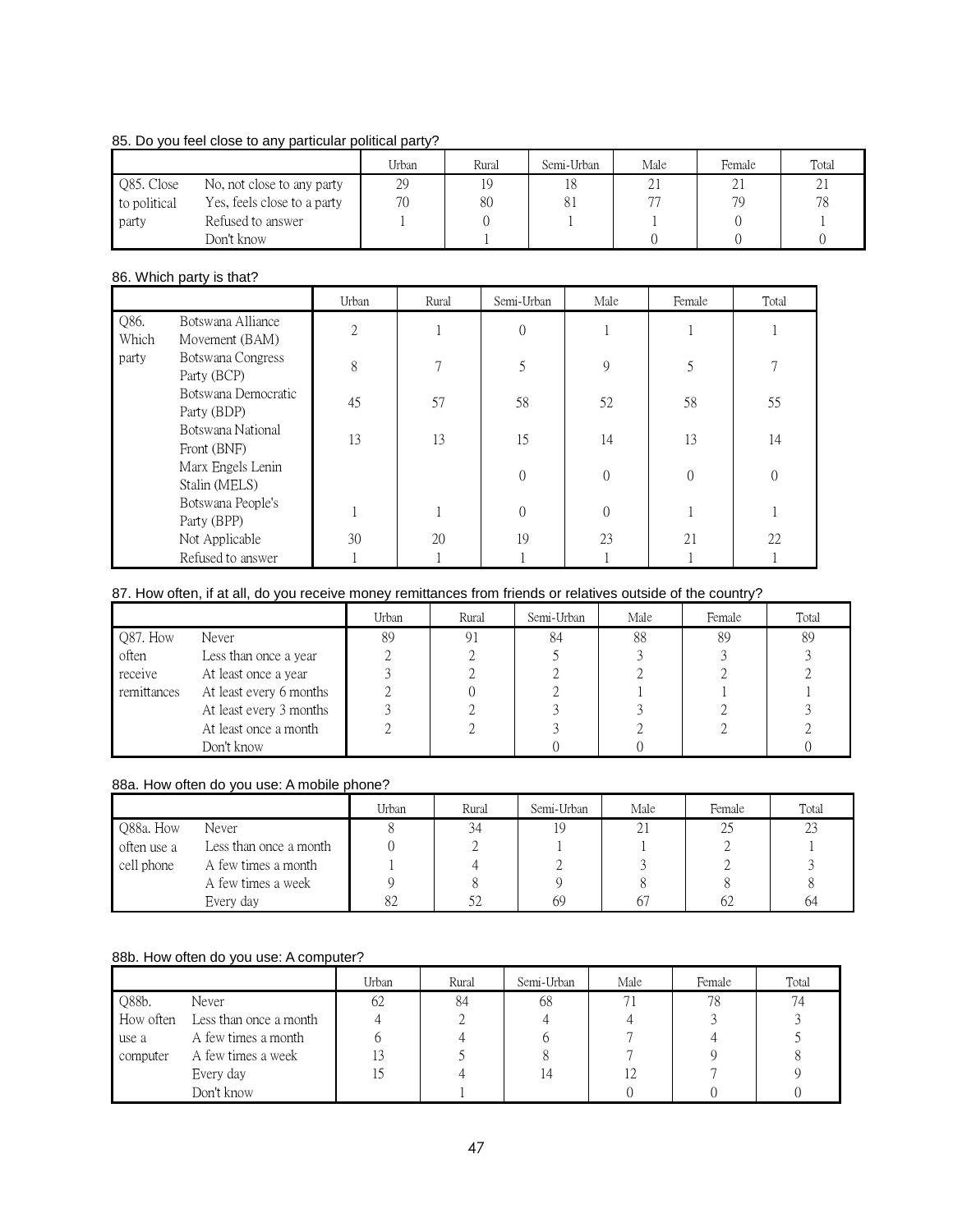# 88c. How often do you use: The Internet?

|          |                               | Urban | Rural | Semi-Urban | Male | Female | Total |
|----------|-------------------------------|-------|-------|------------|------|--------|-------|
| Q88c.    | Never                         | 70    | 87    | 74         | 76   | 82     | 79    |
| How      | Less than once a month        |       |       |            |      |        |       |
|          | often use A few times a month |       |       |            |      |        |       |
| the      | A few times a week            |       |       |            |      |        |       |
| internet | Every day                     |       |       |            |      |        |       |
|          | Don't know                    |       |       |            |      |        |       |

# 88d. How often do you travel 10 km or more from the place where you live now?

|                     |                        | Urban | Rural | Semi-Urban | Male | Female | Total |
|---------------------|------------------------|-------|-------|------------|------|--------|-------|
| Q88d. How           | Never                  | 34    | 22    | 29         | 23   | 30     | 27    |
| often travel        | Less than once a month | 12    |       | 16         |      |        |       |
| $10 \mathrm{km}$ or | A few times a month    | 27    | 30    |            | 28   | 29     | 29    |
| more                | A few times a week     | 14    | 24    | 20         | 21   | 19     | 20    |
|                     | Every day              | Z     |       |            | 14   |        |       |
|                     | Don't know             |       |       |            |      |        |       |

# 88f. What languages do you speak well?

|              | Urban | Rural | Semi-Urban | Male      | Female | Total |
|--------------|-------|-------|------------|-----------|--------|-------|
| Q88f. Number | 29    | 40    | 44         | 34<br>ں ر | 42     | 39    |
| of languages | 48    |       | 45         | 46        | 42     | 44    |
|              |       |       |            |           |        |       |
|              |       |       |            |           |        |       |
|              |       |       |            |           |        |       |
|              |       |       |            |           |        |       |

# 89. What is the highest level of education you have completed?

|            |                                                  | Urban | Rural | Semi-Urban | Male | Female       | Total |
|------------|--------------------------------------------------|-------|-------|------------|------|--------------|-------|
| Q89.       | No formal schooling                              | 9     | 25    | 16         | 19   | 18           | 19    |
| Education  | Informal schooling only                          |       |       | ◠          |      |              |       |
| οf         | Some primary schooling                           | χ.    | 15    | 9          | 11   | 12           | 12    |
| respondent | Primary school completed                         | 16    | 14    | 14         | 11   |              | 14    |
|            | Some secondary school/high<br>school             | 15    | 18    | 22         | 18   | 18           | 18    |
|            | Secondary school<br>completed/high school        | 30    | īΤ    | 22         | 22   | 22           | 22    |
|            | Post-secondary qualifications,<br>not university |       |       | 9          | 8    | <sub>b</sub> |       |
|            | Some university                                  |       |       |            |      |              |       |
|            | University completed                             |       |       |            |      |              |       |
|            | Post-graduate                                    |       |       |            |      |              |       |

# 90. What is your religion, if any?

|             |                | Urban | Rural | Semi-Urban | Male | Female | Total |
|-------------|----------------|-------|-------|------------|------|--------|-------|
| Q90.        | None           | 28    | 29    | 25         | 35   | 20     | 27    |
| Religion of | Christian only |       |       |            |      |        |       |
| respondent  | Roman Catholic |       |       |            |      |        |       |
|             | Orthodox       |       |       |            |      |        |       |
|             | Coptic         |       |       |            |      |        |       |
|             | Anglican       |       |       |            |      |        |       |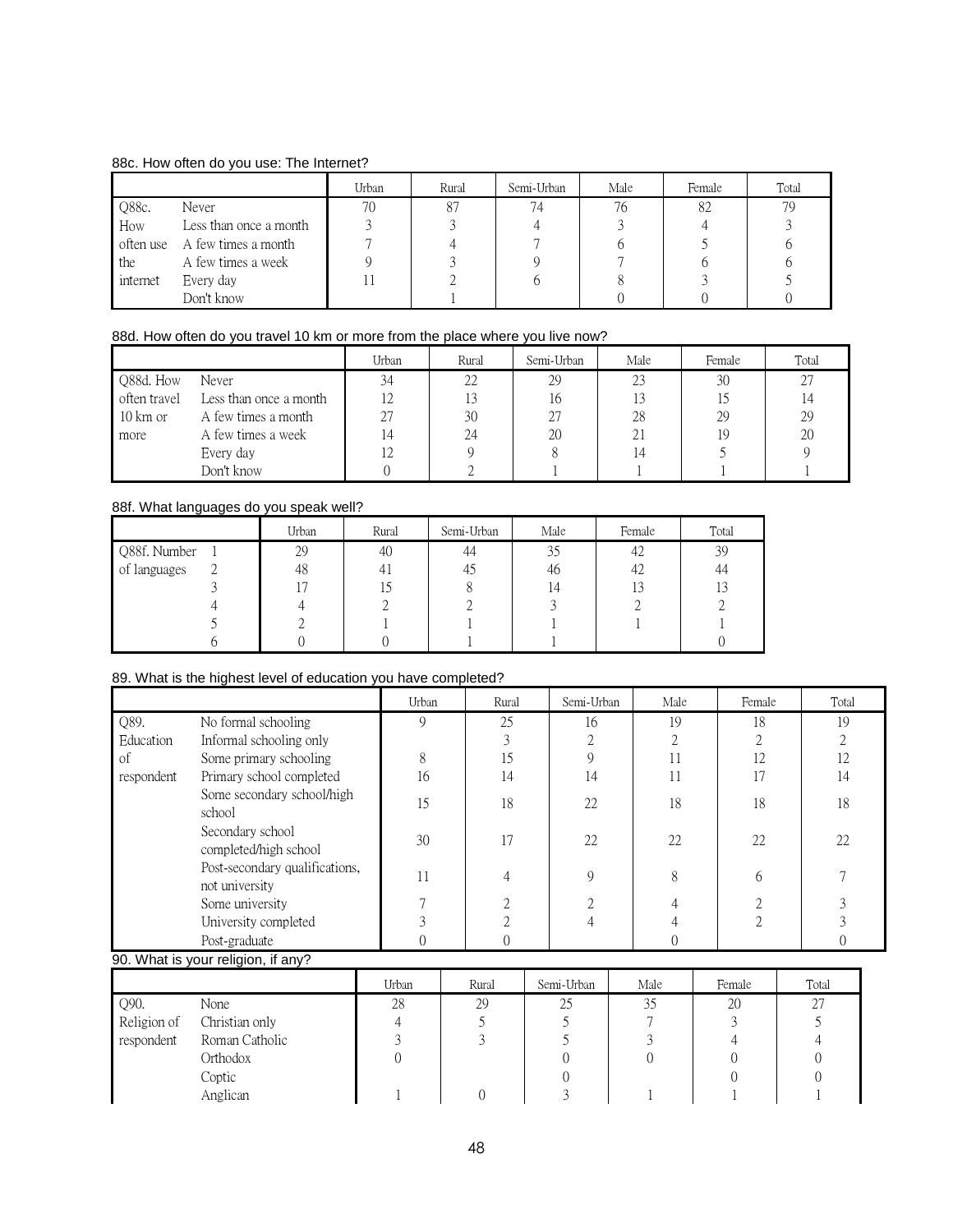| Lutheran                    |    | 2  | ◠  |    | $\bigcap$ |    |
|-----------------------------|----|----|----|----|-----------|----|
| Methodist                   |    |    |    |    |           |    |
| Presbyterian                |    |    |    |    |           |    |
| Baptist                     |    |    |    |    |           |    |
| Quaker/Friends              |    |    |    |    |           |    |
| Mennonite                   |    |    |    |    |           |    |
| Evangelical                 |    |    | ∩  |    |           |    |
| Pentecostal                 | 10 | h  | 9  |    | 10        |    |
| Independent                 | 24 | 28 | 22 | 22 | 29        | 25 |
| Jehovah's Witness           |    |    |    |    | 0         |    |
| Seventh Day Adventist       |    |    |    |    |           |    |
| Muslim only                 |    |    |    |    |           |    |
| Traditional/ethnic religion |    |    |    |    |           |    |
| Dutch Reform                | 3  |    |    |    |           |    |
| <b>UCCSA</b>                |    |    | h  | ↑  | h         |    |
| ZCC                         | 13 | 15 | 10 | 12 | 14        | 3  |
| <b>IPCC</b>                 |    |    |    |    |           |    |
| Other                       |    |    |    |    |           |    |
| Refused                     |    |    |    |    |           |    |
| Don't know                  |    |    |    |    |           |    |

# 91. How important is religion in your life?

|               |                      | Urban | Rural | Semi-Urban | Male | Female | Total |
|---------------|----------------------|-------|-------|------------|------|--------|-------|
| Q91.          | Not at all important |       |       |            |      |        |       |
| Importance of | Not very important   |       |       |            |      |        |       |
| religion      | Somewhat important   |       | 12    | 10         |      | 10     |       |
|               | Very important       | 70    | 64    | 70         | 60   | 74     | 67    |
|               | Refused to answer    |       |       |            |      |        |       |
|               | Don't know           |       |       |            |      |        |       |

# 92a. Which of these things do you personally own: Radio?

|           |               | Urban | Rural | Semi-Urban | Male         | Female       | Total            |
|-----------|---------------|-------|-------|------------|--------------|--------------|------------------|
| Q92a. Own | No, don't own | 28    |       | ገና<br>سک   | $\sim$<br>∠. | $\sim$<br>36 | $\bigcap$<br>۰۰, |
| radio     | Yes, do own   | 71    | ხა    | 75         | $\sqrt{2}$   |              | 69               |
|           | Don't know    |       |       |            |              |              |                  |

# 92b. Which of these things do you personally own: Television?

|            |               | Urban | Rural | Semi-Urban | Male | Female | Total |
|------------|---------------|-------|-------|------------|------|--------|-------|
| Q92b. Own  | No, don't own | 44    | 69    | 46         | гm   | СC     | 56    |
| television | Yes, do own   | 56    | ັ     |            | 41   | ΔД     | 44    |
|            | Don't know    |       |       |            |      |        |       |

# 92c. Which of these things do you personally own: Motor vehicle, car or motorcycle?

|                          |                           | Urban | Rural          | Semi-Urban | Male | Female | Total |
|--------------------------|---------------------------|-------|----------------|------------|------|--------|-------|
| Q92c. Own motor vehicle, | No. don't own             | 84    | 86             | 70         |      | 86     | 84    |
| car or motorcycle        | Yes, do own<br>Don't know |       | $\overline{4}$ | 20         | 19   | 14     | 16    |

# 93a. Where is your main source of water for household use located?

|              |                     | Urban | Rural | Semi-Urban | Male | Female   | Total    |
|--------------|---------------------|-------|-------|------------|------|----------|----------|
| Q93a. Source | Inside the house    | 28    |       | ∠⊥         |      | 10       | ΙO       |
|              | Inside the compound | ٣     | . .   | UJ         | ےر   | ہم<br>ےر | σ٥<br>ےر |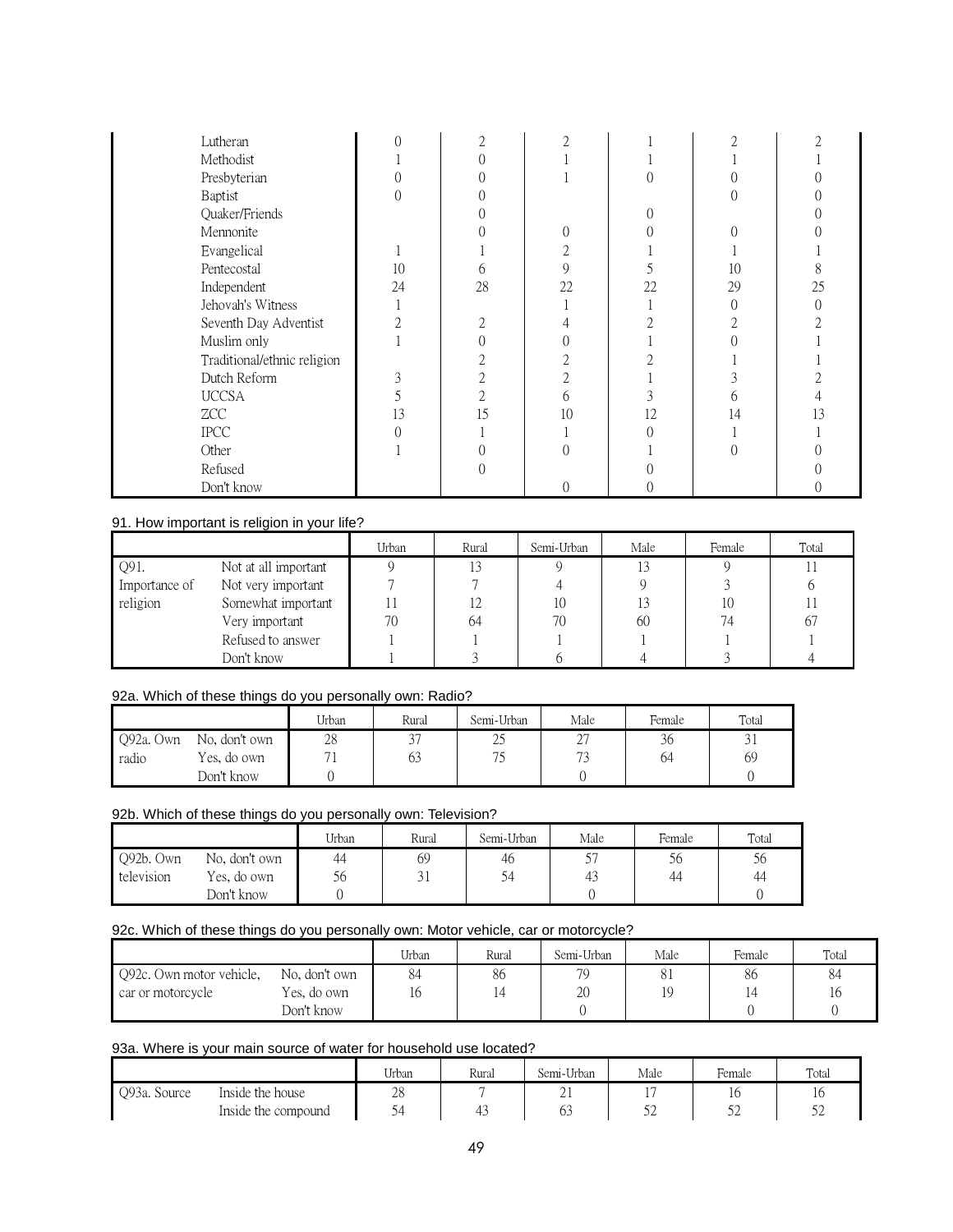| of water for     | Outside the compound |  | ◡ |  |
|------------------|----------------------|--|---|--|
| household<br>use | Don't know           |  |   |  |

#### 93b. Do you have to pay for using water from this source?

|           |     | Urban | Rural                    | Semi-Urban | Male                     | Female         | Total           |
|-----------|-----|-------|--------------------------|------------|--------------------------|----------------|-----------------|
| Q93b. Pay | No  | 10    | 46                       | 4          | 29                       | 30             | 29              |
| tor water | Yes | 84    | $\overline{\phantom{0}}$ | 86         | $\overline{\phantom{a}}$ | 7 <sup>c</sup> | $\mathbf{\tau}$ |

# 94. Do you have a job that pays a cash income? Is it full-time or part-time? And are you presently looking for a job (even if you are presently working)?

|            |                              | Urban | Rural | Semi-Urban | Male | Female | Total |
|------------|------------------------------|-------|-------|------------|------|--------|-------|
| Q94.       | No (not looking)             | 25    | 29    | 25         | 24   | 29     | 27    |
| Employment | No (looking)                 | 34    | 52    | 42         | 39   | 50     | 45    |
| status     | Yes, part time (not looking) |       |       |            |      |        |       |
|            | Yes, part time (looking)     |       |       |            |      |        |       |
|            | Yes, full time (not looking) | 16    |       | 10         | 14   |        |       |
|            | Yes, full time (looking)     | 16    |       | L5         | 13   |        |       |
|            | Don't know                   |       |       |            |      |        |       |

# 95. Do you know a close friend or relative who has died of AIDS?

|              |            | Urban | Rural | Semi-Urban | Male | Female | Total |
|--------------|------------|-------|-------|------------|------|--------|-------|
| Q95. Know    | No         | 49    | ں ر   | 54         | ں ر  | 49     | 52    |
| died of AIDS | Yes        | 49    | 40    | 43         | 42   | 49     | 46    |
|              | Refused    |       |       |            |      |        |       |
|              | Don't know |       |       |            |      |        |       |

# 96. How many friends or relatives is that?

|             |                      | Urban          | Rural    | Semi-Urban | Male     | Female           | Total            |
|-------------|----------------------|----------------|----------|------------|----------|------------------|------------------|
| Q96.        |                      | 14             | 13       | $10\,$     | 12       | 13               | 12               |
| How         | $\mathbf{2}$         | 13             | 10       | 9          | 10       | 12               | 11               |
| many        | 3                    | 7              | 7        | 8          | 5        | 9                |                  |
| died of     | $\overline{4}$       | 4              | 3        |            | 3        |                  |                  |
| <b>AIDS</b> | 5                    |                |          |            |          |                  |                  |
|             | 6                    |                |          |            | 2        |                  |                  |
|             |                      |                |          |            |          |                  |                  |
|             | 8                    |                |          |            |          |                  |                  |
|             | 9                    |                |          |            | 0        |                  |                  |
|             | 10                   | $\overline{2}$ | 2        |            | 2        |                  |                  |
|             | 11                   |                | $\Omega$ |            | 0        |                  |                  |
|             | 12                   |                |          |            | $\Omega$ |                  |                  |
|             | 14                   |                |          |            |          |                  |                  |
|             | 15                   |                | $\Omega$ |            | $\theta$ |                  |                  |
|             | 16                   | 0              | 0        |            |          | $\left( \right)$ |                  |
|             | 20                   | $\Omega$       |          | $\Omega$   |          | $\left( \right)$ |                  |
|             | 30                   |                | $\Omega$ | $\Omega$   | 0        | $\Omega$         |                  |
|             | 50                   |                |          | $\Omega$   | $\Omega$ |                  |                  |
|             | 100                  |                | $\theta$ |            |          | $\Omega$         | $\left( \right)$ |
|             | Not Applicable       | 51             | 55       | 55         | 58       | 51               | 54               |
|             | Will not say/Refused | $\theta$       | $\theta$ |            | $\theta$ | $\theta$         | 0                |
|             | Don't know           | $\theta$       |          |            |          | $\theta$         |                  |

# 97. If a presidential election were held tomorrow, which party's candidate would you vote for?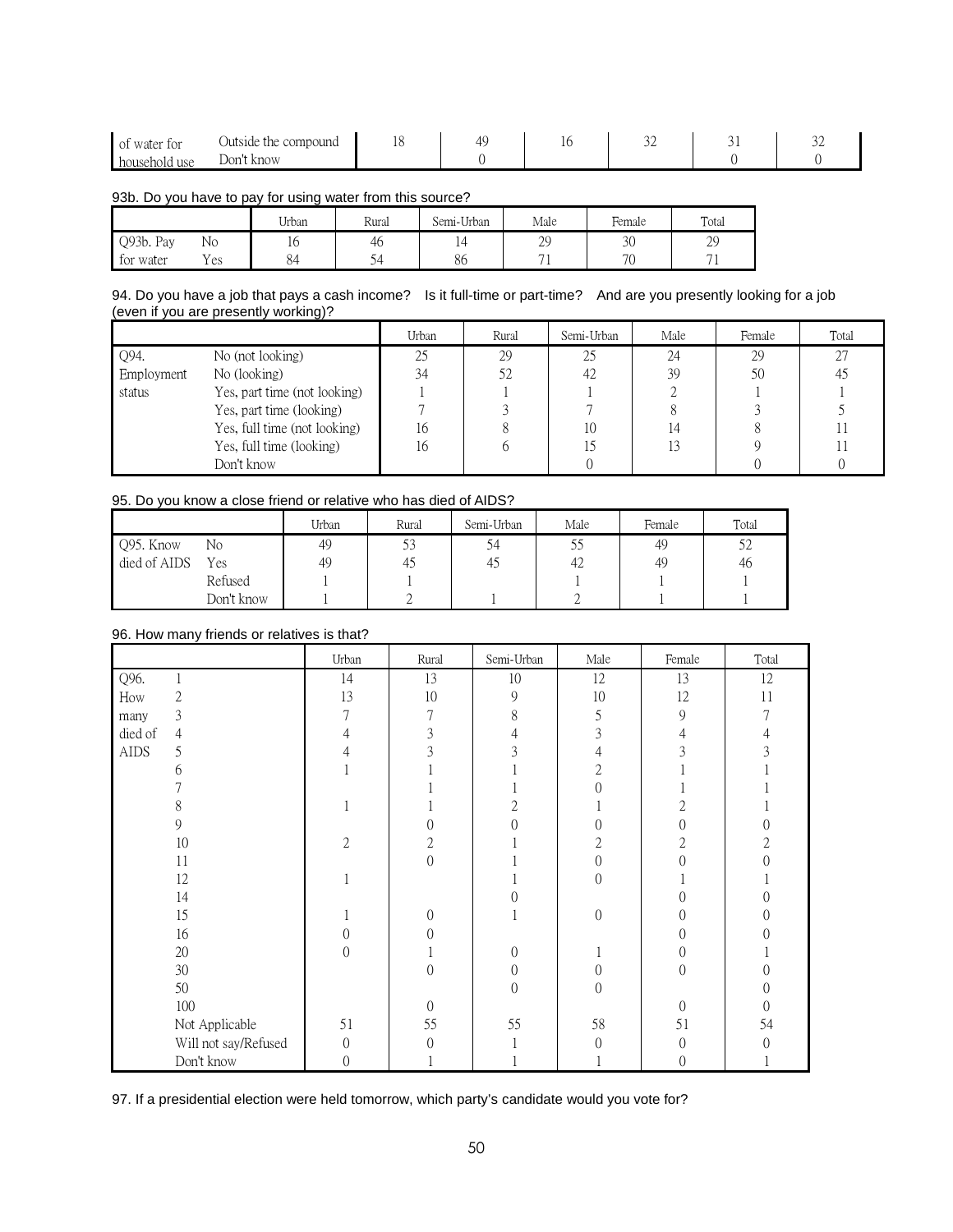|              |                                     | Urban | Rural                                                                                                                                                                                                                                                                                                                                                                                                  | Semi-Urban | Male           | Female   | Total    |
|--------------|-------------------------------------|-------|--------------------------------------------------------------------------------------------------------------------------------------------------------------------------------------------------------------------------------------------------------------------------------------------------------------------------------------------------------------------------------------------------------|------------|----------------|----------|----------|
| Q97.<br>Vote | Botswana Alliance<br>Movement (BAM) |       |                                                                                                                                                                                                                                                                                                                                                                                                        |            |                |          |          |
| for<br>which | Botswana Congress<br>Party (BCP)    | 11    | 8                                                                                                                                                                                                                                                                                                                                                                                                      | 5          | 10             | 6        | 8        |
| party        | Botswana Democratic<br>Party (BDP)  | 64    | 71                                                                                                                                                                                                                                                                                                                                                                                                     | 70         | 66             | 72       | 69       |
|              | Botswana National<br>Front (BNF)    | 12    | 12                                                                                                                                                                                                                                                                                                                                                                                                     | 16         | 14             | 12       | 13       |
|              | Marx Engels Lenin<br>Stalin (MELS)  |       |                                                                                                                                                                                                                                                                                                                                                                                                        | $\Omega$   | $\theta$       | $\Omega$ | $\Omega$ |
|              | Botswana People's<br>Party (BPP)    |       |                                                                                                                                                                                                                                                                                                                                                                                                        |            | $\Omega$       |          |          |
|              | <b>Others</b>                       |       |                                                                                                                                                                                                                                                                                                                                                                                                        |            | $\Omega$       |          |          |
|              | Would not vote                      | 8     | 5                                                                                                                                                                                                                                                                                                                                                                                                      | 4          |                |          |          |
|              | Refused to answer                   |       | $\mathfrak{D}_{1}^{(1)}=\mathfrak{D}_{2}^{(2)}=\mathfrak{D}_{2}^{(1)}=\mathfrak{D}_{2}^{(1)}=\mathfrak{D}_{2}^{(1)}=\mathfrak{D}_{2}^{(1)}=\mathfrak{D}_{2}^{(1)}=\mathfrak{D}_{2}^{(1)}=\mathfrak{D}_{2}^{(1)}=\mathfrak{D}_{2}^{(1)}=\mathfrak{D}_{2}^{(1)}=\mathfrak{D}_{2}^{(1)}=\mathfrak{D}_{2}^{(1)}=\mathfrak{D}_{2}^{(1)}=\mathfrak{D}_{2}^{(1)}=\mathfrak{D}_{2}^{(1)}=\mathfrak{D}_{2}^{(1$ | $\bigcap$  | $\mathfrak{D}$ | ↑        | C        |
|              | Don't know                          |       |                                                                                                                                                                                                                                                                                                                                                                                                        |            |                |          |          |

98a. In your opinion, how much do each of the following do to help your country, or haven't you heard enough to say: African Union?

|                |                     | Urban          | Rural | Semi-Urban | Male | Female | Total  |
|----------------|---------------------|----------------|-------|------------|------|--------|--------|
| Q98a. How much | Do nothing, no help |                |       |            |      |        |        |
| help country:  | Help a little bit   |                |       | 12         | 16   |        |        |
| African Union  | Help somewhat       | 25             | 24    | 24         | 24   | 24     | 24     |
|                | Help a lot          | 30             | 16    | 24         | 24   | 20     | 22     |
|                | Don't know          | $\gamma$<br>LL | 44    | 38         | 32   | 42     | $\cap$ |

98b. In your opinion, how much do each of the following do to help your country, or haven't you heard enough to say: SADC?

|           |                     | Urban | Rural | Semi-Urban | Male | Female | Total |
|-----------|---------------------|-------|-------|------------|------|--------|-------|
| Q98b. How | Do nothing, no help |       |       |            |      |        |       |
| much help | Help a little bit   |       | 10    |            | 10   |        |       |
| country:  | Help somewhat       | 32    | 27    | 25         | 28   | 27     | 27    |
| SADC      | Help a lot          | 36    | 26    | 39         | 36   | 29     | 32    |
|           | Don't know          |       |       | 28         | 24   | 32     | 28    |

98c. In your opinion, how much do each of the following do to help your country, or haven't you heard enough to say: United Nations?

|                |                     | Urban | Rural | Semi-Urban | Male | Female | Total |
|----------------|---------------------|-------|-------|------------|------|--------|-------|
| Q98c. How much | Do nothing, no help |       |       |            |      |        |       |
| help country:  | Help a little bit   | 14    |       | 10         |      | 10     | 10    |
| United Nations | Help somewhat       | 26    | 27    | 25         | 26   | 26     | 26    |
|                | Help a lot          | 40    | 22    | 30         | 32   | 24     | 28    |
|                | Don't know          |       |       | 34         | 28   | 38     | 33    |

98d. In your opinion, how much do each of the following do to help your country, or haven't you heard enough to say: Other international donors and NGOs (apart from the United Nations)?

|                |                     | $+ + +$<br>Jrban | Rural       | Semi-Urban | Male | Female         | Total  |
|----------------|---------------------|------------------|-------------|------------|------|----------------|--------|
| Q98d. How much | Do nothing, no help |                  |             | ∸          |      |                | -      |
|                | Help a little bit   |                  | $\sim$<br>ᅩ |            | ᅩ    | $\overline{ }$ | $\sim$ |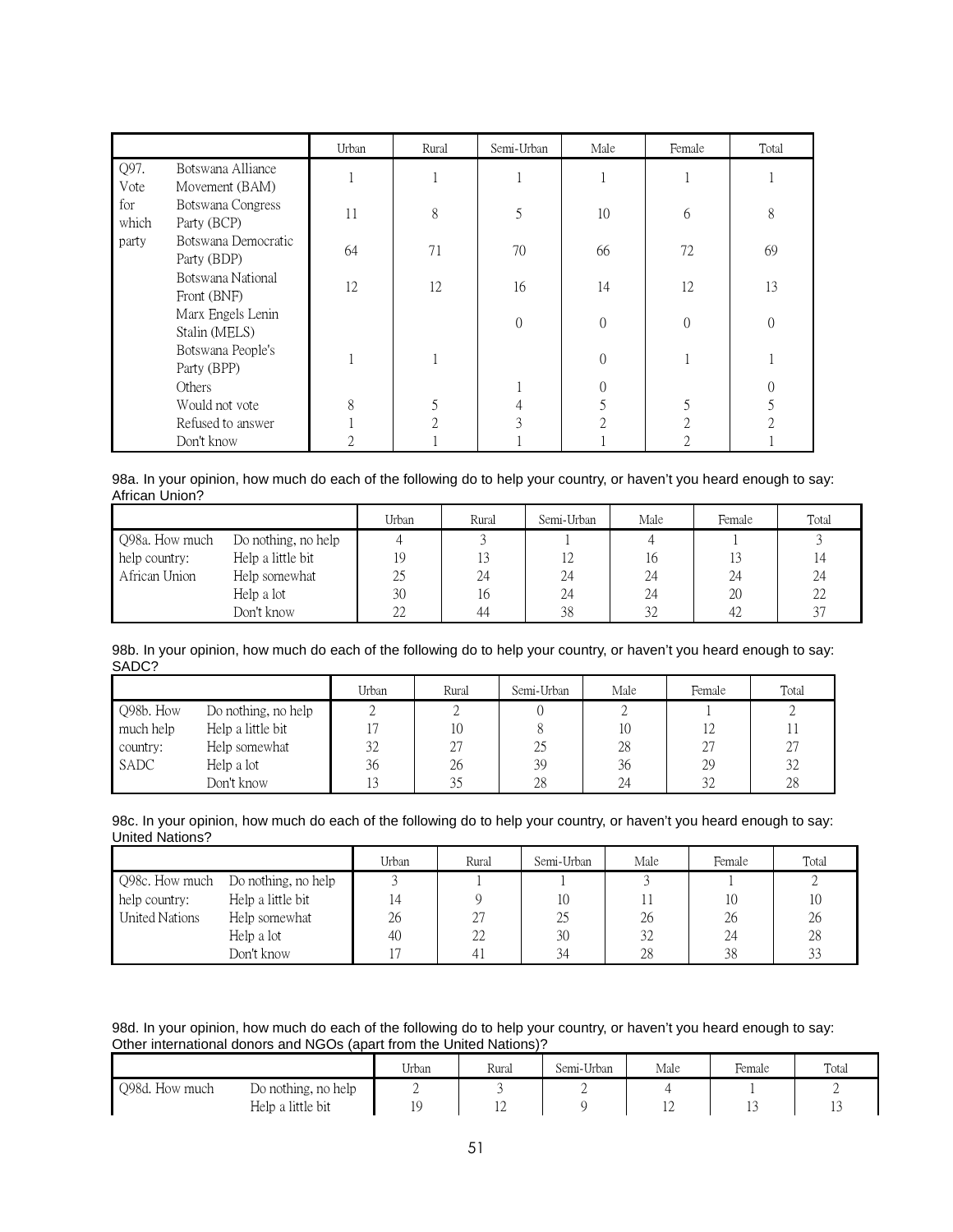| help country: | Help somewhat | $\sim$<br>∠∪ | سد | $\sim$<br>ے ب    | ററ<br>20                     | $\sim$<br>∼  | ററ<br>∠∪     |
|---------------|---------------|--------------|----|------------------|------------------------------|--------------|--------------|
| International | Help a lot    | $\sim$<br>-- | 20 | nο<br>$\angle$ 0 | $\gamma$ <sup>O</sup><br>ر ر | $\sim$<br>∠∠ | $\sim$<br>سد |
| donors/NGOs   | Dor'<br>know  |              | 40 | 20<br>υU         | $\cap$<br>$\angle$ 0         | n.<br>υU     | $\sim$<br>-  |

#### 98e. In your opinion, how much do each of the following do to help your country, or haven't you heard enough to say: International businesses and investors?

|                    |                     | Urban | Rural | Semi-Urban | Male | Female | Total |
|--------------------|---------------------|-------|-------|------------|------|--------|-------|
| Q98e. How much     | Do nothing, no help |       |       |            |      |        |       |
| help country:      | Help a little bit   | 24    |       | 12         |      |        |       |
| International      | Help somewhat       | 22    | 25    |            | 27   | 26     | 26    |
| business/investors | Help a lot          | 24    |       | 23         | 21   | 19     | 20    |
|                    | Don't know          |       | 40    |            | 30   | 38     | 34    |

#### 98f. In your opinion, how much do each of the following do to help your country, or haven't you heard enough to say: Nigeria?

|           |                     | Urban  | Rural      | Semi-Urban | Male | Female | Total |
|-----------|---------------------|--------|------------|------------|------|--------|-------|
| Q98f. How | Do nothing, no help | 26     | 20         | 16         |      | 19     | 20    |
| much help | Help a little bit   | 18     |            |            |      |        |       |
| country:  | Help somewhat       |        | $1 \angle$ |            |      |        |       |
| Nigeria   | Help a lot          |        |            |            |      |        |       |
|           | Don't know          | $\cap$ | 57         | 52         |      |        | 49    |

# 98g. In your opinion, how much do each of the following do to help your country, or haven't you heard enough to say: South Africa?

|                |                     | Urban | Rural | Semi-Urban | Male | Female | Total |
|----------------|---------------------|-------|-------|------------|------|--------|-------|
| Q98g. How      | Do nothing, no help |       |       |            |      |        |       |
| much help      | Help a little bit   | 19    | 12    |            |      | 14     |       |
| country: South | Help somewhat       | 22    | 23    | $\cap$     | 25   | 23     | 24    |
| Africa         | Help a lot          | 38    | 31    | 40         | 39   | 32     | 35    |
|                | Don't know          | l6    | 29    | 20         | 19   | 28     | 23    |

# 98h. In your opinion, how much do each of the following do to help your country, or haven't you heard enough to say: China?

|           |                     | Urban | Rural      | Semi-Urban | Male | Female | Total  |
|-----------|---------------------|-------|------------|------------|------|--------|--------|
| Q98h. How | Do nothing, no help |       |            |            |      |        |        |
| much help | Help a little bit   | 12    | 10         |            |      | 10     |        |
| country:  | Help somewhat       | 24    | $\angle$ 1 | 22         | 23   | 21     | 22     |
| China     | Help a lot          | 47    | 36         | 48         | 46   | 39     | 42     |
|           | Don't know          | 12    | 28         | 20         |      | ገገ     | $\cap$ |

#### 98i. In your opinion, how much do each of the following do to help your country, or haven't you heard enough to say: United States?

|                      |                     | Urban | Rural | Semi-Urban | Male           | Female | Total |
|----------------------|---------------------|-------|-------|------------|----------------|--------|-------|
| Q98i. How much       | Do nothing, no help |       |       |            |                |        |       |
| help country:        | Help a little bit   | 15    |       |            |                |        |       |
| <b>United States</b> | Help somewhat       | 22    | 20    | 20         | $\overline{a}$ | 21     | 21    |
|                      | Help a lot          | 47    | 36    | 42         | 45             | 36     | 40    |
|                      | Don't know          |       | 34    |            |                | 35     | 28    |

98j. In your opinion, how much do each of the following do to help your country, or haven't you heard enough to say: Britain?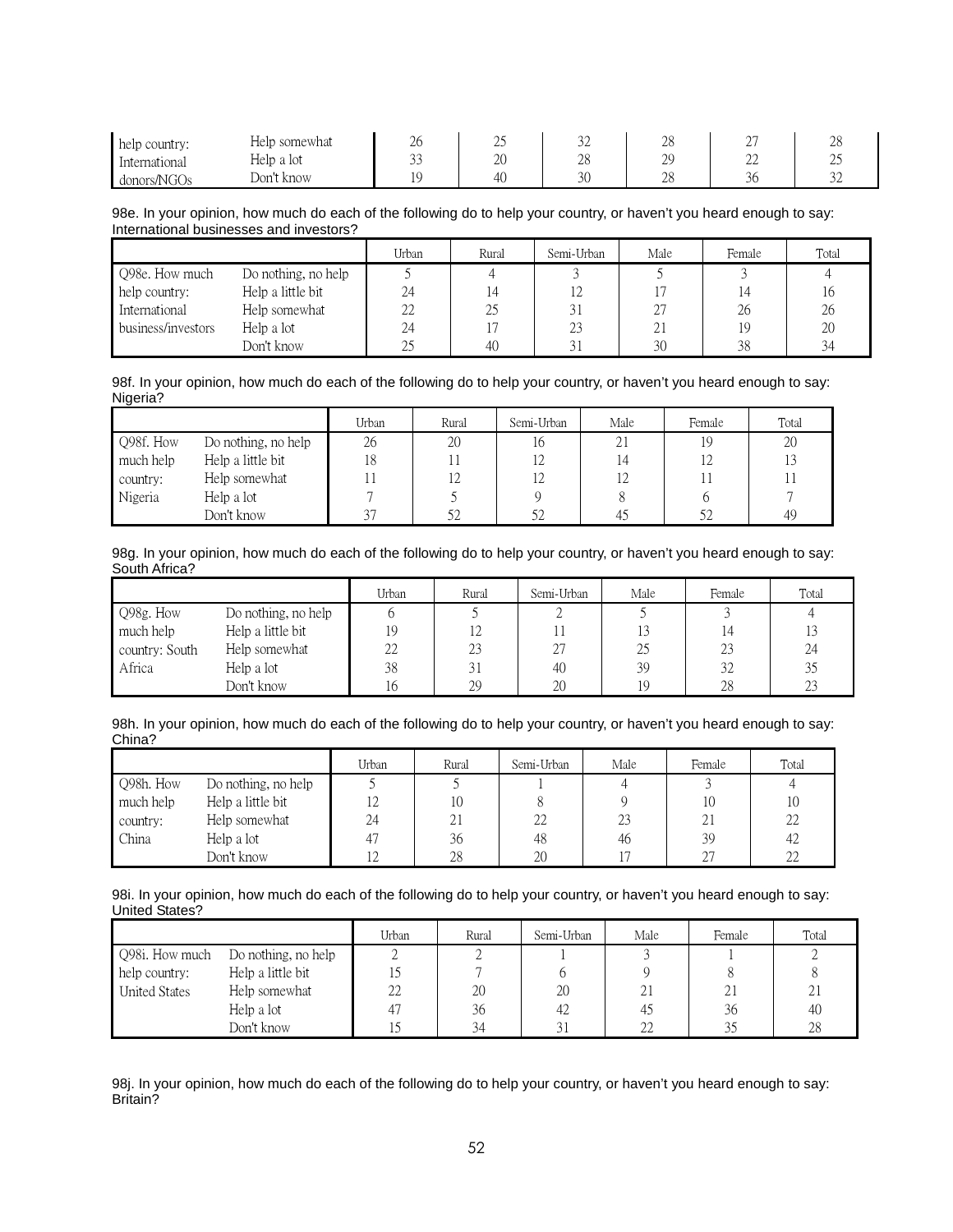|                |                     | Urban | Rural | Semi-Urban | Male           | Female | Total |
|----------------|---------------------|-------|-------|------------|----------------|--------|-------|
| Q98j. How      | Do nothing, no help |       |       |            |                |        |       |
| much help      | Help a little bit   | ,4    |       |            |                |        |       |
| country:       | Help somewhat       | 22    | 19    | 26         | 22             | 22     | 22    |
| <b>Britain</b> | Help a lot          | 40    | 34    | 35         | 4 <sub>1</sub> |        | 36    |
|                | Don't know          | 20    | 27    | 33         | 26             | 38     | 32    |

98j1. In your opinion, how much do each of the following do to help your country, or haven't you heard enough to say: The European Union?

|             |                     | Urban          | Rural | Semi-Urban | Male   | Female  | Total  |
|-------------|---------------------|----------------|-------|------------|--------|---------|--------|
| Q98j1. How  | Do nothing, no help |                |       |            |        |         |        |
| much help   | Help a little bit   | 18             |       |            |        |         |        |
| country: EU | Help somewhat       | 20             | 19    | 21         | 19     | ∠⊥      | 20     |
|             | Help a lot          | 38             | 26    | 30         | 34     | 27<br>∠ | 30     |
|             | Don't know          | $\overline{v}$ | 43    | 4.         | $\sim$ | 42      | $\cap$ |

98k. Which of the following statements is closest to your view? Choose Statement 1 or Statement 2. Statement 1: The NEPAD African Peer Review Mechanism (NEPAD/APRM) is a useful initiative that will help promote good governance in Africa. It should be given all necessary support.

Statement 2: The NEPAD/APRM is an empty initiative that is unlikely to do anything to improve governance in Africa. We should not waste time or resources in supporting it

|                           |                            | Urban | Rural | Semi-Urban | Male | Female | Total |
|---------------------------|----------------------------|-------|-------|------------|------|--------|-------|
| Q98k. NEPAD/APRM          | Agree very strongly with 1 | 22    | 18    | 22         | 23   |        | 20    |
| useful initiate vs. empty | Agree with 1               | 34    | 34    | 28         | 30   | 34     | 32    |
| one                       | Agree with 2               |       |       |            |      |        |       |
|                           | Agree very strongly with 2 |       |       |            |      |        |       |
|                           | Agree with neither         |       |       |            |      |        |       |
|                           | Don't know                 | 32    | 27    | 39         | 33   | 39     | 36    |

#### 99a. Do you think that each of the following has too little, too much, or about the right amount of influence over your government: International donors and NGOs?

|                  |                        | Urban | Rural | Semi-Urban | Male | Female | Total |
|------------------|------------------------|-------|-------|------------|------|--------|-------|
| Q99a. Influence  | Far too little         |       |       |            |      |        |       |
| of International | Somewhat too little    | ΖI    | 19    |            | 18   | 18     |       |
| donors and NGOs  | About the right amount | 36    | 25    | 38         | 30   | 33     | 32    |
|                  | Somewhat too much      |       |       | 13         |      | 10     |       |
|                  | Far too much           |       |       |            |      |        |       |
|                  | Don't know             |       |       | 26         |      |        | 28    |

# 99b. Do you think that each of the following has too little, too much, or about the right amount of influence over your government: International businesses and investors?

|                  |                        | Urban | Rural | Semi-Urban | Male | Female | Total |
|------------------|------------------------|-------|-------|------------|------|--------|-------|
| Q99b. Influence  | Far too little         |       |       |            |      |        |       |
| of international | Somewhat too little    |       | 20    | 16         | 20   | 20     | 20    |
| businesses and   | About the right amount | 36    | 23    | 34         | 30   | 29     | 30    |
| investors        | Somewhat too much      | 10    | 10    | 10         | 12   |        | 10    |
|                  | Far too much           |       |       |            |      |        |       |
|                  | Don't know             |       | 38    | 27         | 26   | 34     | 30    |